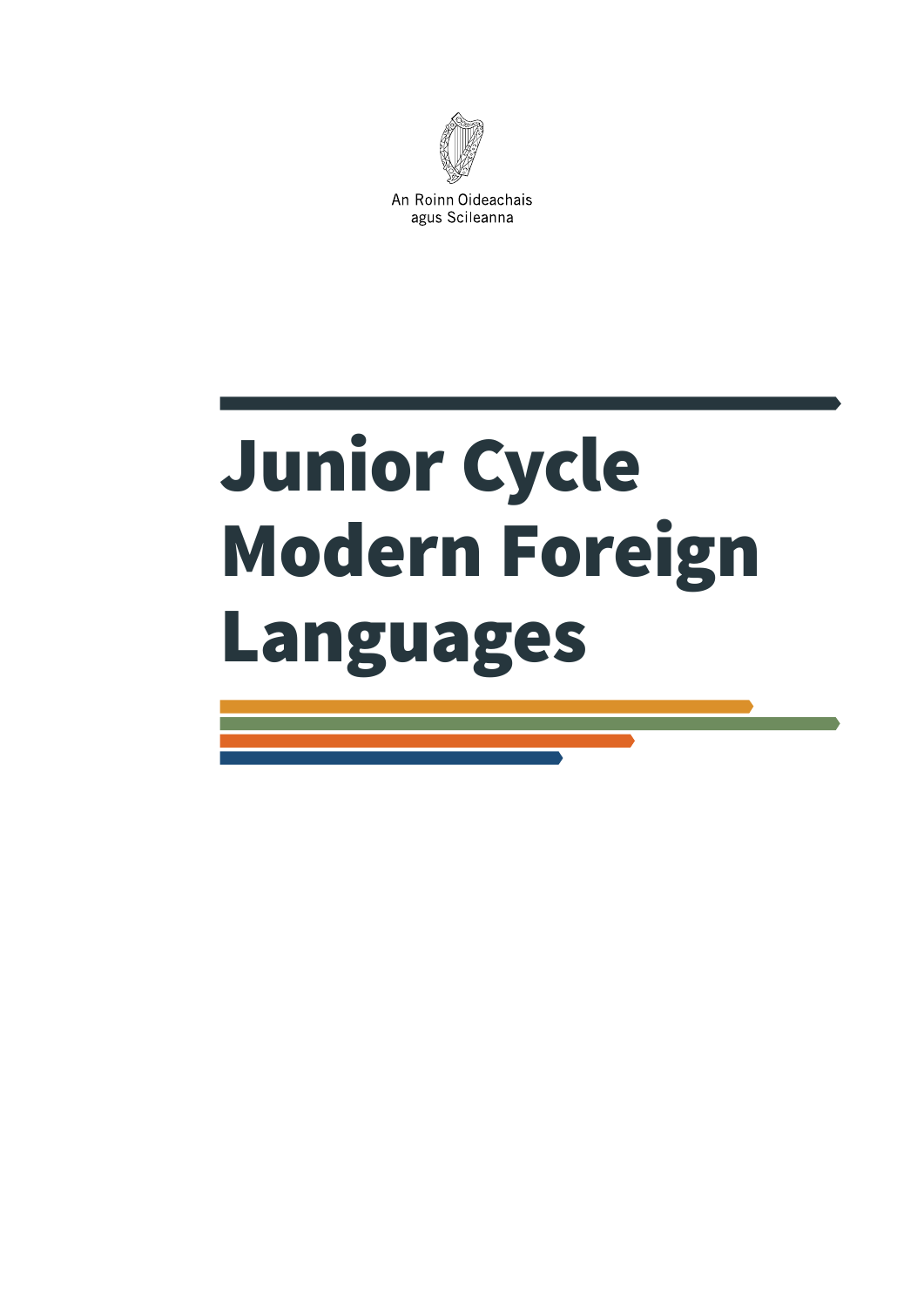# Contents

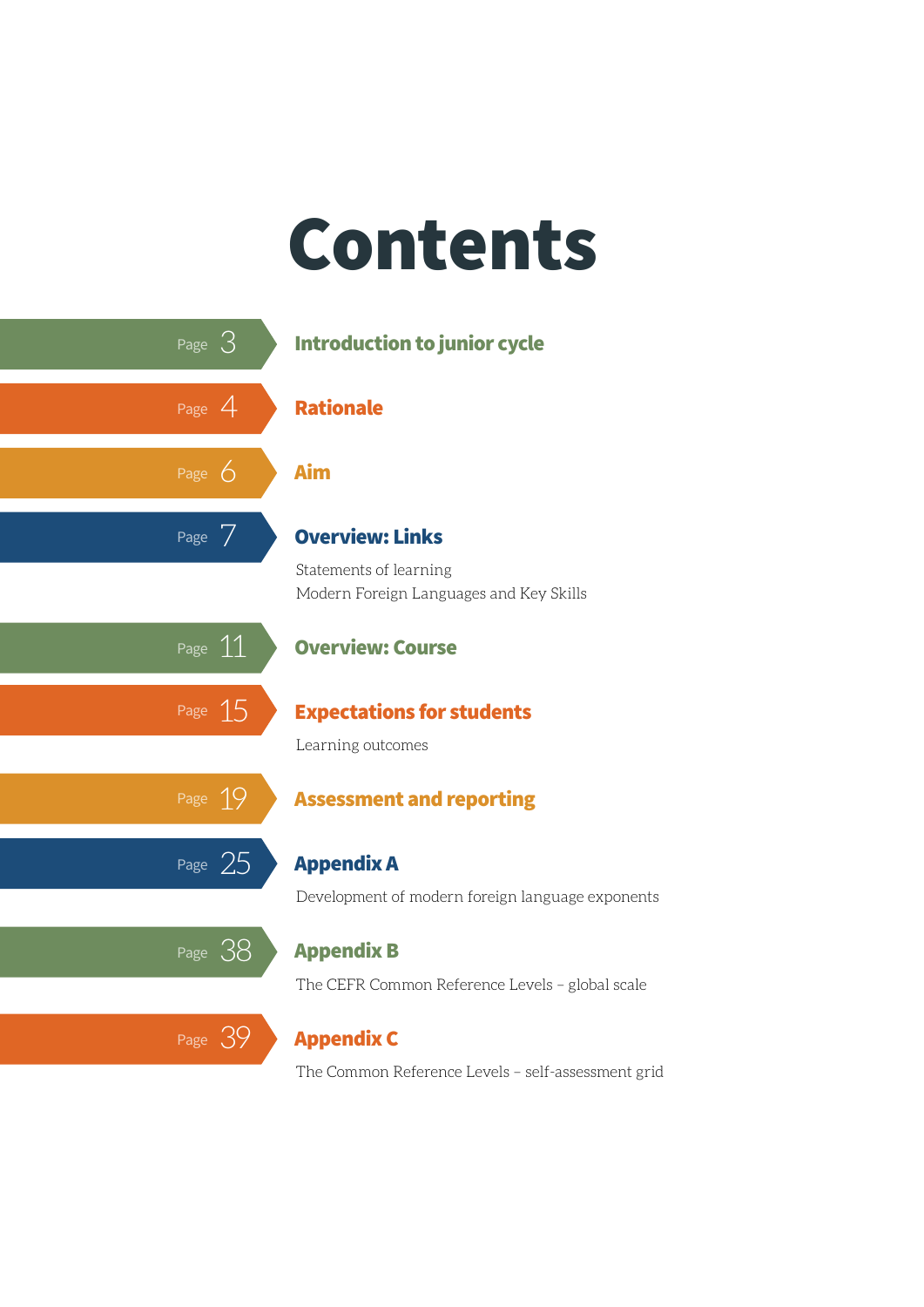**Introduction to junior cycle**

# <sup>3</sup> Introduction to junior cycle

Junior cycle education places students at the centre of the educational experience, enabling them to actively participate in their communities and in society and to be resourceful and confident learners in all aspects and stages of their lives. Junior cycle is inclusive of all students and contributes to equality of opportunity, participation and outcome for all.

The junior cycle allows students to make a greater connection with learning by focusing on the quality of learning that takes place and by offering experiences that are engaging and enjoyable for them, and relevant to their lives. These experiences are of a high quality, contribute directly to the physical, mental and social wellbeing of learners, and where possible, provide opportunities for them to develop their abilities and talents in the areas of creativity, innovation and enterprise. The learner's junior cycle programme builds on their learning to date and actively supports their progress in learning and in addition, supports them in developing the learning skills that will assist them in meeting the challenges of life beyond school.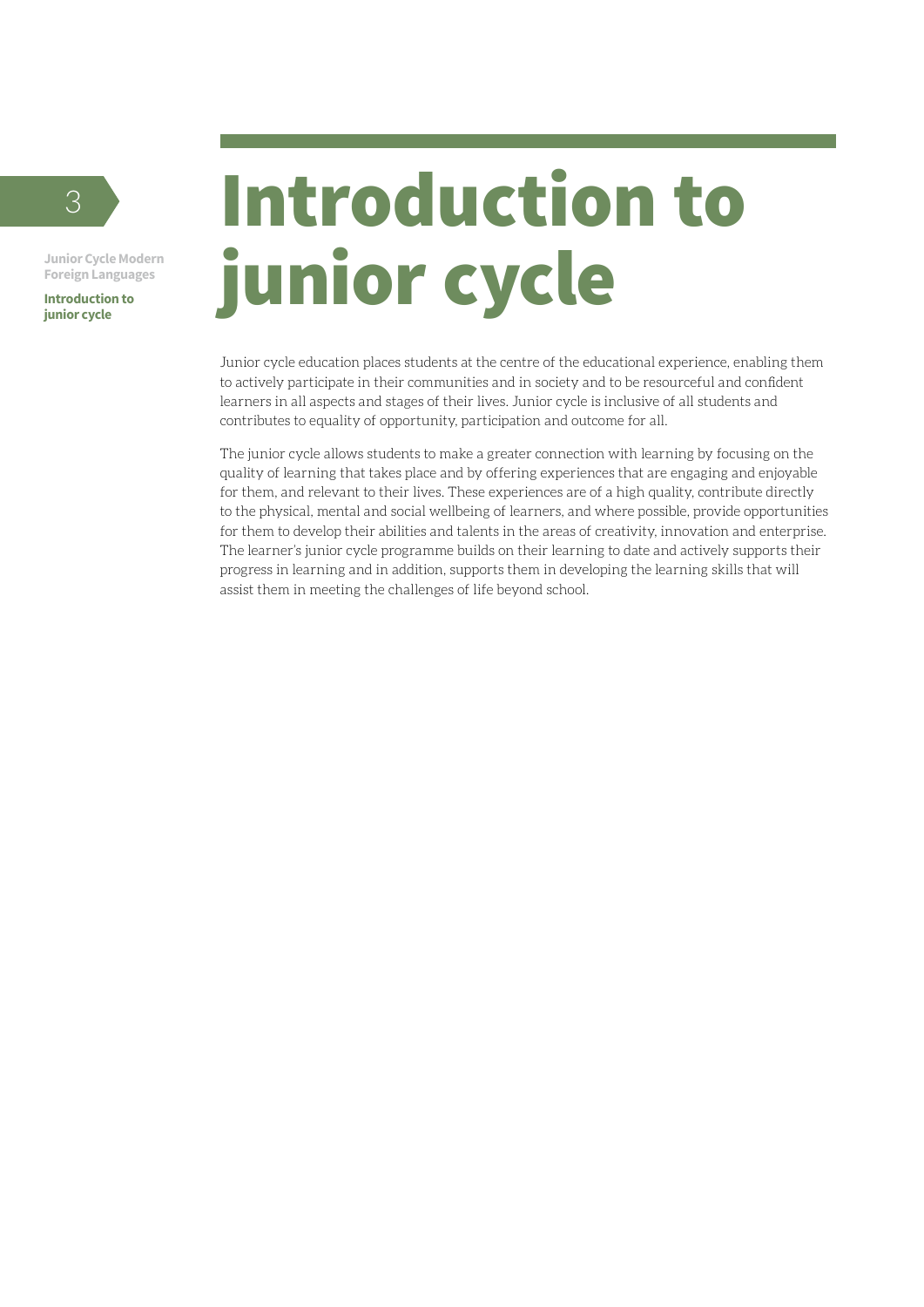

**Rationale** 

**Junior Cycle Modern Foreign Languages**

**Rationale**

The study of modern foreign languages enables students to build on their language learning in English and Irish in primary school and further develops their skills in and enjoyment of using languages. Language learning is accessible to all students and contributes to their cognitive, personal and social growth by enhancing their communicative and thinking skills, as well as their participation in a global society. Being able to communicate in the mother tongue and in foreign languages are also among the eight key competences for lifelong learning identified by the European Union and European Council in 2006<sup>1</sup>.

Language learning develops students' general language awareness. It enhances their ability to analyse how language works, to compare languages, and to reflect on how they learn languages. This has a positive effect on their first language skills and on future language learning.

In learning foreign languages, students are actively engaged in activities and tasks which integrate the five language skills of listening, reading, spoken production, spoken interaction and writing. As a result, they communicate with increasing independence, confidence and creativity. As learning is a social activity as well as a personal one and as communication is central to language, learning languages offers students ample opportunities to work with others to develop their language skills and achieve appropriate goals.

A fundamental feature of languages is that they give students access to new worlds and different ways of thinking. The resulting development of socio-cultural knowledge and intercultural awareness also enhances students' cognitive development. By reflecting on other cultures and making comparisons they develop a deeper understanding of their own while appreciating diversity.

Language learning also broadens students' horizons and enables them to develop a lifelong learning skill for education, leisure and work, and to develop a positive attitude towards other languages and cultures. Modern technologies play a key role in making language learning and language use increasingly more accessible and enjoyable for learners, by facilitating access to information and communication with people at a global level.

The society we live in has become multilingual. Ireland needs to increase its language capacity and to foster plurilingualism (a person's ability to communicate in more than one language). While English is an international language, knowledge of other languages gives us cultural and competitive advantages.

<sup>1</sup> Recommendation 2006/962/EC of the European Parliament and of the Council of 18 December 2006 on key competences for lifelong learning [Official Journal L 394 of 30.12.2006].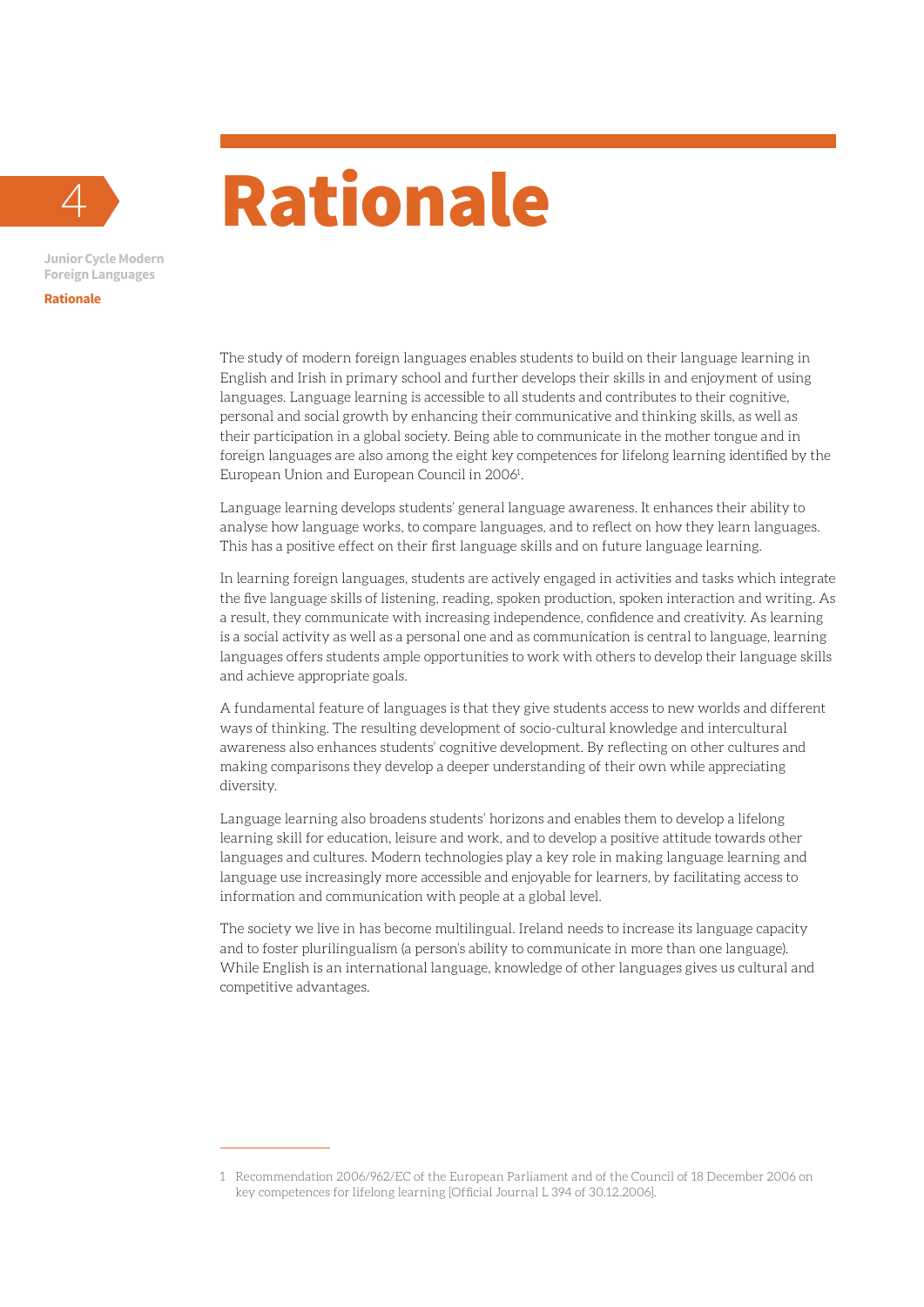

#### **Rationale**

Many studies attest to the benefits of bilingualism and plurilingualism. Students who have been<br>exposed to language learning from an early age perform better than those who have not; not on<br>in verbal skills, but also in ma exposed to language learning from an early age perform better than those who have not; not only in verbal skills, but also in mathematics. They display enhanced abilities in areas such as problemsolving, multi-tasking, creativity and pattern recognition2.

> Please note that this specification has been developed as a framework to be used for teaching junior cycle French, German, Italian and Spanish as modern foreign languages.

The language exponents provide a detailed example of how a teacher will use the specification to plan for teaching and learning.

<sup>2</sup> See García, Ofelia (2009). *Bilingual Education in the 21st Century: A Global Perspective*. Malden, MA and Oxford, United Kingdom: Wiley-Blackwell. pp. 93-108.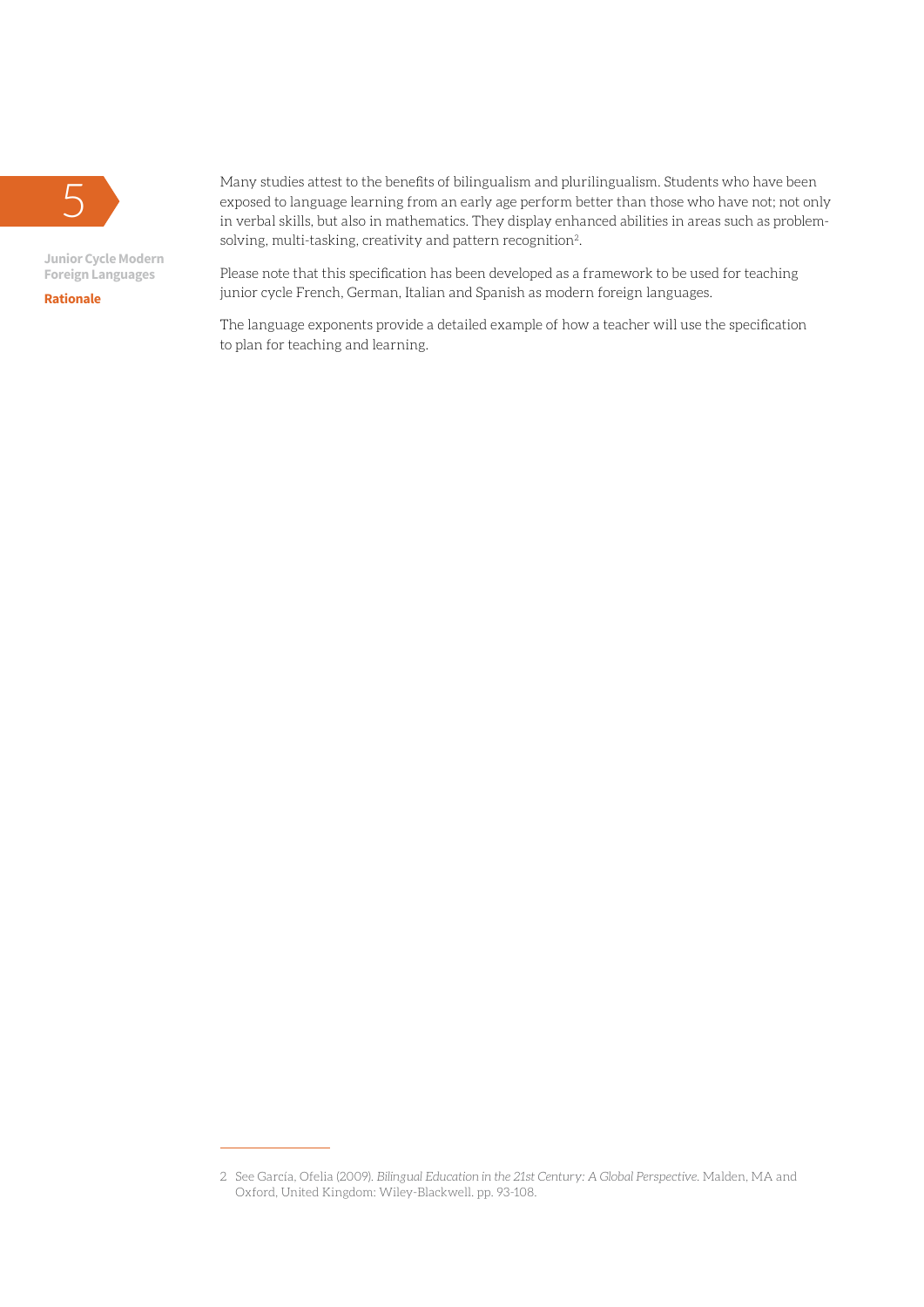



**Aim**

The Specification for Junior Cycle Modern Foreign Languages aims to develop communicative language skills broadly aligned with the A band (A1 to A2, basic user) of the Common European Framework of Reference for Languages (CEFR)<sup>3</sup> and its descriptors. It also aims to enable students to explore the interdependence between language and culture, to develop their appreciation of the relevance of languages to their lives for personal, social, educational, vocational and leisure purposes, and to derive enjoyment from language learning.

More specifically it encourages all students to

- actively engage in language activities and tasks, developing the capacity to understand written and spoken language
- communicate effectively and confidently in the target language in familiar contexts through a range of media
- develop their capacity to use appropriate structures and vocabulary for the purposes of communication, both written and oral
- enjoy a language-learning experience that will facilitate and encourage them to continue learning languages in future
- be reflective and autonomous in their language learning, and become actively involved in monitoring and assessing their progress
- appreciate their own and other cultures
- develop skills that they can apply to other areas of study and to their lives.

<sup>3</sup> Council of Europe. (2001). *Common European Framework of Reference for Languages: Learning, teaching, assessment.* Cambridge: Cambridge University Press. The full text is available on the Council of Europe website: https://www.coe.int/t/dg4/linguistic/Source/Framework\_EN.pdf.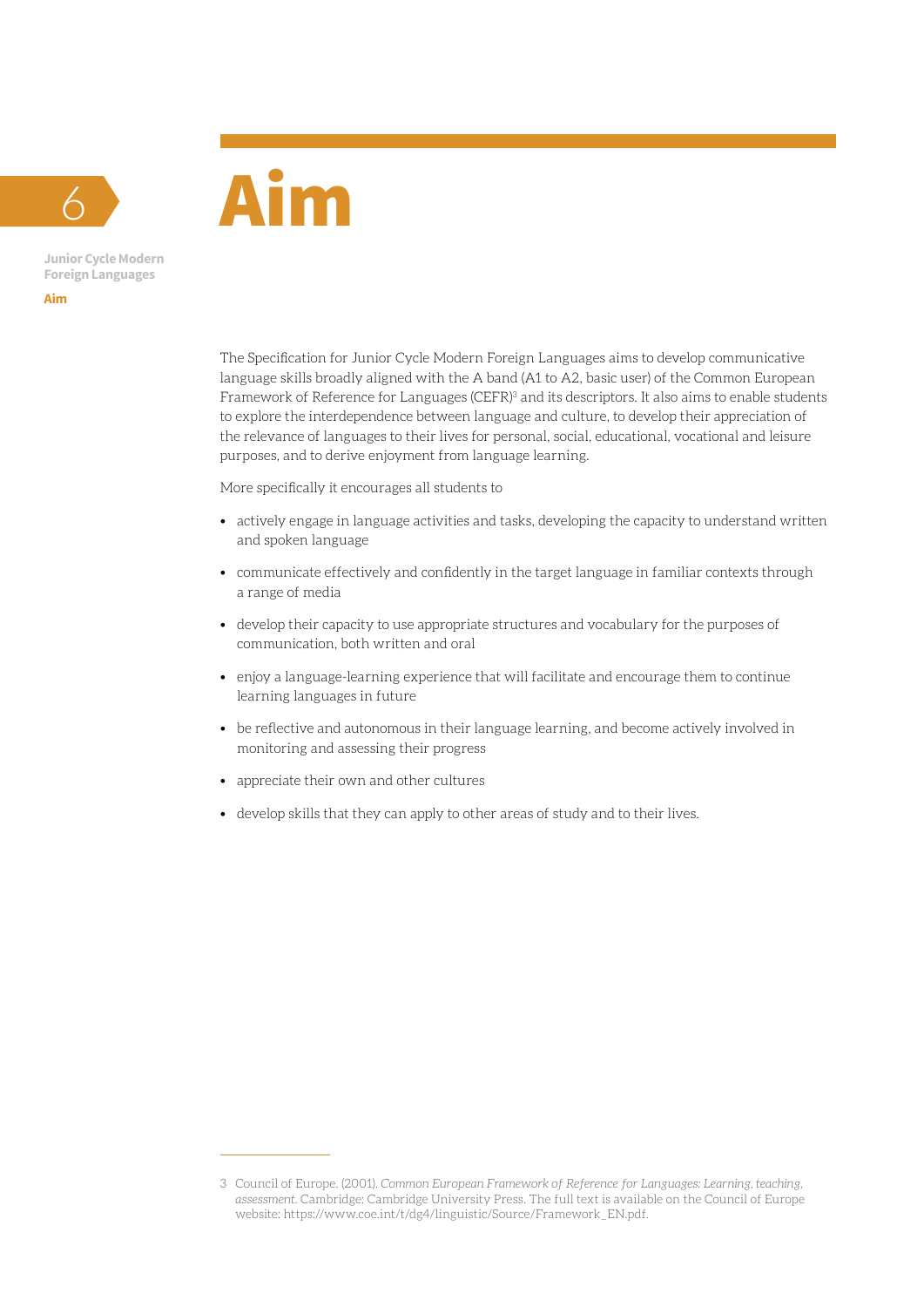

# Overview: Links

**Junior Cycle Modern Foreign Languages** 

**Overview: Links**

Tables 1 and 2 on the following pages show how junior cycle modern foreign languages are linked to central features of learning and teaching in junior cycle.

#### **Table 1: Links between junior cycle modern foreign languages and the statements of learning**

#### **The statement Examples of relevant learning** SOL 2: The student listens, speaks, reads and writes in L2 and one other language at a level of proficiency that is appropriate to her or his ability. Students will develop their communicative language competence by actively engaging in language activities and tasks in the integrated language skills of listening, reading, spoken production, spoken interaction and writing. SOL 6: The student appreciates and respects how diverse values, beliefs and traditions have contributed to the communities and culture in which she/he lives. Students will reflect on the values, beliefs and traditions of another culture. By doing this, they will gain deeper insights into their own culture and develop a positive attitude towards as well as respect and curiosity for diversity. They will also develop an awareness and appreciation of the multilingual and multicultural society in which they live. SOL 16: The student describes, illustrates, interprets, predicts and explains patterns and relationships. Students will learn how the target language works; they will explore, describe and explain patterns such as word order, word endings, sentence construction, and the verb system. By comparing the target language with other languages they know, students will look at the relationships between languages and will gain deeper insights into how their own language works. SOL 24: The student uses technology and digital media tools to learn, communicate, work and think collaboratively and creatively in a responsible and ethical manner. Students will use digital technologies to access information related to the target language and culture, to engage with a range of formats (written, audio, video) and to communicate with speakers of the target language using appropriate tools in a responsible and ethical manner.

#### **STATEMENTS OF LEARNING**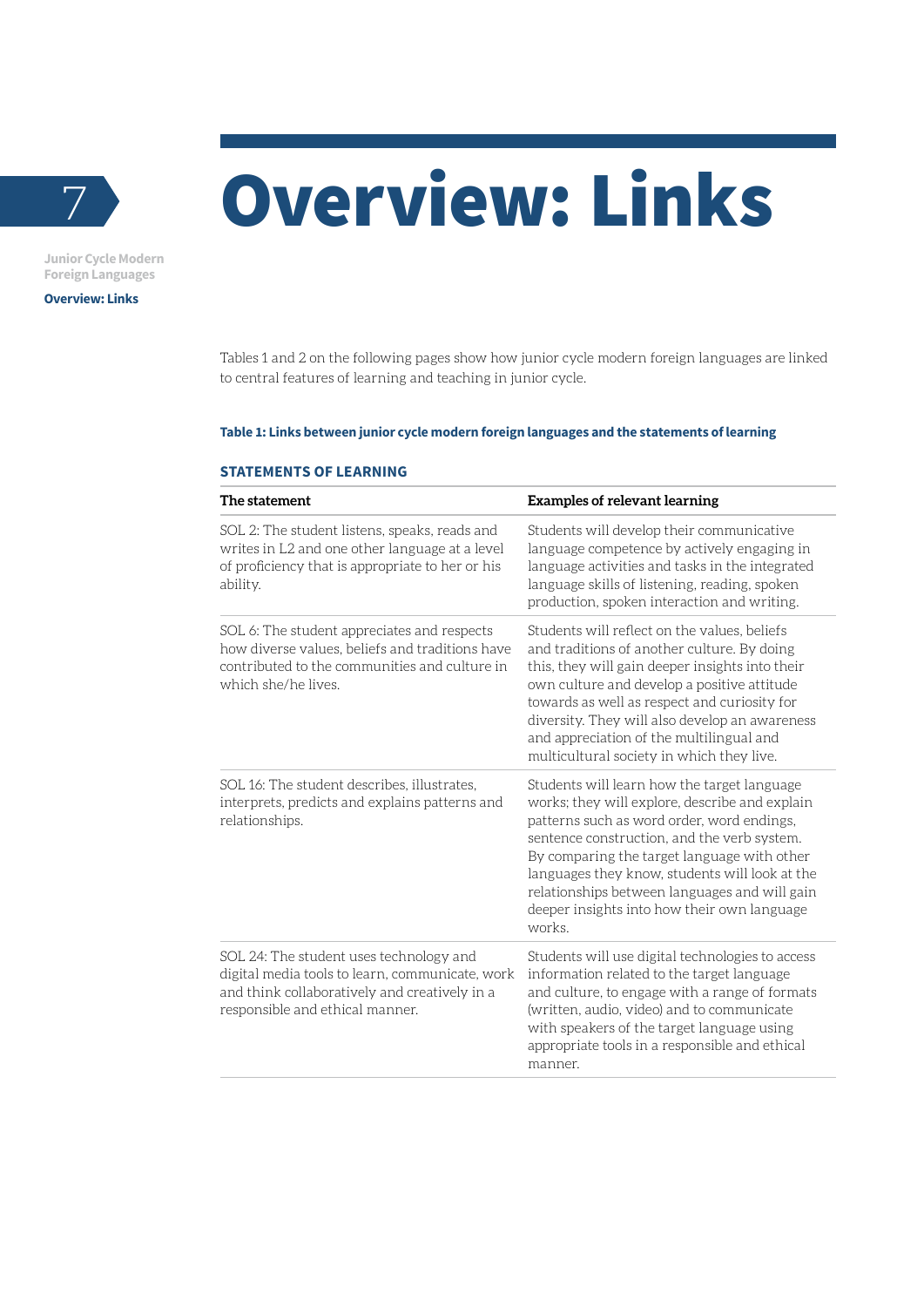

#### **Overview: Links**

In addition to their specific content and knowledge, the subjects and short courses of junior cycle provide students with opportunities to develop a range of key skills. There are opportunities to support all key skills in this course but some are particularly significant. The examples below identify some of the elements that are related to learning activities in modern foreign languages. Teachers can also build many of the other elements of particular key skills into their classroom planning. The eight key skills are set out in detail in Key Skills of Junior Cycle.

The junior cycle curriculum focuses on eight key skills:

- being creative
- being literate
- being numerate
- communicating
- managing information and thinking
- managing myself
- staying well
- working with others.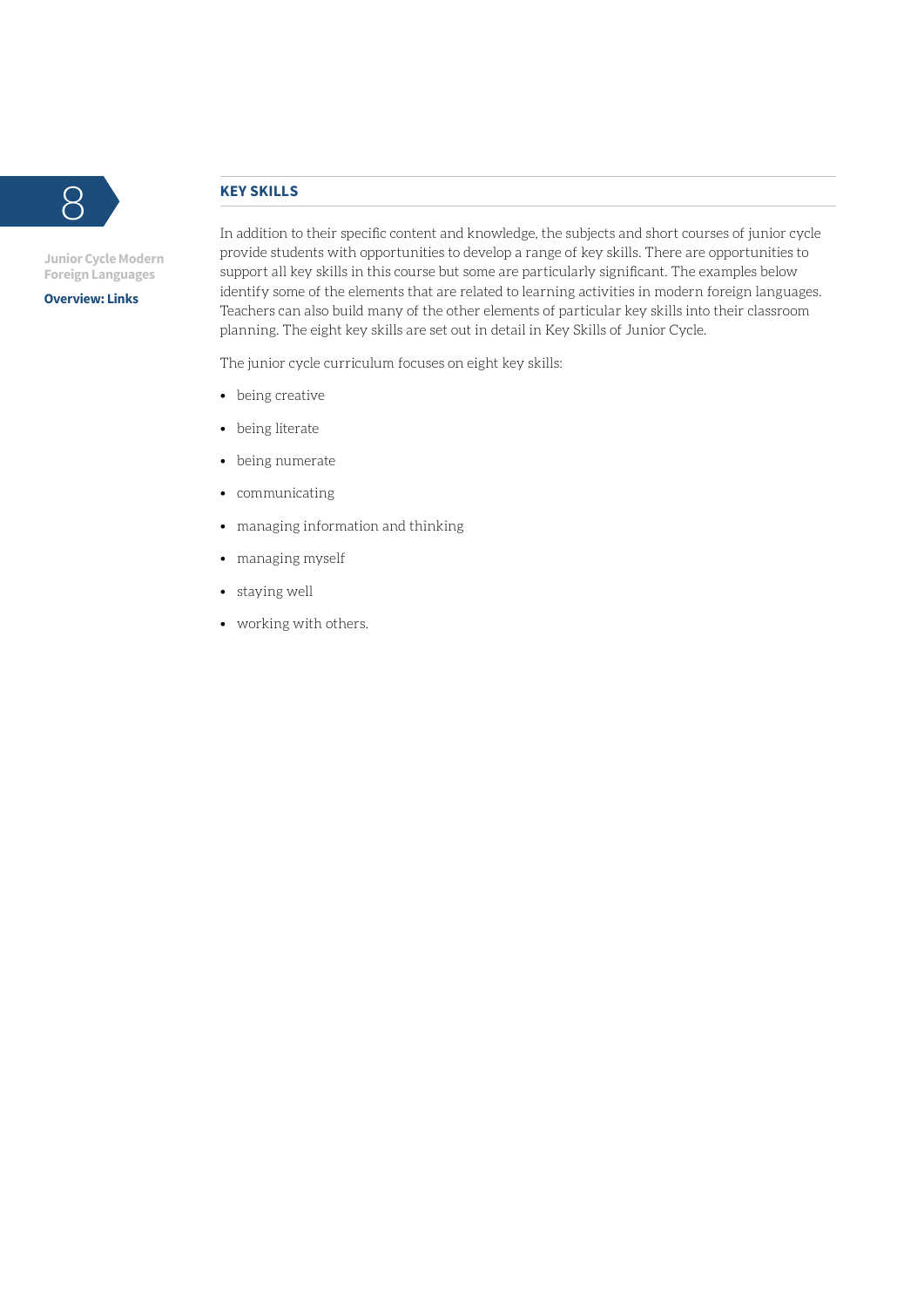#### **Overview: Links**



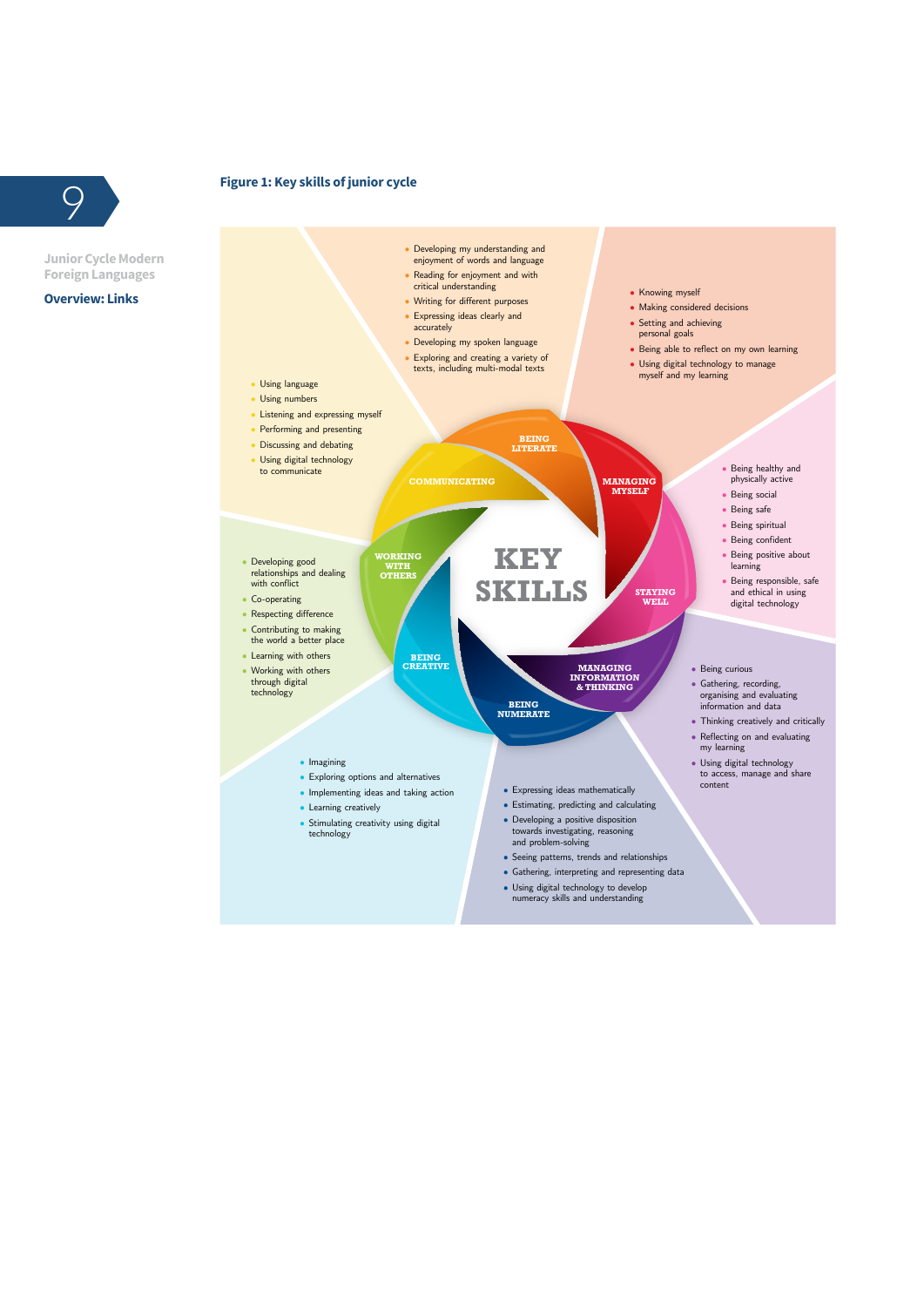

#### **Table 2: Links between junior cycle modern foreign languages and key skills**

**Junior Cycle Modern Foreign Languages** 

#### **Overview: Links**

| Key skill                               | Key skill element                                                     | <b>Student learning activity</b>                                                                                                                                                                                                                                                                                                                          |  |  |
|-----------------------------------------|-----------------------------------------------------------------------|-----------------------------------------------------------------------------------------------------------------------------------------------------------------------------------------------------------------------------------------------------------------------------------------------------------------------------------------------------------|--|--|
| Being literate                          | Developing my spoken<br>language                                      | Students will engage in meaningful communicative<br>activities and tasks across all strands. They will learn<br>to communicate effectively and confidently in the<br>target language in familiar contexts.                                                                                                                                                |  |  |
| Managing<br>myself                      | Being able to reflect on<br>my own learning                           | In all strands, students will monitor, reflect on and<br>evaluate their progress by considering feedback from<br>others and from self-assessment.                                                                                                                                                                                                         |  |  |
| Staying well                            | Being positive about<br>learning                                      | In all strands, students will develop a positive attitude<br>towards language learning as they engage with<br>diversity and reflect on their successes.                                                                                                                                                                                                   |  |  |
| Managing<br>information and<br>thinking | Using digital<br>technology to access,<br>manage and share<br>content | In all strands, students will use a range of digital<br>technologies to research and manage content as well<br>as to communicate.                                                                                                                                                                                                                         |  |  |
| Being numerate                          | Seeing patterns, trends<br>and relationships                          | In all strands, participation in language activities<br>will offer students many opportunities to reinforce<br>concepts such as number recognition, sequencing,<br>date, time, value, measurement, and percentage.<br>They will also notice linguistic and cultural patterns<br>and trends as they develop their language and<br>intercultural awareness. |  |  |
| Being creative                          | Exploring options and<br>alternatives                                 | In all strands, students will have opportunities to<br>explore options and make choices as they engage in<br>communicative activities and become increasingly<br>more autonomous learners.                                                                                                                                                                |  |  |
| Working with<br>others                  | Learning with others                                                  | In all strands, students will engage in pair and group<br>work, as well as in peer-assessment                                                                                                                                                                                                                                                             |  |  |
| Communicating                           | Using language                                                        | In all strands, students will become familiar with the<br>language of routine classroom interactions. The target<br>language will be the principal medium of teaching<br>and learning.                                                                                                                                                                    |  |  |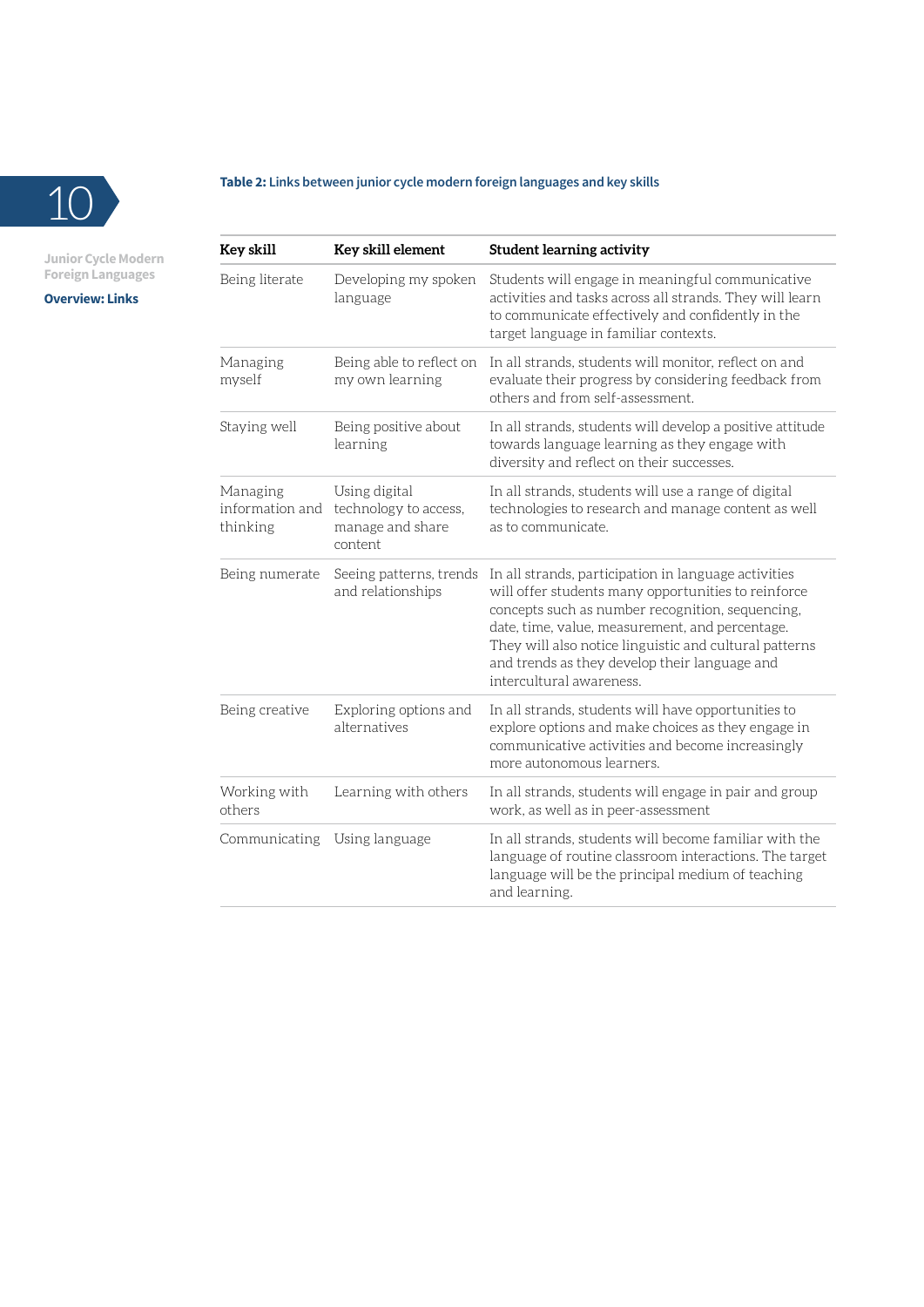

**Overview: Course**

# Overview: Course

The Specification for Junior Cycle Modern Foreign Languages is designed for a minimum of 200 hours of timetabled student engagement, and is organised around three integrated strands: **Communicative competence, Language awareness** and **Socio-cultural knowledge and intercultural awareness.**

These strands are each further broken down into elements and the learning outcomes associated with each element are also specified.

Students' language learning is actively supported when their **Communicative competence, Language awareness** and **Socio-cultural knowledge and intercultural awareness** are developed in an integrated way.

The strand Communicative competence is concerned with developing students' ability to communicate meaningfully in the target language. This strand incorporates five elements, representing the five language skills of listening, reading, spoken production, spoken interaction and writing. The strand Language awareness enhances the students' general awareness about languages, and incorporates the three elements of reflecting on how the target language works, comparing the target language with other languages students know, and reflecting on their own language-learning strategies. The third strand, Socio-cultural knowledge and intercultural awareness, gives students access to new cultural dimensions and encourages them to reflect on their own culture. The three elements of this strand develop students' knowledge of the countries and cultures related to the target languages, and enable them to make comparisons with their own country and culture.

### Integrated teaching and learning

While the learning outcomes associated with each strand are set out separately in this specification, this should not be taken to imply that the strands are to be studied in isolation. Students' engagement and learning are optimised by a fully integrated experience of Communicative competence, Language awareness, Socio-cultural knowledge and intercultural awareness. Likewise, grammar, syntax and pronunciation have been embedded so these aspects of language learning are taught in a communicative context. Figure 2 below illustrates the interrelatedness of the three strands.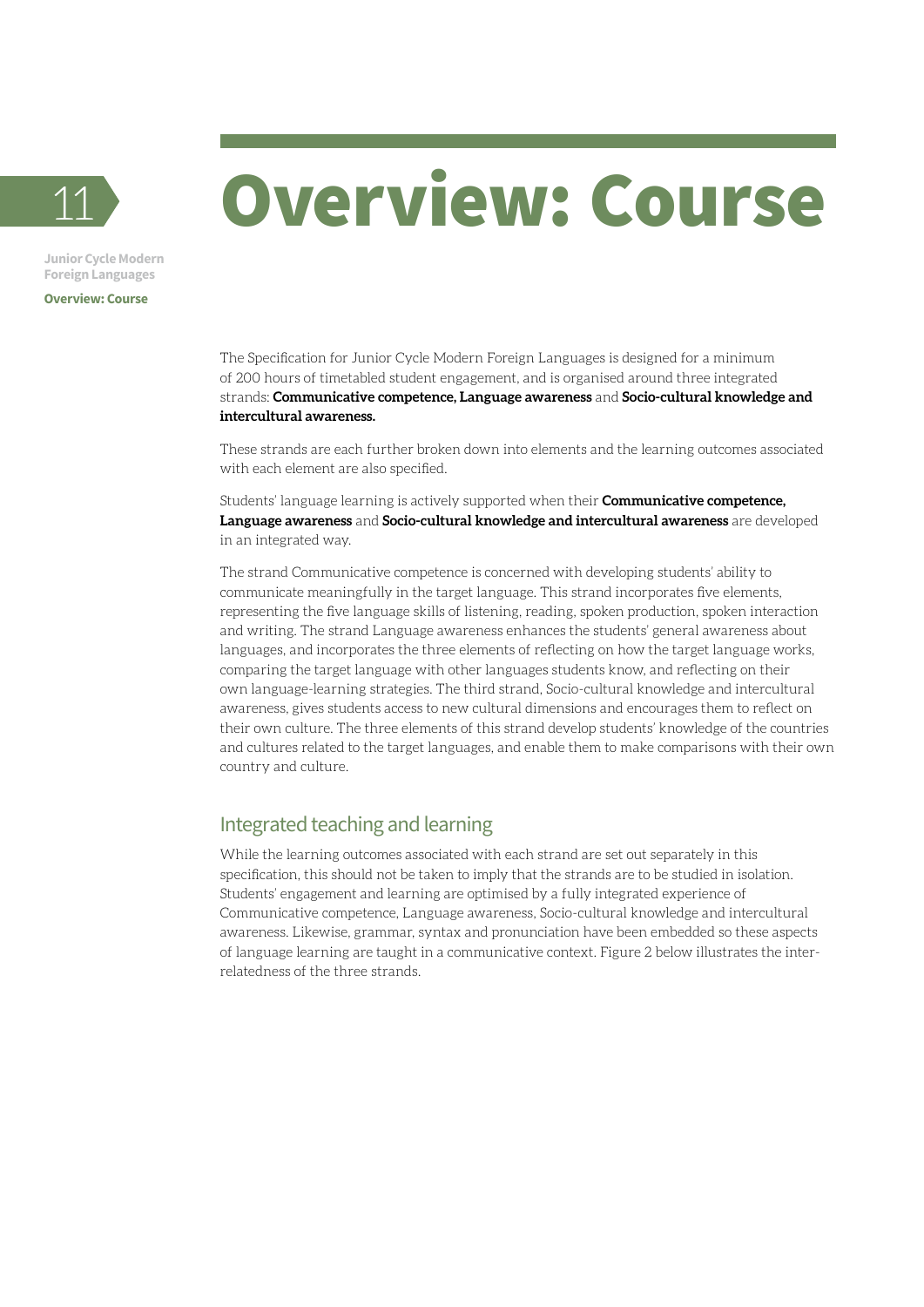

**Overview: Course**

## Figure 2: The inter-relatedness of the three strands<br> **1**  $\bigcirc$

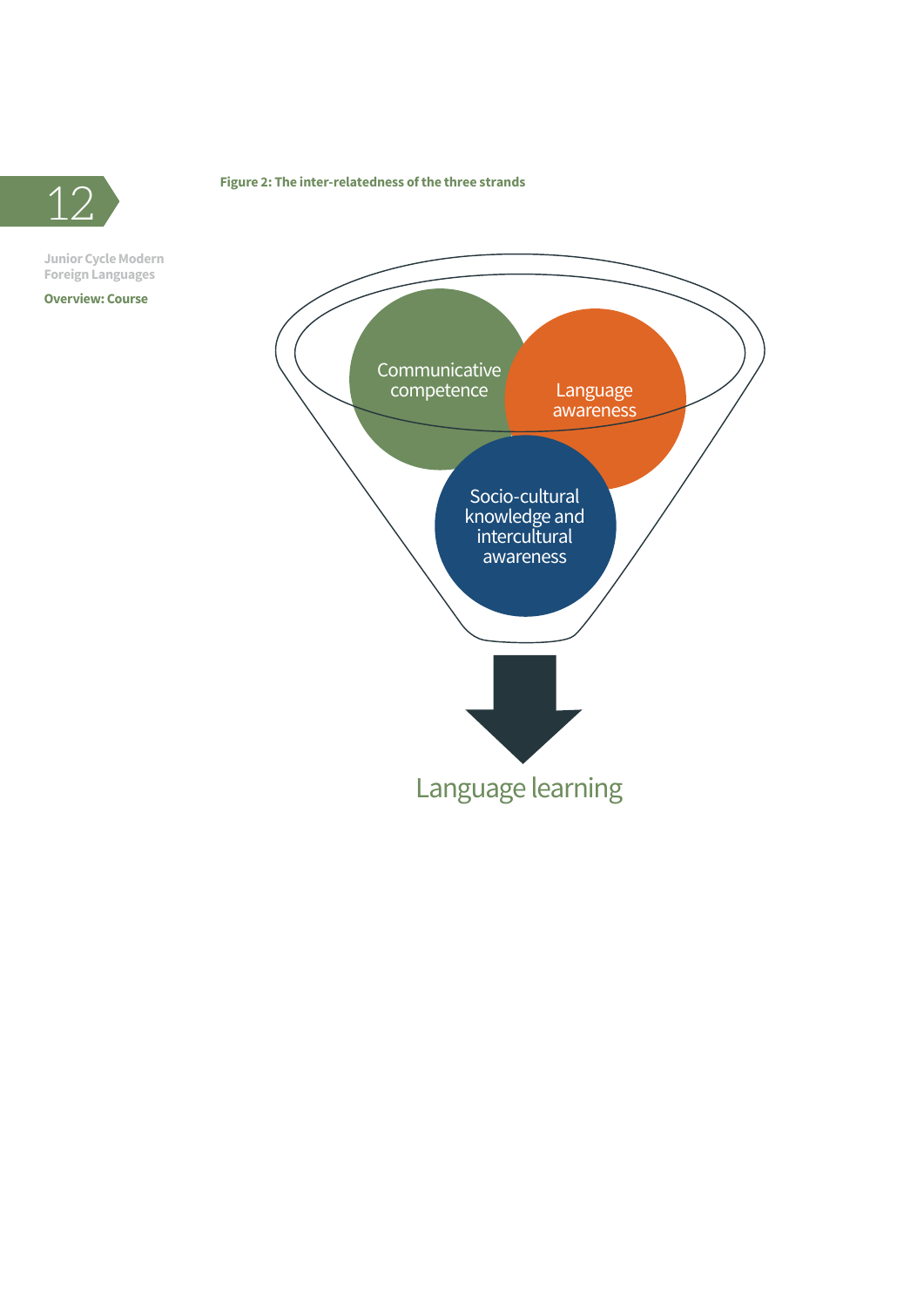

**Overview: Course**

#### Progression

#### **Primary curriculum**

The Primary Language Curriculum (2015) is an integrated curriculum, with the same curriculum structure and components for Irish and English. It recognises that developing skills in one language will help children to develop skills in another language. It seeks to develop not only communicative competence in English and Irish, but also a lifelong interest in and love of language learning for personal enjoyment and enrichment. It aims to nurture in children an awareness of language and an appreciation of the content and structure of language. While the main focus is on meaningful communication, and children are taught through the target language, there is also provision for explicit teaching of form, including certain features of grammar. The curriculum aims to help children become motivated, autonomous learners of language. All these features of the Primary Language Curriculum sit well with the rationale and aims of the Specification for Junior Cycle Modern Foreign Languages and build a good foundation for students' learning of additional languages in junior cycle and beyond. Similarly, students whose mother tongue is other than English or Irish will have skills on which to build an awareness of language and its structure that they will be able to apply when they undertake a MFL in junior cycle.

#### **Senior cycle**

As students progress from junior cycle to senior cycle, they are afforded many opportunities to build on their previous language-learning experiences. For many, these opportunities begin in Transition Year, where students may further explore the language and associated cultures which they have studied in junior cycle and/or experience learning a new language. Students who choose to study a modern foreign language for Leaving Certificate will benefit from the continuity and close alignment between the three junior cycle strands and the Leaving Certificate behavioural objectives of Basic communicative proficiency, Language awareness and Cultural awareness. Building on the learning outcomes of junior cycle MFL, the Leaving Certificate syllabuses aim to further develop learner autonomy and to help students develop strategies for effective language learning. In addition, the learning of a modern foreign language is integral to both the Leaving Certificate Vocational Programme (LCVP) and the Leaving Certificate Applied (LCA).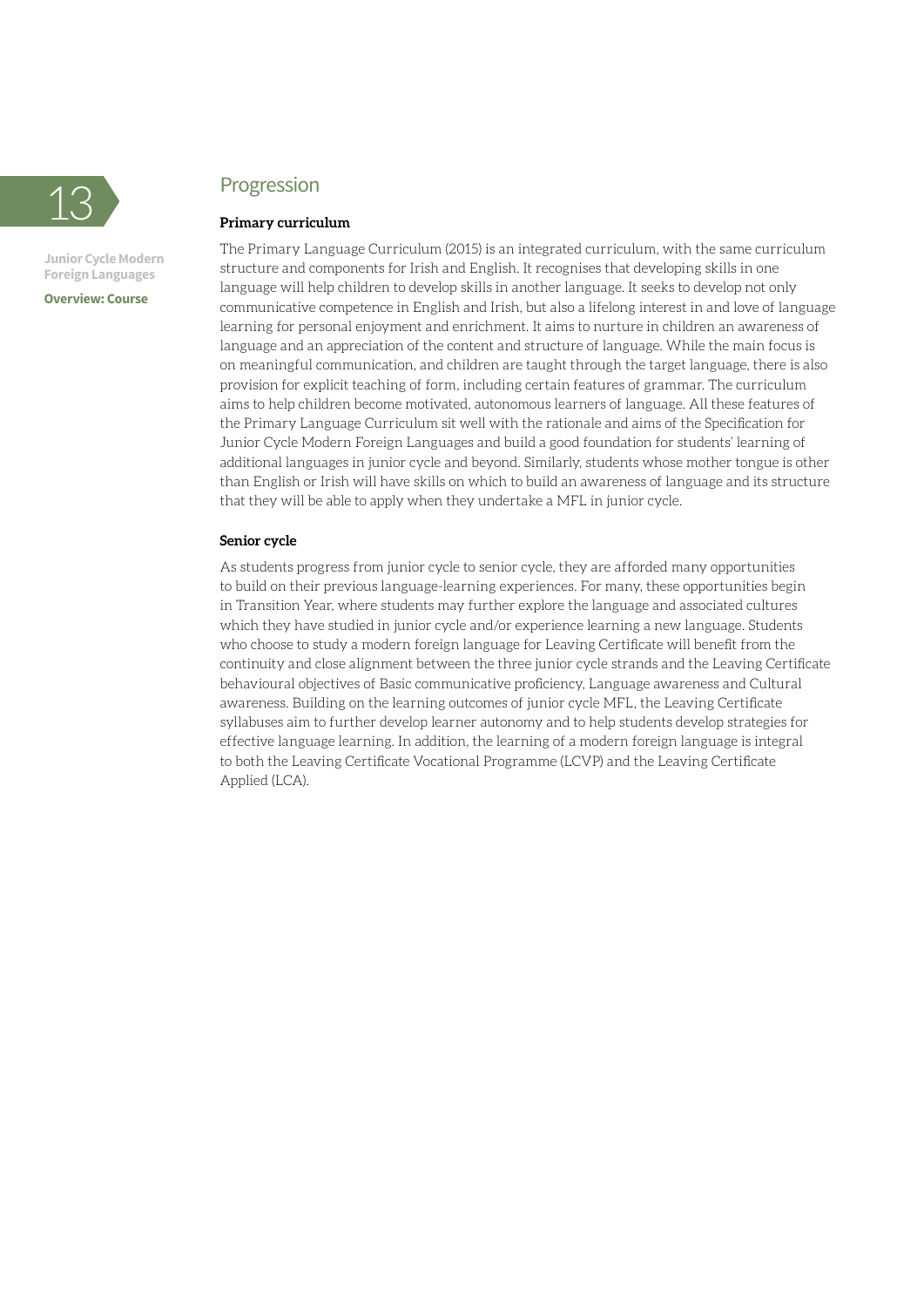

**Expectations for students**

# **Expectations** for Students

*Expectations for students* is an umbrella term that links learning outcomes with annotated examples of student work. When teachers, students or parents looking at the online specification scroll over the learning outcomes, a link will sometimes be available to examples of work associated with a specific learning outcome or with a group of learning outcomes. The examples of student work will have been selected to illustrate expectations and will have been annotated by teachers. The examples will include work that is:

- in line with expectations
- above expectations
- exceptional.

The purpose of the examples of student work is to show the extent to which the learning outcomes are being realised. Examples of student work annotated by teachers will be developed over time. The examples of student work linked to learning outcomes will also offer commentary and insights that support differentiation.

#### Learning outcomes

*Learning outcomes* are statements that describe what knowledge, understanding, skills and values students should be able to demonstrate having studied modern foreign languages in junior cycle. Across all of the strands, students should be given every opportunity to use a range of media to display and present what they have learned.

Junior cycle modern foreign languages are offered at a common level. The learning outcomes set out in the following tables have therefore been developed as unconstrained outcomes to apply to all students. They lend themselves to differentiated teaching, learning and assessment.

The learning outcomes are broadly aligned to the A band of the CEFR (A1-A2) and as set out here they represent outcomes for students at the end of their three years of study. The learning outcomes are for three years and therefore the learning outcomes focused on at a point in time will not have been 'completed', but will continue to support the students' learning of modern foreign languages up to the end of junior cycle.

The outcomes are numbered within each strand. The numbering is intended to support teacher planning in the first instance and does not imply any hierarchy of importance across the outcomes themselves.

The learning outcomes describe clearly what students will be expected to achieve and should be able to do in the target language. They refer to specific domains of language use (public, personal and educational), which are appropriate to the students' age and experience.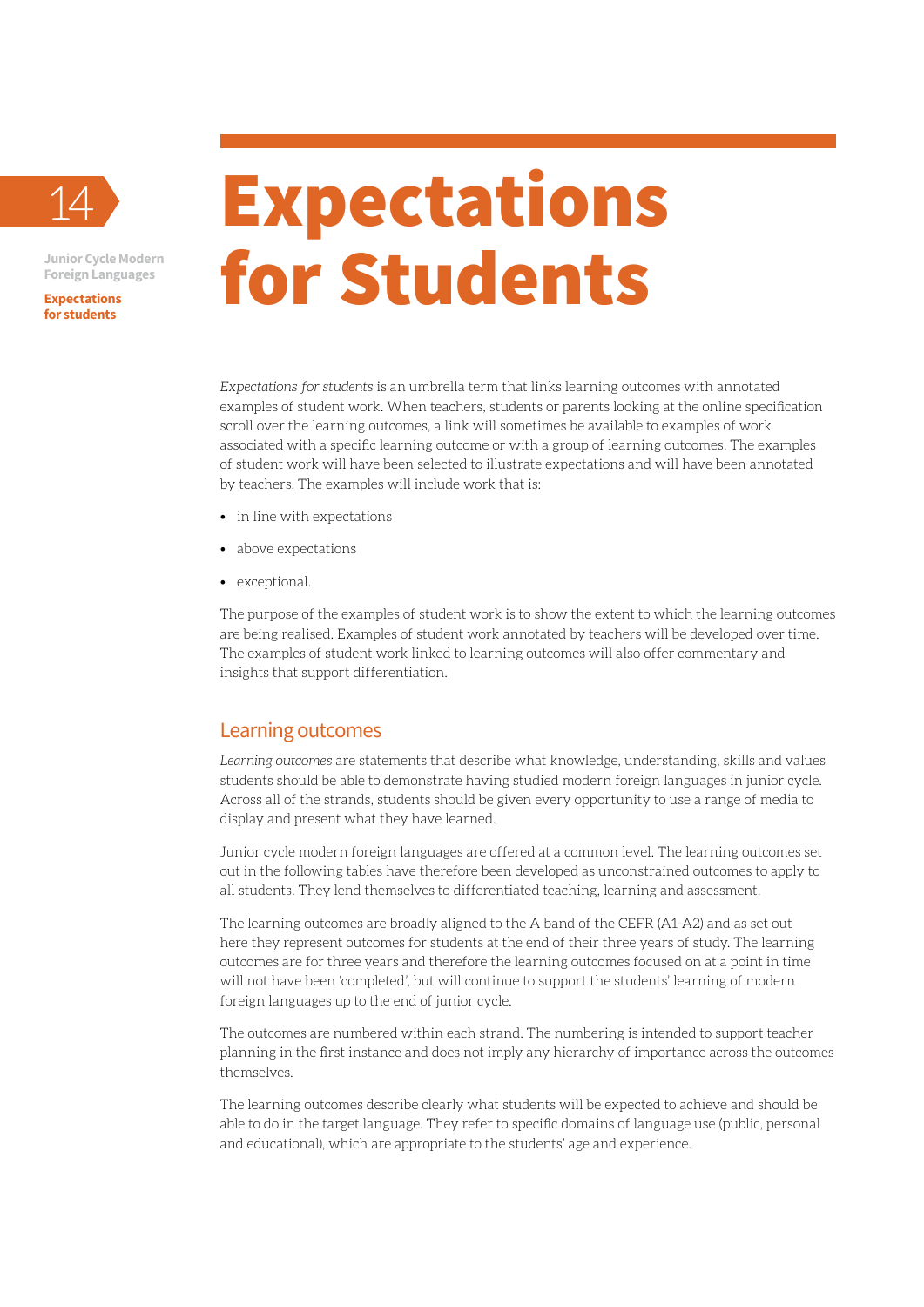

**Expectations for students**

## **Strand 1:** Communicative competence

**Communicative competence** enables students to communicate in the target language for meaningful purposes. In this strand, students engage in language activities and tasks involving the integrated language skills of listening, reading, spoken production, spoken interaction and writing.

#### Learning outcomes

| Listening<br>1.1<br>identify the general topic of a conversation on familiar topics when<br>it is expressed clearly<br>1.2<br>recognise frequently-used words and phrases related to areas of<br>immediate relevance and experience, including the language of<br>routine classroom interactions<br>1.3<br>identify specific information in texts related to familiar topics such<br>as announcements, conversations, simple news items<br>1.4<br>source, select and share audio stimuli such as songs, conversations,<br>advertisements through appropriate digital technologies<br>Reading<br>$1.5\,$<br>recognise the meaning of familiar words and phrases to include<br>everyday signs and notices in public places<br>1.6<br>understand the general sense of a text on familiar topics<br>1.7<br>identify specific information in a range of texts dealing with<br>familiar topics<br>1.8<br>source and use authentic texts to explore topics of relevance<br>through a range of media<br>Spoken production <sup>4</sup><br>1.9<br>pronounce words accurately enough to be understood, with<br>appropriate intonation | <b>Elements</b> | Students should be able to |
|-----------------------------------------------------------------------------------------------------------------------------------------------------------------------------------------------------------------------------------------------------------------------------------------------------------------------------------------------------------------------------------------------------------------------------------------------------------------------------------------------------------------------------------------------------------------------------------------------------------------------------------------------------------------------------------------------------------------------------------------------------------------------------------------------------------------------------------------------------------------------------------------------------------------------------------------------------------------------------------------------------------------------------------------------------------------------------------------------------------------------------|-----------------|----------------------------|
|                                                                                                                                                                                                                                                                                                                                                                                                                                                                                                                                                                                                                                                                                                                                                                                                                                                                                                                                                                                                                                                                                                                             |                 |                            |
|                                                                                                                                                                                                                                                                                                                                                                                                                                                                                                                                                                                                                                                                                                                                                                                                                                                                                                                                                                                                                                                                                                                             |                 |                            |
|                                                                                                                                                                                                                                                                                                                                                                                                                                                                                                                                                                                                                                                                                                                                                                                                                                                                                                                                                                                                                                                                                                                             |                 |                            |
|                                                                                                                                                                                                                                                                                                                                                                                                                                                                                                                                                                                                                                                                                                                                                                                                                                                                                                                                                                                                                                                                                                                             |                 |                            |
|                                                                                                                                                                                                                                                                                                                                                                                                                                                                                                                                                                                                                                                                                                                                                                                                                                                                                                                                                                                                                                                                                                                             |                 |                            |
|                                                                                                                                                                                                                                                                                                                                                                                                                                                                                                                                                                                                                                                                                                                                                                                                                                                                                                                                                                                                                                                                                                                             |                 |                            |
|                                                                                                                                                                                                                                                                                                                                                                                                                                                                                                                                                                                                                                                                                                                                                                                                                                                                                                                                                                                                                                                                                                                             |                 |                            |
|                                                                                                                                                                                                                                                                                                                                                                                                                                                                                                                                                                                                                                                                                                                                                                                                                                                                                                                                                                                                                                                                                                                             |                 |                            |
|                                                                                                                                                                                                                                                                                                                                                                                                                                                                                                                                                                                                                                                                                                                                                                                                                                                                                                                                                                                                                                                                                                                             |                 |                            |
| 1.10 convey simple descriptions, presentations or announcements on<br>familiar topics                                                                                                                                                                                                                                                                                                                                                                                                                                                                                                                                                                                                                                                                                                                                                                                                                                                                                                                                                                                                                                       |                 |                            |
| Spoken interaction<br>1.11 interact in routine exchanges with pronunciation and intonation<br>which is clear enough to be understood and with appropriate non-<br>verbal language                                                                                                                                                                                                                                                                                                                                                                                                                                                                                                                                                                                                                                                                                                                                                                                                                                                                                                                                           |                 |                            |
| 1.12 use simple polite forms in formal and informal situations such as<br>greetings, thanks, introductions, and respond appropriately                                                                                                                                                                                                                                                                                                                                                                                                                                                                                                                                                                                                                                                                                                                                                                                                                                                                                                                                                                                       |                 |                            |
| 1.13 ask and answer questions and exchange ideas, emotions and<br>information on familiar topics in everyday situations                                                                                                                                                                                                                                                                                                                                                                                                                                                                                                                                                                                                                                                                                                                                                                                                                                                                                                                                                                                                     |                 |                            |
| 1.14 understand and use numbers as appropriate in everyday situations<br>such as shopping, exchanging numbers, sequencing events                                                                                                                                                                                                                                                                                                                                                                                                                                                                                                                                                                                                                                                                                                                                                                                                                                                                                                                                                                                            |                 |                            |
| 1.15 take part in routine classroom interactions such as pair and group<br>work, asking questions, language games and activities, asking for<br>help and repetition where necessary                                                                                                                                                                                                                                                                                                                                                                                                                                                                                                                                                                                                                                                                                                                                                                                                                                                                                                                                         |                 |                            |
| 1.16 communicate orally with others using digital technologies such as<br>social media                                                                                                                                                                                                                                                                                                                                                                                                                                                                                                                                                                                                                                                                                                                                                                                                                                                                                                                                                                                                                                      |                 |                            |

<sup>4</sup> The CEFR distinguishes between the oral skills of spoken production and spoken interaction.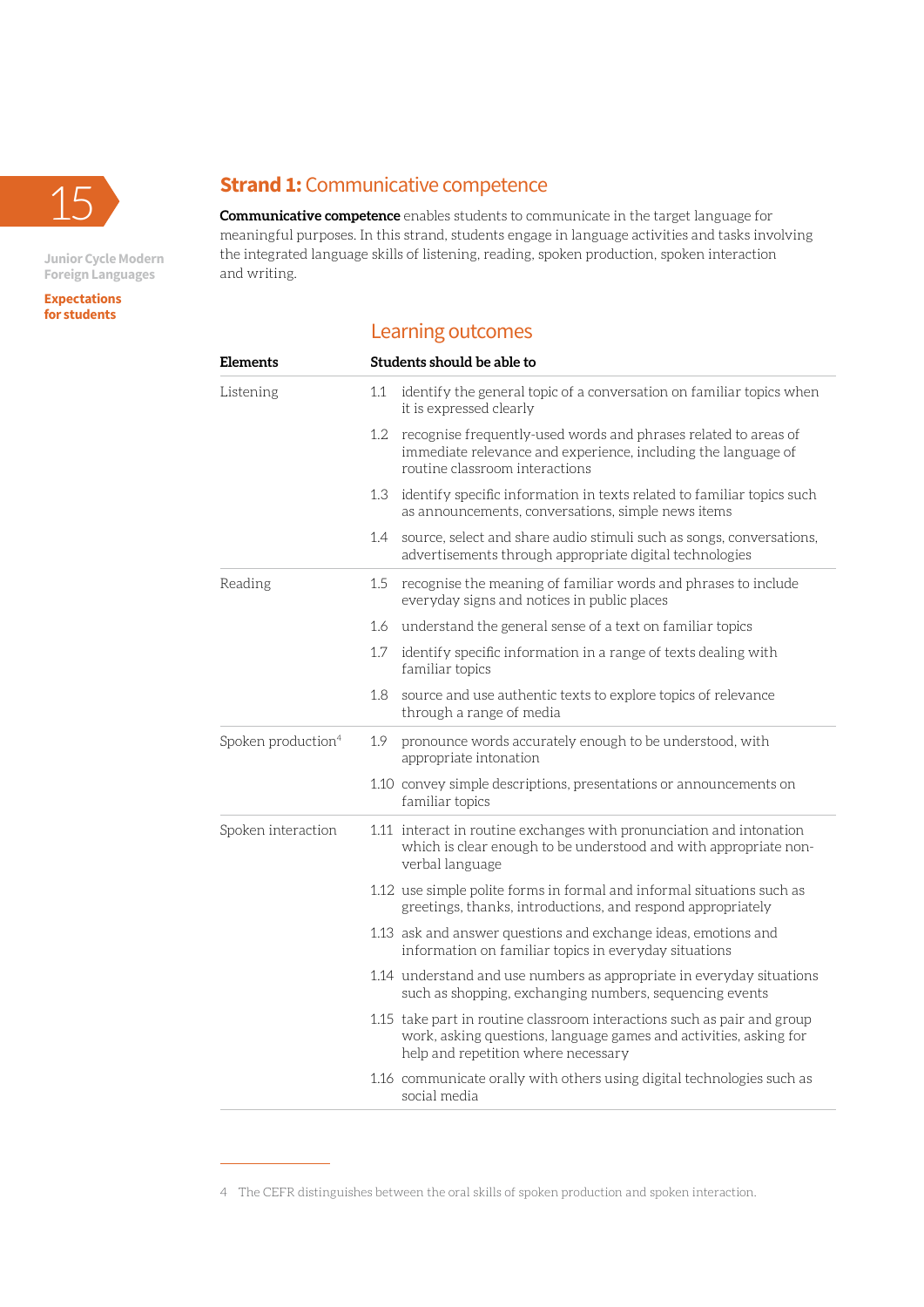

**Junior Cycle Modern Foreign Languages Expectations** 

| LAPCCLULIVIIJ |  |
|---------------|--|
|               |  |
| for students  |  |
|               |  |

|                                        |          | Learning outcomes                                                                                                                                                                             |  |  |
|----------------------------------------|----------|-----------------------------------------------------------------------------------------------------------------------------------------------------------------------------------------------|--|--|
|                                        | Elements | Students should be able to                                                                                                                                                                    |  |  |
| unior Cycle Modern<br>oreign Languages | Writing  | 1.17 write words and create short sentences using various media (emails,<br>letters, blogs, postcards) on everyday topics with accuracy                                                       |  |  |
| xpectations<br>or students             |          | 1.18 write a series of phrases and sentences linked with simple<br>connectors such as but, and, or, as                                                                                        |  |  |
|                                        |          | 1.19 create texts <sup>5</sup> about aspects of their lives and topics that interest<br>them such as family and friends, school, holidays, leisure activities,<br>fashion, sport, celebrities |  |  |
|                                        |          | 1.20 write short descriptions of present, past and future events, activities<br>and personal experiences, as well as imaginative texts                                                        |  |  |
|                                        |          | 1.21 fill out forms relevant to their age group and experience                                                                                                                                |  |  |
|                                        |          | 1.22 produce and edit texts and interact with others in writing using<br>appropriate digital technologies                                                                                     |  |  |

### **Strand 2: Language awareness**

**Language awareness** enhances the students' general awareness about languages. In this strand, they analyse how the target language works, they compare the languages they know (English, Irish and/or their mother tongue) and they reflect on their own language-learning strategies.

#### Learning outcomes

| <b>Elements</b>                                                    | Students should be able to |                                                                                                                                                               |  |
|--------------------------------------------------------------------|----------------------------|---------------------------------------------------------------------------------------------------------------------------------------------------------------|--|
| Reflecting on how the<br>target language works                     | 2.1                        | recognise, describe and use language patterns such as word<br>order, verbal system, nouns, adjectives, spelling and punctuation<br>conventions                |  |
|                                                                    |                            | 2.2 apply all language learning to creative activities such as producing<br>simple poems, posters, presentations, games and drama                             |  |
|                                                                    | 2.3                        | recognise how gender and social conventions influence target<br>language usage                                                                                |  |
| Comparing the target<br>language with other<br>languages they know |                            | 2.4 identify similarities and differences between the pronunciation,<br>intonation and rhythm of the target language and that of other<br>languages they know |  |
|                                                                    |                            | 2.5 compare grammar and vocabulary of the target language with that<br>of other languages they know, making connections and distinctions<br>as appropriate    |  |
| Reflecting on how<br>they learn languages                          |                            | 2.6 identify, share and explain their preferred language-learning<br>strategies                                                                               |  |
|                                                                    | 2.7                        | monitor and assess their own learning, using feedback they<br>receive to reflect on what they need to improve and to set goals for<br>improvement             |  |
|                                                                    |                            |                                                                                                                                                               |  |

<sup>5</sup> 'Text' refers to all products of language use, including oral, written and digital text.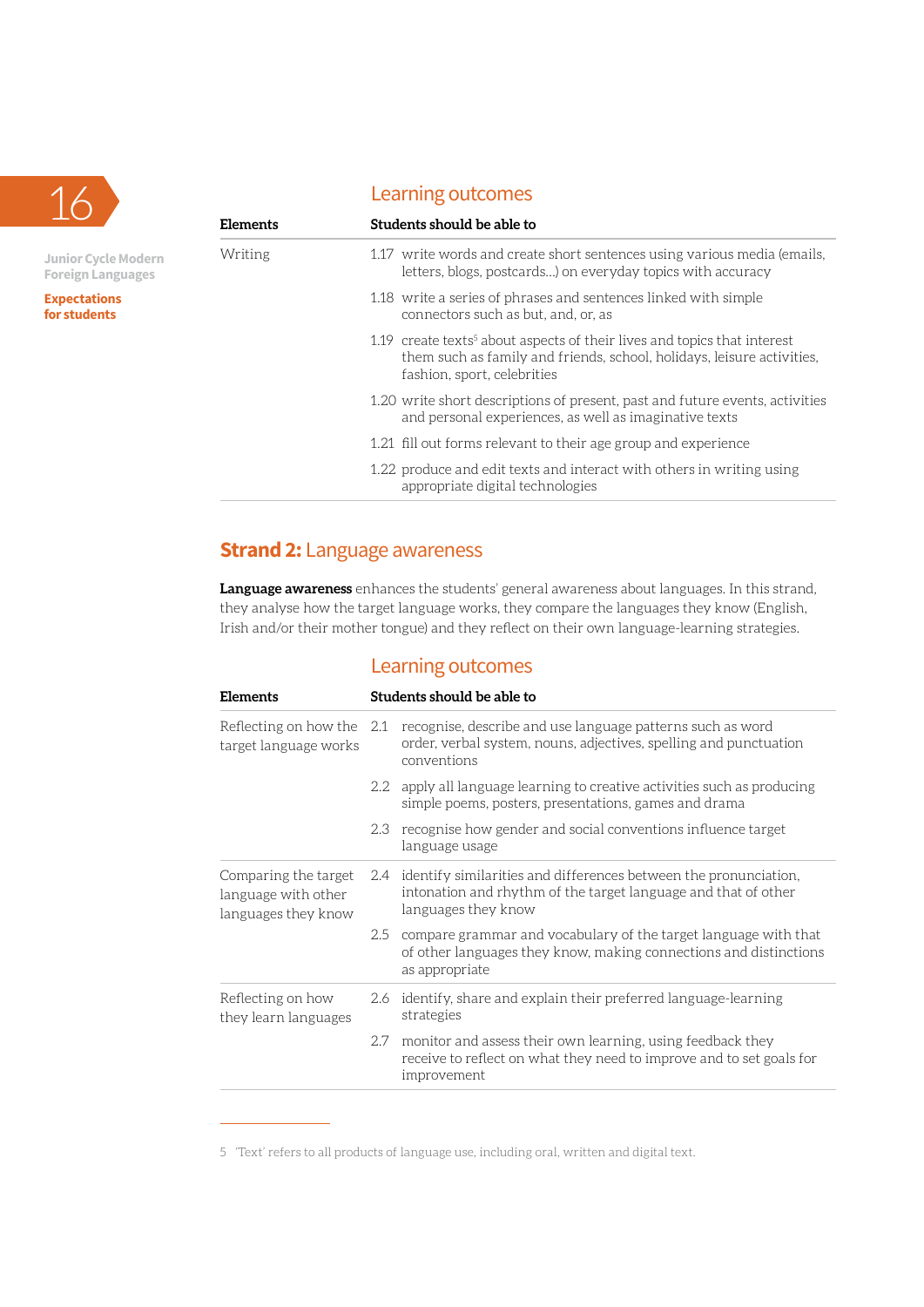

**Expectations for students**

## 17 **Strand 3:** Socio-cultural knowledge and intercultural awareness

**Socio-cultural knowledge and intercultural awareness** gives students access to new cultural dimensions and encourages them to reflect on their own culture. In this strand, students acquire cultural information about the target country/countries and are encouraged to compare other cultures to their own.

## Learning outcomes

| Elements                                                          | Students should be able to |                                                                                                                                                                                                |  |
|-------------------------------------------------------------------|----------------------------|------------------------------------------------------------------------------------------------------------------------------------------------------------------------------------------------|--|
| Learning about<br>relevant facts, people,<br>places and history   | 3.1                        | name and describe some features of the target language<br>country/countries such as geographical features, weather, places<br>and landmarks, food                                              |  |
| about the country/<br>countries related to<br>the target language | 3.2                        | discover and use facts and figures related to the target<br>country/countries such as statistical data, festivals, inventions,<br>famous people                                                |  |
|                                                                   |                            | 3.3 reflect on what they have learned about the country/countries<br>associated with the target language                                                                                       |  |
| Learning about<br>traditions, customs<br>and behaviours           | 3.4                        | identify and explain some aspects of the target language<br>country/countries in areas such as everyday living, interpersonal<br>relations, customs and behaviours, social conventions         |  |
|                                                                   | 3.5                        | identify and reflect on common stereotypes about the target<br>culture/s, including their own, and explain if and how their attitude<br>towards the target country/countries is evolving       |  |
|                                                                   | 3.6                        | select, process and present information through the appropriate<br>use of digital technologies, and evaluate it for truth and reliability                                                      |  |
| Comparing their<br>culture with that of<br>the country/countries  | 3.7                        | analyse similarities and differences in relation to their peers' lives<br>in the target language country/countries in areas of daily life such<br>as school, socialising, sport, eating habits |  |
| related to the target<br>language                                 | 3.8                        | compare and contrast aspects of personal interest in the target<br>language country/countries with those in their own country and<br>present them using a range of media                       |  |
|                                                                   | 3.9                        | appreciate how cultural differences influence social relations,<br>such as in greetings and eating together                                                                                    |  |
|                                                                   |                            | 3.10 compare and contrast the use of numbers in the target language<br>country/countries and in their own, with regard to familiar topics<br>such as prices, age, dates, seasons               |  |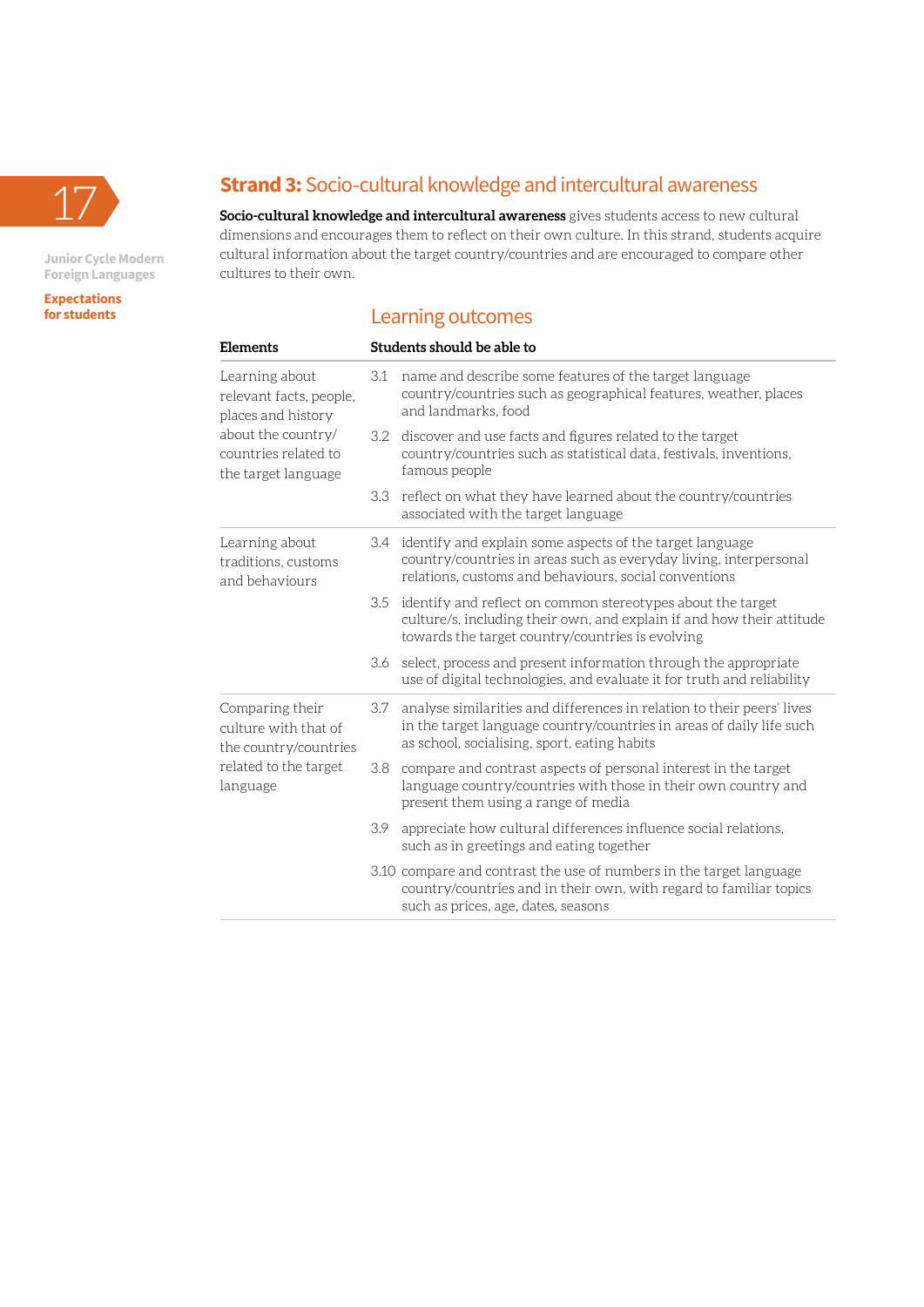

**Assessment and reporting**

# Assessment and reporting

#### Assessment in junior cycle modern foreign languages

Assessment in education involves gathering, interpreting and using information about the processes and outcomes of learning. It takes different forms and can be used in a variety of ways, such as to test and certify achievement, to determine the appropriate route for learners to take through a differentiated curriculum, or to identify specific areas of difficulty (or strength) for a given learner. While different techniques may be employed for formative, diagnostic and summative purposes, the focus of the assessment and reporting is on the improvement of student learning. To do this it must fully reflect the aim of the curriculum.

The junior cycle places a strong emphasis on assessment as part of the learning process. This approach requires a more varied approach to assessment in ensuring that the assessment method or methods chosen are fit for purpose, timely and relevant to the students. Assessment in junior cycle MFL will optimise the opportunity for students to become reflective and active participants in their learning and for teachers to support this. This rests upon the provision for learners of opportunities to negotiate success criteria against which the quality of their work can be judged by peer, self, and teacher assessment; and upon the quality of the focused feedback they get in support of their learning.

Providing focused feedback to students on their learning is a critical component of high-quality assessment and a key factor in building students' capacity to manage their own learning and their motivation to stick with a complex task or problem. Assessment is most effective when it moves beyond marks and grades, and reporting focuses not just on how the student has done in the past but on the next steps for further learning. This approach will ensure that assessment takes place as close as possible to the point of learning. Final assessment still has a role to play, but is only one element of a broader approach to assessment.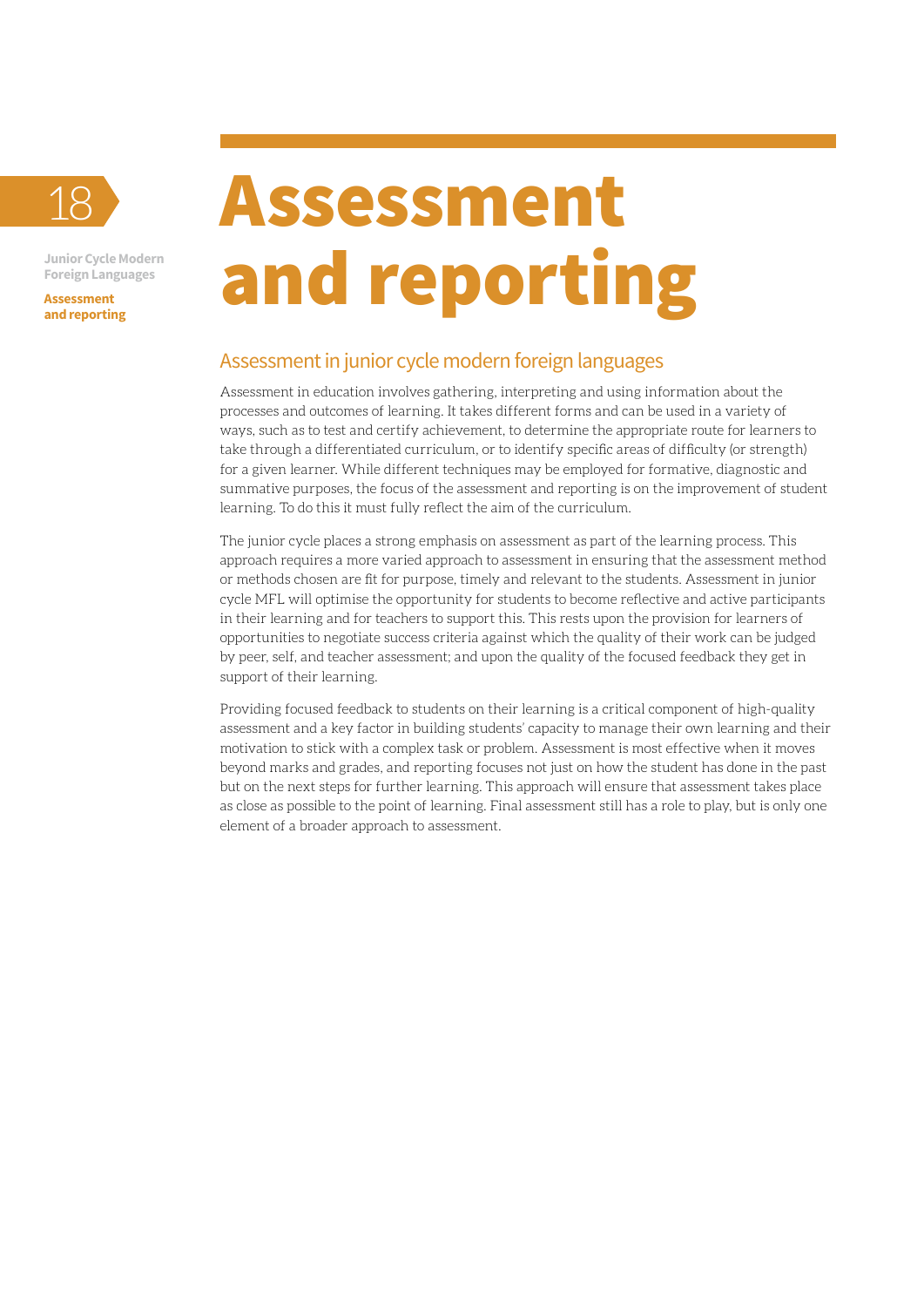

**Assessment and reporting**

Essentially, the purpose of assessment and reporting at this stage of education is to support<br>learning. Parents/guardians should receive a comprehensive picture of student learning. Lii<br>classroom assessment and other asses learning. Parents/guardians should receive a comprehensive picture of student learning. Linking classroom assessment and other assessment with a new system of reporting that culminates in the awarding of the Junior Cycle Profile of Achievement (JCPA) will offer parents/guardians a clear and broad picture of their child's learning journey over the three years of junior cycle. To support this, teachers and schools will have access to an Assessment Toolkit. Along with the guide to the Subject Learning and Assessment Review (SLAR) process, the Assessment Toolkit will include learning, teaching and assessment support material, including:

- formative assessment
- planning for and designing assessment
- assessment activities for classroom use
- judging student work looking at expectations for students and features of quality
- reporting
- thinking about assessment: ideas, research and reflections
- glossary of assessment terms.

The contents of the Assessment Toolkit will include a range of assessment supports, advice and guidelines which will enable schools and teachers to engage with the new assessment system and reporting arrangements in an informed way, with confidence and clarity.

#### Assessment for the JCPA

The assessment of junior cycle modern foreign languages for the purposes of the Junior Cycle Profile of Achievement (JCPA) will comprise two Classroom-Based Assessments (Oral communication and The student language portfolio), an Assessment Task linked to the Student Language Portfolio and a final examination. The Assessment Task and the final examination will be assessed by the State Examinations Commission.



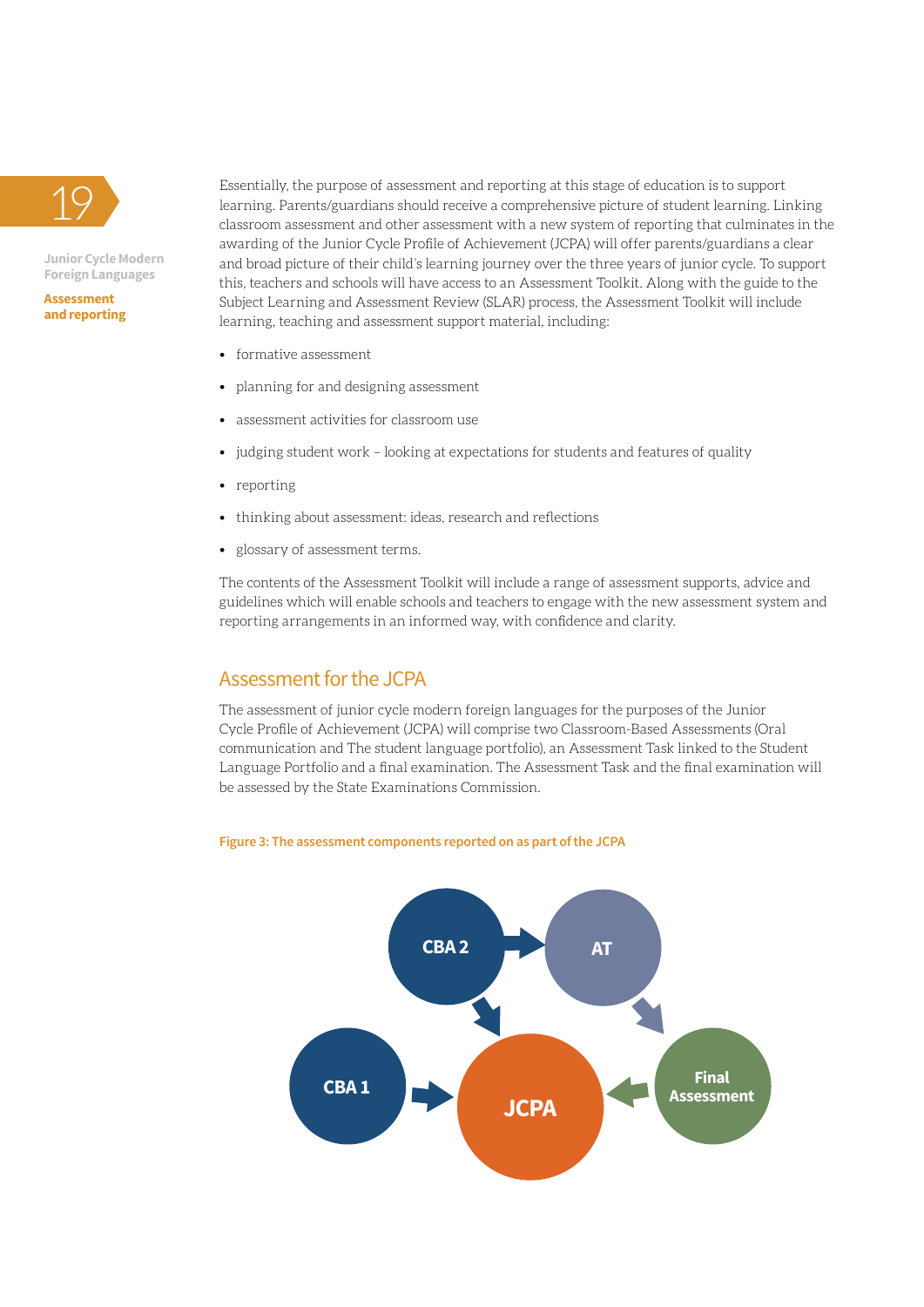

**Assessment and reporting**

**20** Rationale for the Classroom-Based Assessments in MFL<br>Over the three years of junior cycle, students will have many opportunities to enjoy and learn the target language across the strands. They will engage in language activities and tasks such as

- communicating in the target language
- listening, reading, speaking and writing for a range of meaningful purposes
- gaining insights into the target language culture/s
- learning how the target language works.

Through these activities they will develop knowledge, understanding and skills in language, culture and literacy, thereby achieving the learning outcomes across the strands.

Junior cycle MFL will have two Classroom-Based Assessments. Classroom-Based Assessments will relate to the students' work during second and third year of junior-cycle education. Classroom-Based Assessments are similar to the formative assessment that occurs every day in every class. However, in the case of the Classroom-Based Assessments, the teacher's judgement is recorded for the purpose of subject learning and assessment review, and for the school's reporting to parents and students.

#### Classroom-Based Assessment 1: Oral communication

The purpose of this Classroom-Based Assessment is for the student to demonstrate the skills of oral production and oral interaction. However, other skills may be developed, e.g. reading, writing, listening, or basic research. In completing the oral communication activity, students may use any one of the following formats: interview, role-play, presentation (accompanied by a question-andanswer session), or conversation in response to stimulus material.

For this oral communication, the student will focus on an aspect of the target language country/ countries) or culture; or on a simulation of an experience in a target language country; or on a topic or stimulus of interest.

Students may work individually, in pairs or in groups. However, where students have collaborated to complete the activity, the teacher should ensure that each student makes a meaningful individual contribution.

#### Evidence of learning

In completing the first Classroom-Based Assessment, students demonstrate their level of fluency, accuracy and range of vocabulary, in line with their age and stage of language learning. Their spoken production and interaction will demonstrate their level of comprehension and engagement.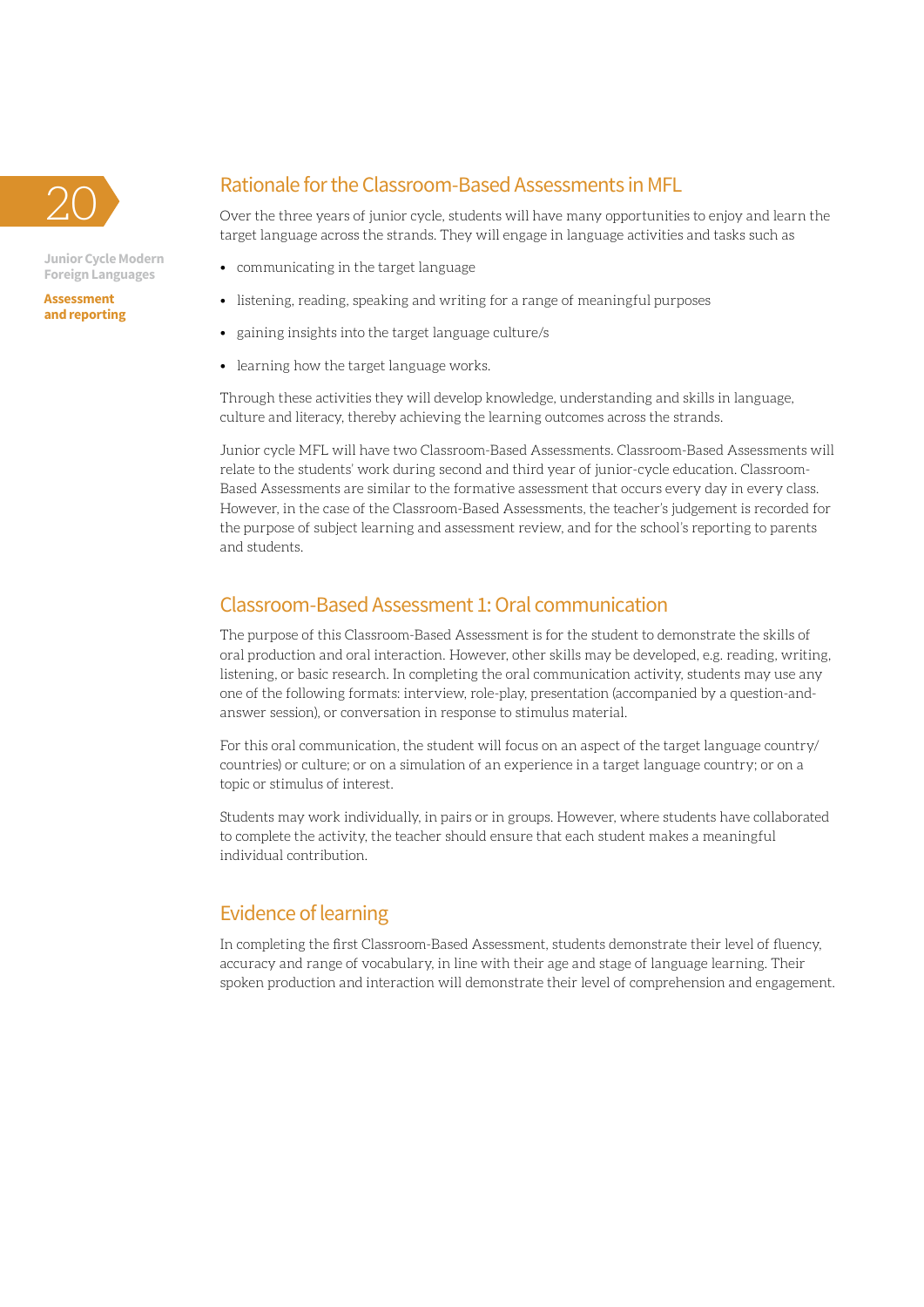

**Assessment and reporting**

### 21 Classroom-Based Assessment 2: The student language portfolio

Over the three years of junior cycle, each student develops a language portfolio. The student language portfolio focuses on the process of language learning and places the learner at the centre of teaching, assessment and learning. It provides the MFL student with an opportunity to set personal learning goals across the five skills in strand one, to engage with and reflect on their language learning as outlined in strand two and to develop and document their sociocultural awareness, thereby supporting the learning outcomes in strand three. Using the student language portfolio supports formative assessment in the MFL classroom and facilitates students in showcasing their language-learning achievements.

The student language portfolio will include a broad range of items, such as written texts, projects, audio-visual materials, learning logs, student reflections and learning goals. It is recognised that in this context the student's created texts<sup>6</sup> may be presented in different formats—handwritten, digital, multi-modal, and so on. Students learn a lot from the process of language acquisition when they are taught how to use a portfolio to document and reflect on their learning. They need to develop confidence in interaction and an awareness of the process of language acquisition.

The second Classroom-Based Assessment offers students a chance to celebrate their achievements as language learners in a variety of media by choosing three pieces from those compiled over time and presenting them for assessment.

## Evidence of learning

In completing the second Classroom-Based Assessment, each student selects three texts for assessment from their portfolio. The three pieces the student selects will reflect the integrated development of the three strands, with one of the pieces selected to be in an oral format. The pieces should also reflect a variety of presentation modes.

## Features of quality

Features of quality support student and teacher judgement of the Classroom-Based Assessments and are the criteria that will be used by teachers to assess the pieces of student work. Features of quality will be provided in the assessment guidelines for junior cycle MFL.

All students will complete both CBAs.

| <b>CBA</b>                     | Completion of the assessment    | $SLAR7$ meeting    |
|--------------------------------|---------------------------------|--------------------|
| Oral communication             | Towards the end of second year  | One review meeting |
| The student language portfolio | End of first term in third year | One review meeting |

<sup>6</sup> 'Text' refers to all products of language use including oral, written and digital text.

<sup>7</sup> Subject Learning and Assessment Review.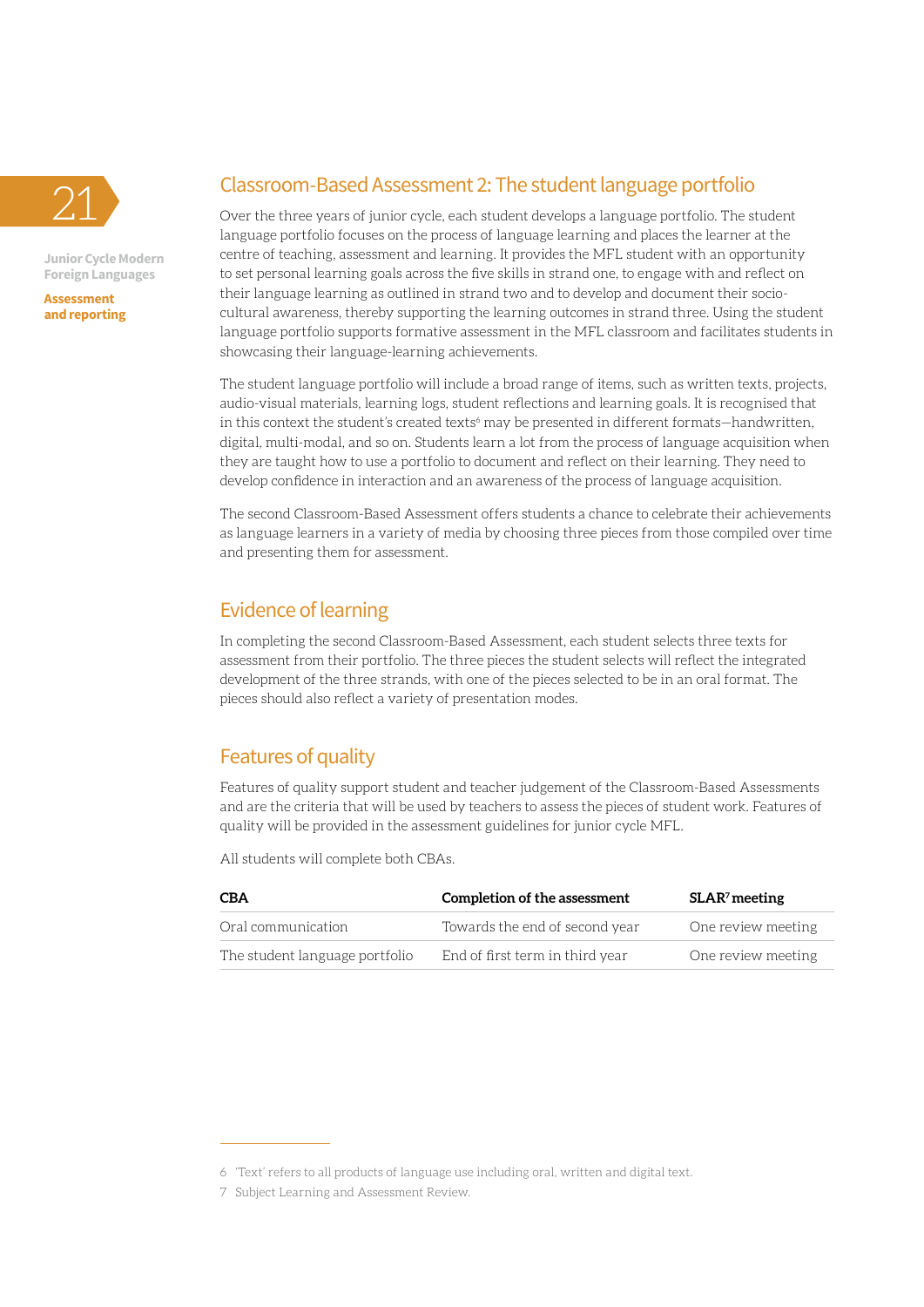

**Assessment and reporting**

### Assessing the Classroom-Based Assessments

More detailed material on assessment for reporting in junior cycle MFL, setting out details of the practical arrangements related to assessment of the Classroom-Based Assessments, will be available in separate assessment guidelines. These will include, for example, the suggested length and formats for the oral communication CBA, and guidelines for using and presenting the student language portfolio for the second CBA. It will also provide features of quality for both CBAs and support in using 'on-balance' judgement in relation to the features of quality. The NCCA's Assessment Toolkit will also include substantial resource material for use and reference in ongoing classroom assessment of junior cycle MFL, as well as providing a detailed account of the Subject Learning and Assessment Review process.

#### The Assessment Task

Students complete a formal written Assessment Task to be submitted to the State Examinations Commission for marking along with the final examination for modern foreign languages. It is allocated 10% of the marks used to determine the grade awarded by the State Examinations Commission. The Assessment Task is specified by the NCCA and related to the learning outcomes on which the second Classroom-Based Assessment is based. The Assessment Task is devised from some or all of the following elements:

- A short stimulus in written, audio, audio-visual or multi-modal format to prepare for the written task.
- A written task that tests the students in
	- their ability to outline and/or discuss their experience of compiling a portfolio of language learning
	- their understanding and evaluation of that experience
	- their capacity to reflect on the skills they have developed
	- their understanding of a cultural aspect of the target language country about which there will be evidence of learning in the student's portfolio.

As the key purpose of the Assessment Task is to encourage student reflection on the process of language learning, the questions and answers will be in the language of schooling<sup>8</sup>.

<sup>8</sup> The language of schooling is the principal language of teaching and learning in the school.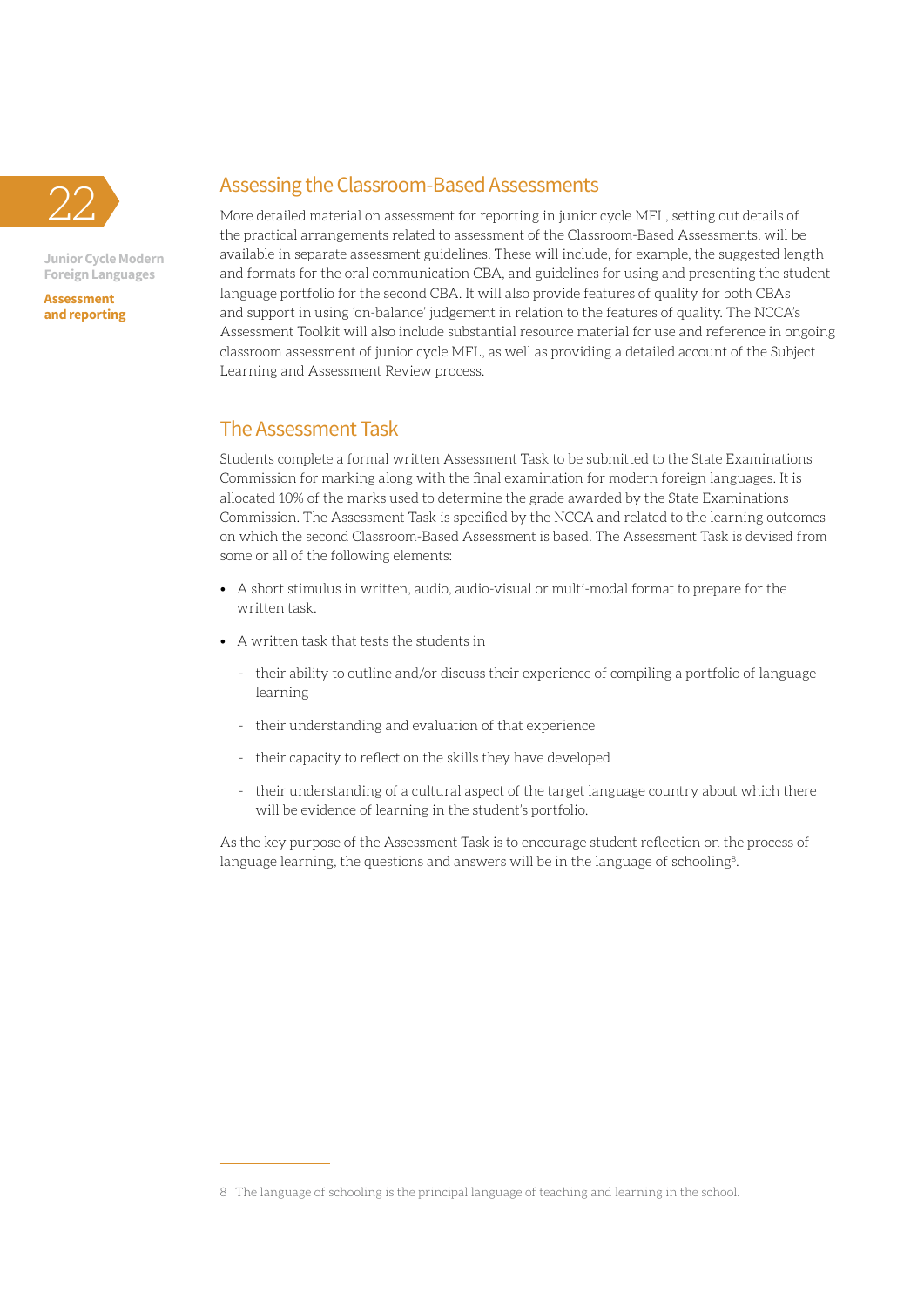

**Assessment and reporting**

#### Inclusive assessment practices

This specification facilitates inclusive assessment practices whether as part of ongoing assessment or Classroom-Based Assessments. Where a school judges that a student has a specific physical or learning difficulty, reasonable accommodations may be put in place to remove, as far as possible, the impact of the disability on the student's performance in Classroom-Based Assessments. The accommodations e.g. the support provided by a special needs assistant or the support of assistive technologies should be in line with the arrangements the school has put in place to support the student's learning throughout the year.

#### The final assessment

There will be one examination paper at a common level, set by the State Examinations Commission (SEC). Students will sit this written examination paper of up to two hours duration at the end of the third year. They will be required to engage with, demonstrate comprehension of, and respond to stimulus material, which will include an aural stimulus. In any year, the learning outcomes to be assessed will constitute a sample of the outcomes from the tables of learning outcomes. The aural component will be allocated 35% of the marks used to determine the grade awarded by the State Examinations Commission.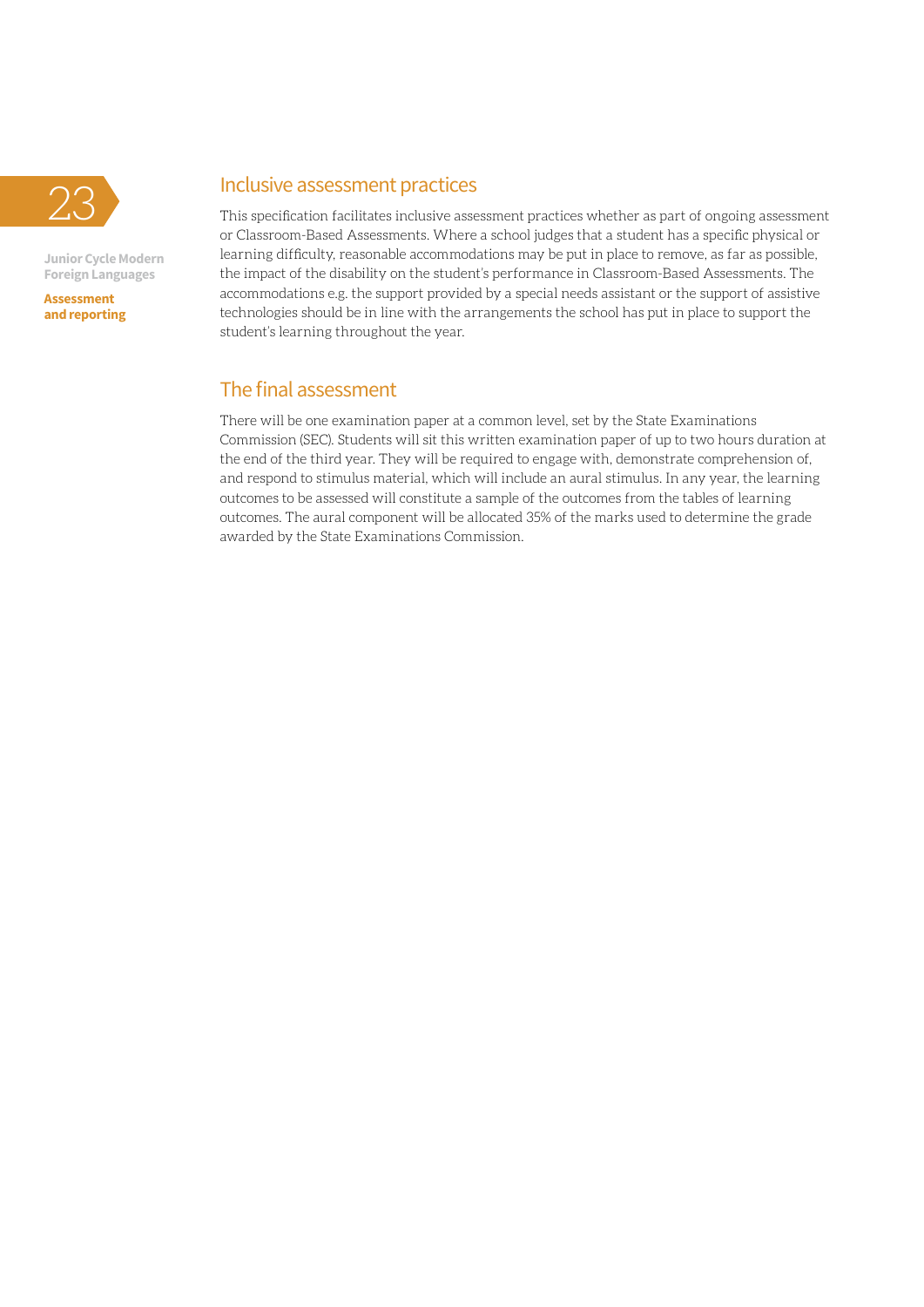

**Appendix A: Development of modern foreign language exponents** 

# 24 Appendix A: Development of modern foreign language exponents

This document illustrates how teachers might develop exponents<sup>9</sup> in each of the modern foreign languages.

Explicit links to learning outcomes in the MFL specification are included. These and the competences below are both informed by the CEFR. Such links support teachers in their planning and also provide assistance in devising 'can do' statements for students that can be included in their portfolios.

The learning outcomes, in their entirety, are usually developed over the course of junior cycle. Therefore, the learning outcomes chosen here represent a sample of ones that could be developed not only during the study of this theme, but would be incrementally achieved over the three years of junior cycle across a number of themes. In addition, the relevant aspects of learning outcomes related to the sample exponents below are in bold.

No significance should attach to the choice of themes or learning activities used here. Any theme and any relevant activity could have been chosen for illustrative purposes.

<sup>9</sup> An exponent is a language item used for a situational purpose.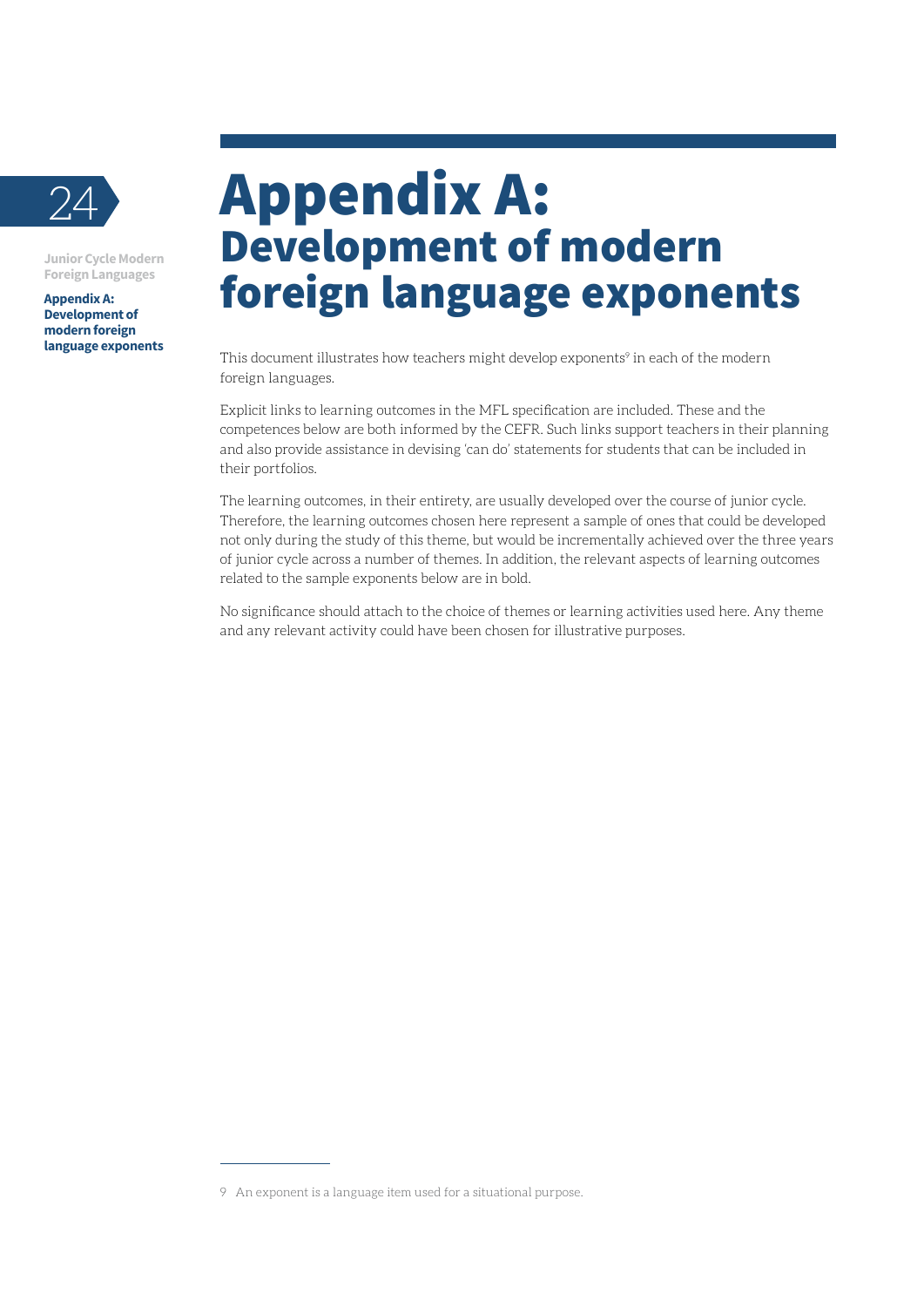

**Appendix A: Development of modern foreign language exponents** 

# Sample theme: On holiday

#### **Activities or tasks:**

Role-play booking a flight in target language (TL); complete a mock online booking form for a flight; have a conversation with a friend about a holiday you were on; create signs to place on a reproduction map of the capital city of the TL country; role-play a tourist asking a police officer for directions to a famous landmark in the country of the TL; design an advert in the TL for the facilities of a small hotel; write an essay on a holiday (real or imaginary) in the country of the TL…

#### Strand: Communicative competence

#### **Element: Listening**

**Learning outcomes\*** *(From the Specification for Junior Cycle MFL)* 1.3 **Identify specific information in texts related to familiar topics** such as announcements,

**conversations,** simple news items

#### **Competences** *(Informed by the CEFR)*

Students can understand (and give) simple directions and instructions Students can name places and landmarks in a town Students can use the present simple

#### **Sample exponents:**

| English                                                        | German                                                       | Italian                                            | Spanish                                                          | French                                                              |
|----------------------------------------------------------------|--------------------------------------------------------------|----------------------------------------------------|------------------------------------------------------------------|---------------------------------------------------------------------|
| Express                                                        | Sich ausdrücken                                              | Espresso                                           | Rápido, exprés                                                   | Rapide/express                                                      |
| Flight number X                                                | Die Flugnummer Volo numero X<br>Χ                            |                                                    | Vuelo número                                                     | Vol numéro X                                                        |
| The weather in (TL)<br>country) will be wet<br>and windy today | Das Wetter<br>ist heute nass<br>und windig in<br>Deutschland | Il tempo in Italia<br>sarà umido e<br>ventoso oggi | Hoy en (nombre<br>del país o ciudad)<br>lloverá y hará<br>viento | Il fera du vent et il<br>pleuvra aujourd'hui<br>en / au /aux (pays) |
| I live in Ireland                                              | Ich wohne in<br>Irland                                       | Abito in Irlanda                                   | Vivo en Irlanda                                                  | J'habite en Irlande                                                 |

<sup>\*</sup> Note that the words in bold indicate the aspects of the learning outcomes in focus.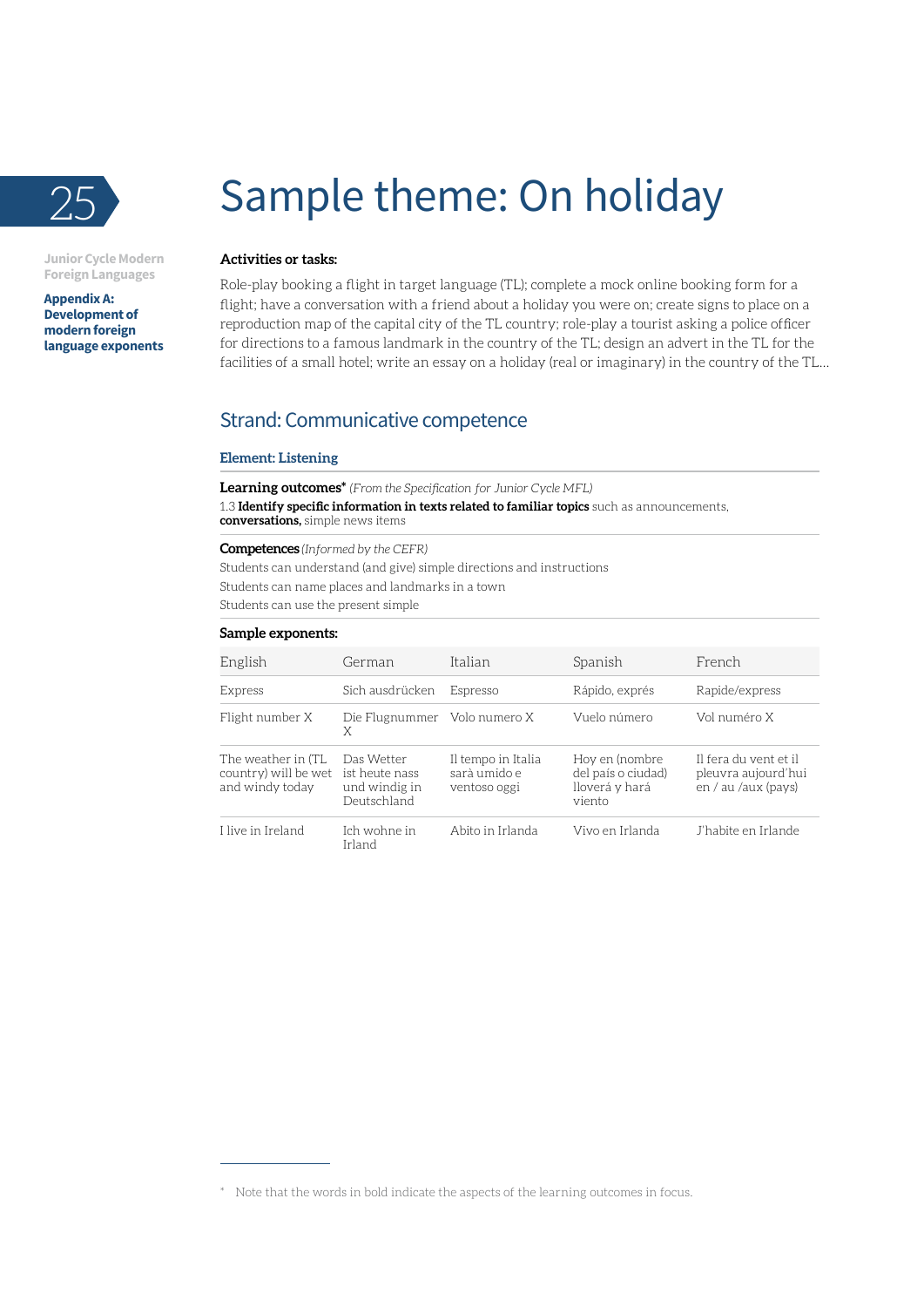

**Appendix A: Development of modern foreign language exponents** 

26 **Element: Reading Learning outcomes\*** *(From the Specification for Junior Cycle MFL)* 

- 1.5 **Recognise the meaning of familiar words and phrases to include everyday signs and notices in public places**
- 1.7 **Identify specific information** in a range of texts **dealing with familiar topics**

#### **Competences** *(Informed by the CEFR)*

Students can understand (and give) simple directions and instructions

Students can name places and landmarks in a town

Students can use the present simple

#### **Sample exponents:**

| English                       | German                             | Italian                                                                | Spanish                                                                                       | French                           |
|-------------------------------|------------------------------------|------------------------------------------------------------------------|-----------------------------------------------------------------------------------------------|----------------------------------|
| Airport, train/bus<br>station | Der Flughafen, Der<br>Bahnhof, ZOB | Aeroporto, stazione<br>ferroviaria/<br>degli autobus<br>(autostazione) | Aeropuerto,<br>tren, estación de<br>autobuses                                                 | Aéroport, gare/gare<br>routière  |
| Passengers                    | Die Passagiere, Die<br>Fahrgäste   | Passeggeri                                                             | Pasajeros                                                                                     | Les passagers / les<br>voyageurs |
| Luggage                       | Das Gepäck                         | Bagagli                                                                | Equipaje                                                                                      | <b>Bagages</b>                   |
| Town/city centre              | Die Stadt/Das<br>Stadtzentrum      | Città/centro                                                           | Pueblo, ciudad<br>La plaza mayor                                                              | Le centre-ville                  |
| The main square               | Der Marktplatz                     | La piazza principale                                                   | A la derecha, a la<br>izquierda                                                               | La place principale              |
| On the left /right            | links/rechts                       | a sinistra/a destra                                                    | a la izquierda/ a la<br>direcha                                                               | à gauche /à droite               |
| Turn left/right/<br>around    | gehen Sie(nach)<br>links/rechts    | Giri/Gira a<br>sinistra/a destra/<br>intorno                           | Gira a la izquierda, a Tourne / Tournez à<br>la derecha, da media droite / à gauche<br>vuelta |                                  |

#### **Element: Spoken production**

**Learning outcomes\*** *(From the Specification for Junior Cycle MFL)*

#### 1.9 **Pronounce words accurately enough to be understood with appropriate intonation**

#### **Competences** *(Informed by the CEFR)*

Students can pronounce words and simple statements accurately Students can use appropriate intonation for questioning

#### **Sample exponents:**

| English                                                                                         | German                                                     | Italian                                        | Spanish                                        | French       |
|-------------------------------------------------------------------------------------------------|------------------------------------------------------------|------------------------------------------------|------------------------------------------------|--------------|
| Challenging words<br>will be provided in<br>each language here,<br>e.g. aeroporto in<br>Italian | Flughafen,<br>Parkhaus,<br>Fahrkarten,<br>Ausgang/Ausfahrt | Aeroporto,<br>parcheggio,<br>biglietto, uscita | Aereopuerto                                    | Aéroport     |
| Do I write my name<br>here?                                                                     | Soll ich hier<br>unterschreiben?                           | Scrivo il mio nome<br>qui?                     | ¿Escribo mi nombre Est-ce que je mets<br>aquí? | mon nom ici? |

<sup>\*</sup> Note that the words in bold indicate the aspects of the learning outcomes in focus.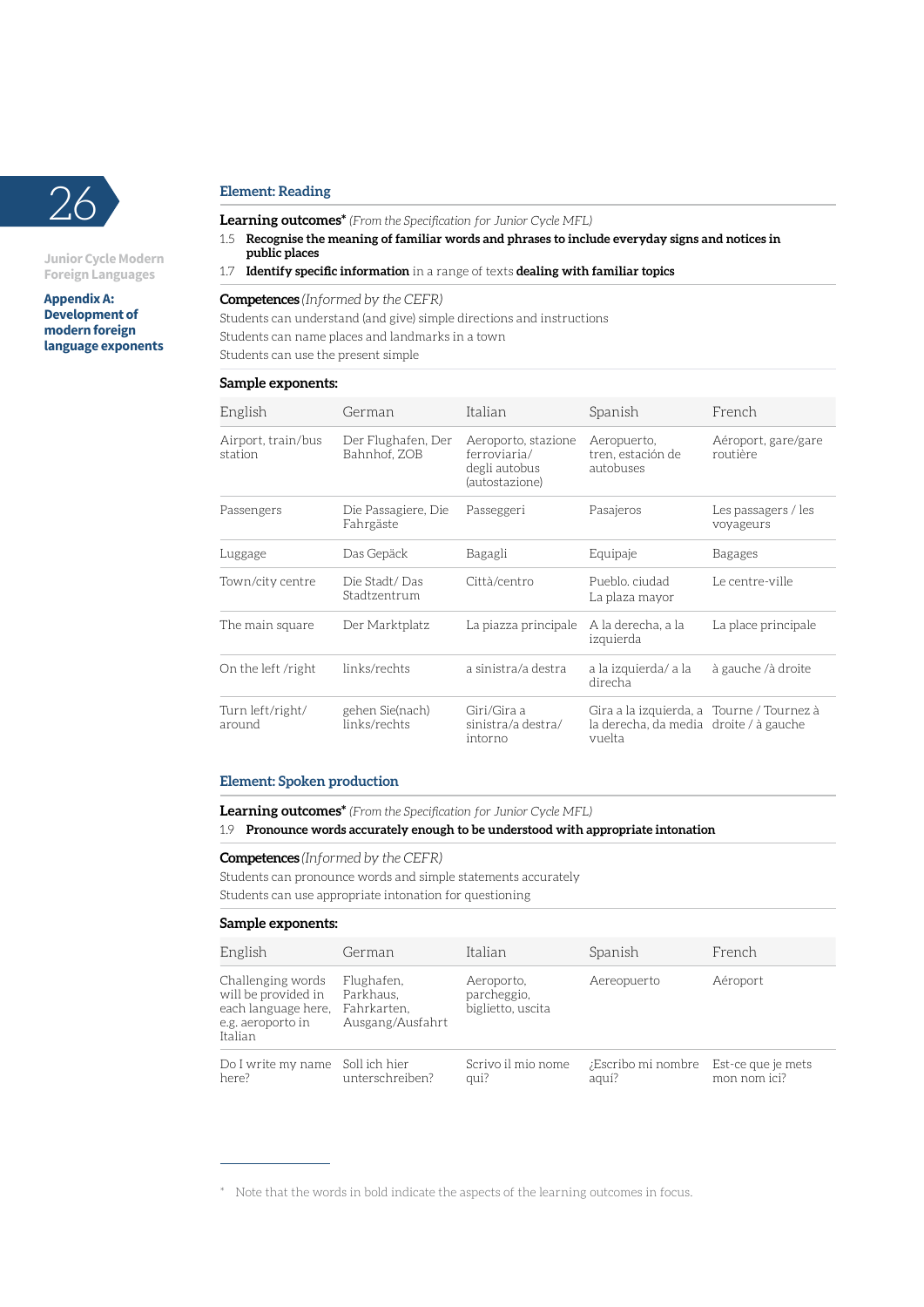

#### **Appendix A: Development of modern foreign language exponents**

**Element: Spoken interaction<br>
<b>Learning outcomes\*** *(From the Specification for Junior Cycle MFL)* 

1.12 **Use simple polite forms in formal and informal situations such as greetings, thanks, introductions, and respond appropriately**

- 1.13 **Ask and answer questions,** and exchange ideas, emotions and **information on familiar topics and everyday situations**
- 1.14 **Understand and use numbers as appropriate in everyday situations such as shopping, exchanging numbers, sequencing events**

#### **Competences** *(Informed by the CEFR)*

Students can greet people accurately, using the appropriate forms Students can provide personal information Students can pose questions Students can ask someone to repeat Students can ask someone to speak slowly Students can use gesture to keep communication going Students can understand and use numbers Students can understand and interpret prices

#### **Sample exponents:**

3

| English                                                                        | German                                                                  | Italian                                             | Spanish                                                 | French                                                 |
|--------------------------------------------------------------------------------|-------------------------------------------------------------------------|-----------------------------------------------------|---------------------------------------------------------|--------------------------------------------------------|
| Grammar related<br>to formal/informal<br>greeting (You<br>singular/You plural) | Du/Sie                                                                  | Tu/Lei                                              | Tú/Usted                                                | Tu/Vous                                                |
| Good morning/<br>afternoon/evening                                             | guten Morgen, guten Abend Buongiorno/                                   | Buonasera                                           | Buenos días/Buenas<br>tardes/Buenas noches              | Bonjour/Bonsoir                                        |
| I would like a bowl<br>of soup please                                          | Ich möchte eine Suppe, bitte Vorrei una zuppa,                          | per favore                                          | Una sopa, por favor                                     | Je prendrais une<br>soupe s'il vous<br>plaît           |
| My name is                                                                     | Mein Name ist                                                           | Mi chiamo                                           | Me llamo                                                | Je m'appelle                                           |
| I am from                                                                      | Ich bin (+ Nationalität)                                                | Sono (+ nazionalità) Soy de                         |                                                         | Je viens de                                            |
| I am X years old                                                               | Ich bin X Jahre alt                                                     | Ho X anni                                           | Tengo X años                                            | J'ai X ans                                             |
| I live in                                                                      | Ich wohne in                                                            | Abito a                                             | Vivo en                                                 | J'habite `a                                            |
| Where is the<br>nearest beach?                                                 | Wie komme ich am besten<br>zum nächsten Strand?                         | Dov'è la spiaggia<br>più vicina?                    | ¿Dónde está la playa<br>más cercana?                    | Où est la plage la<br>plus proche?                     |
| Where is the<br>restaurant?                                                    | Wo ist das Restaurant?                                                  | Dov'è il ristorante? ¿Dónde está el                 | restaurante?                                            | Où se trouve le<br>restaurant?                         |
| Is there public<br>transport?                                                  | Gibt es hier öffentlichen<br>Nahverkehr?                                | Ci sono mezzi<br>pubblici?                          | ¿Hay transporte<br>público?                             | Y a-t-il des<br>transports<br>publics?                 |
| Are there<br>museums?                                                          | Gibt es hier ein Museum?                                                | Ci sono musei?                                      | ;Hay museos?                                            | Est-ce qu'il y a<br>des musées?                        |
| Where is the<br>nearest hospital?                                              | Wie komme ich am besten<br>zum nächsten Krankenhaus? più vicino?        | Dov'è l'ospedale                                    | ¿Dónde está el<br>hospital más cercano? le plus proche? | Où est l'hôpital                                       |
| for X date?                                                                    | Do you have rooms Haben Sie von X bis Y ein<br>Zimmer frei?             | Avete camere<br>libere per il (+<br>data)?          | Tienen habitaciones;<br>para el (fecha)?                | Avez-vous des<br>chambres (libres)<br>pour X (date)    |
| room cost?                                                                     | How much does the Was kostet ein Zimmer für<br>eine Nacht?              | Quanto costa/<br>viene la camera?                   | ¿Cuánto cuesta la<br>habitación?                        | La chambre<br>coûte combien?                           |
| Are there any<br>cheaper ones?                                                 | Gibt es ein günstigeres<br>Zimmer?                                      | Avete camere più<br>economiche/che<br>costano meno? | :Tienen habitaciones<br>más baratas?                    | Avez-yous des<br>chambres moins<br>chères?             |
| First we go/do<br>then we will                                                 | als Erstes gehen wir/<br>machen wir dann machen facciamo poi  (+<br>wir | Prima andiamo/<br>futuro)                           | Primero iremos a /<br>luego iremos a                    | Pour commencer<br>nous allons/<br>faisons puis<br>nous |

<sup>\*</sup> Note that the words in bold indicate the aspects of the learning outcomes in focus.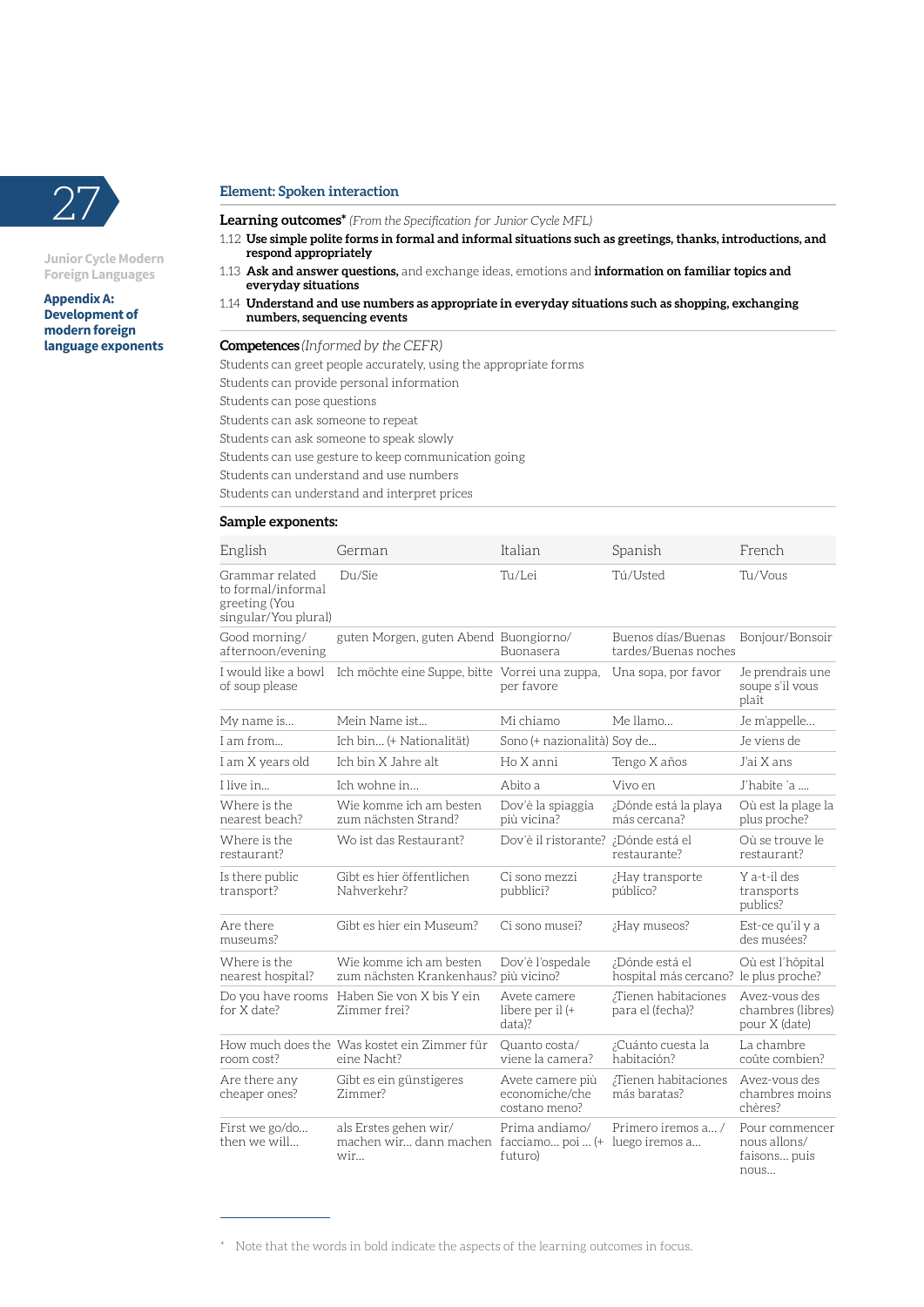

**Appendix A: Development of modern foreign language exponents** 

28 **Element: Writing Learning outcomes\*** *(From the Specification for Junior Cycle MFL)*

1.17 **Write words and create short sentences using various media on everyday topics with accuracy** 1.21 **Fill out forms relevant to their age group and experience**

**Competences** *(Informed by the CEFR)*

Students can use an online booking site in the target language or make a booking via the phone

| Sample exponents:                                   |                                                                          |                                                                       |                                                        |                                                                            |  |
|-----------------------------------------------------|--------------------------------------------------------------------------|-----------------------------------------------------------------------|--------------------------------------------------------|----------------------------------------------------------------------------|--|
| English                                             | German                                                                   | Italian                                                               | Spanish                                                | French                                                                     |  |
| Departing from                                      | Abfahrt von                                                              | In partenza da                                                        | Salida desde                                           | Au départ de                                                               |  |
| Destination                                         | Reiseziel                                                                | Destinazione                                                          | Destino                                                | Destination                                                                |  |
| Arriving                                            | ankommen/<br>Ankunft                                                     | In arrivo                                                             | Llegada                                                | À l'arrivée…                                                               |  |
| Name                                                | Name/Vorname/<br>Nachname                                                | Nome                                                                  | Nombre                                                 | Nom (Prénom)                                                               |  |
| Address                                             | Adresse/Anschrift                                                        | Indirizzo                                                             | Dirección                                              | Adresse                                                                    |  |
| Number of nights                                    | Anzahl der<br>Übernachtungen                                             | Numero di notti                                                       | Número de noches                                       | Nombre de nuits                                                            |  |
| Insurance                                           | Versicherung                                                             | Assicurazione                                                         | Seguro                                                 | Assurance                                                                  |  |
| Select/choose                                       | wählen/aussuchen                                                         | Seleziona/scegli                                                      | Seleccionar/escoger                                    | Sélectionner/choisir                                                       |  |
| Date of birth                                       | Geburtsdatum                                                             | Data di nascita                                                       | Fecha de nacimiento Date de naissance                  |                                                                            |  |
| Male/female                                         | geschlecht -<br>männlich/weiblich                                        | Sesso maschile/<br>femminile                                          | Hombre/mujer                                           | Sexe: masculin/<br>féminin                                                 |  |
| Last year I went<br>with my family on<br>holiday to | letztes Jahr bin ich<br>mit meiner Familie<br>in Urlaub nach<br>gefahren | L'anno scorso sono<br>andato/a con la mia<br>famiglia in vacanza<br>a | El año pasado fui de<br>vacaciones con mi<br>familia a | L'année dernière<br>je suis allé(e) en<br>vacances en/à<br>avec ma famille |  |
| The hotel was huge                                  | Das Hotel war groß                                                       | L'hotel era enorme/<br>grandissimo                                    | El hotel era enorme                                    | L'hôtel était énorme                                                       |  |
|                                                     | The food is delicious Das Essen ist lecker                               | Il cibo è squisito                                                    | La comida es<br>buenísima                              | La nourriture est<br>délicieuse                                            |  |

<sup>\*</sup> Note that the words in bold indicate the aspects of the learning outcomes in focus.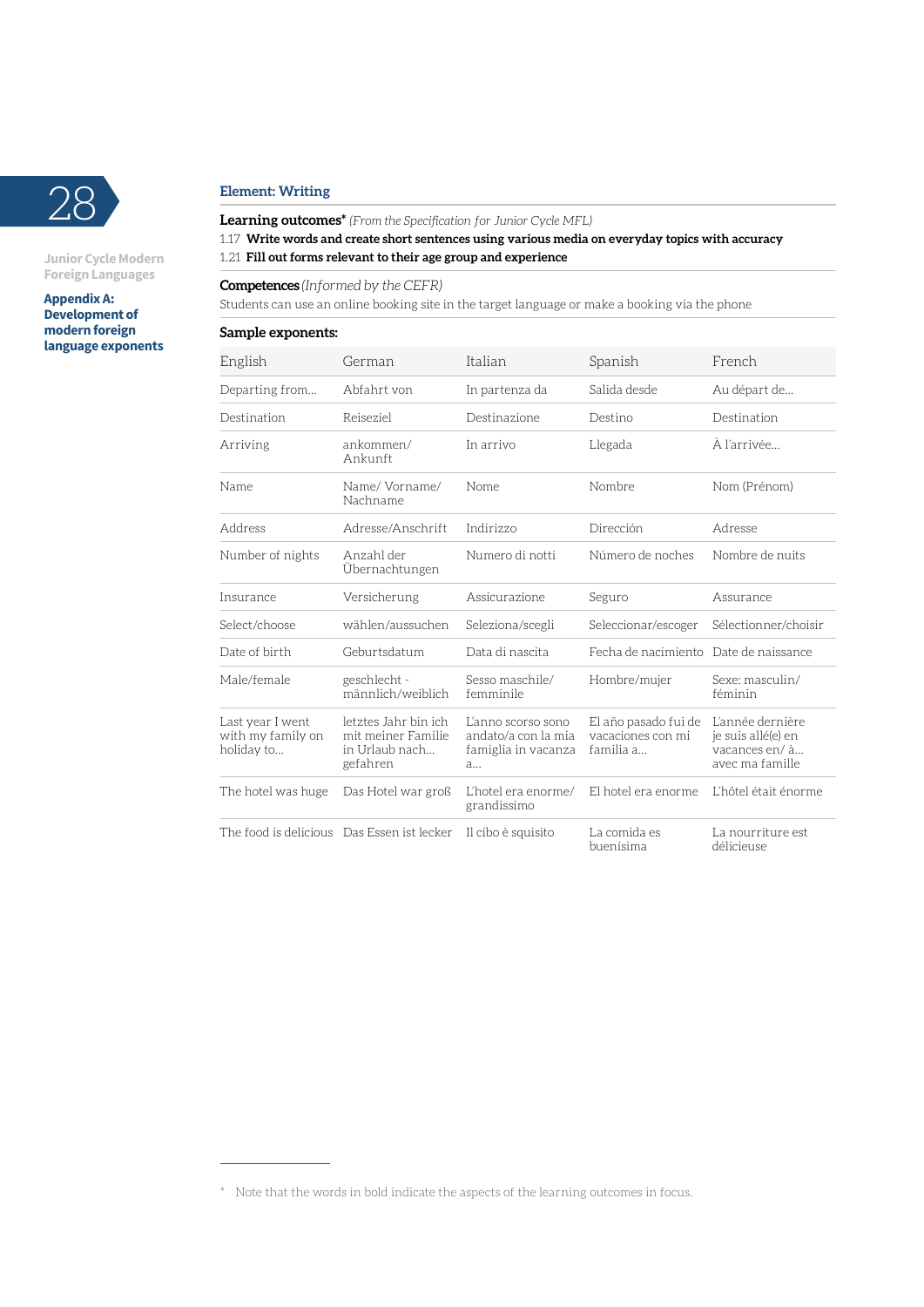

**Appendix A: Development of modern foreign language exponents** 

## 29 Strand: Language awareness

#### **Element: Reflecting on how they learn language**

**Learning outcomes\*** *(From the Specification for Junior Cycle MFL)* 2.6 **Identify, share and explain some language learning strategies**

**Competences** *(Informed by the CEFR)* Students can identify strategies to help them learn<sup>10</sup>

#### **Sample exponents:**

I like using ….. When I learn new words I…. I practise by…. I learned how to…

### Strand: Socio-cultural knowledge and intercultural awareness

#### **Element: Learning about relevant facts**

**Learning outcomes\*** *(From the Specification for Junior Cycle MFL)*

3.1 **Name and describe some features of the target language country/countries such as geographical features, weather, places and landmarks**

#### **Competences** *(Informed by the CEFR)*

Students know the names of cities and major landmarks in the target language country/countries

#### **Sample exponents:**

| English                                                              | German                         | Italian                                                                | Spanish                                                     | French                        |
|----------------------------------------------------------------------|--------------------------------|------------------------------------------------------------------------|-------------------------------------------------------------|-------------------------------|
| X is in Southern<br>Europe                                           | X liegt im Süden<br>von Europa | X è nel Sud<br>dell'Europa                                             | X está al sur de<br>Europa                                  | X est au sud de<br>l'Europe   |
| There are Y number X Menschen<br>of people living in X wohnen in/Die | Einwohnerzahl<br>von X ist     | X ha Y abitanti                                                        | La población de X es X a une population<br>de Y de personas | de Y personnes                |
| The capital city of<br>X is Z                                        | X ist Z                        | die Hauptstadt von La capitale d'Italia è La capital de X es Z<br>Roma |                                                             | La capitale de X<br>est Z     |
| X is famous for                                                      | X ist für<br>berühmt/bekannt   | Roma è famosa per X es famosa por                                      |                                                             | X est (bien) connu(e)<br>pour |

10 It is unlikely that students will use phrases in the target language to reflect on their learning.

<sup>\*</sup> Note that the words in bold indicate the aspects of the learning outcomes in focus.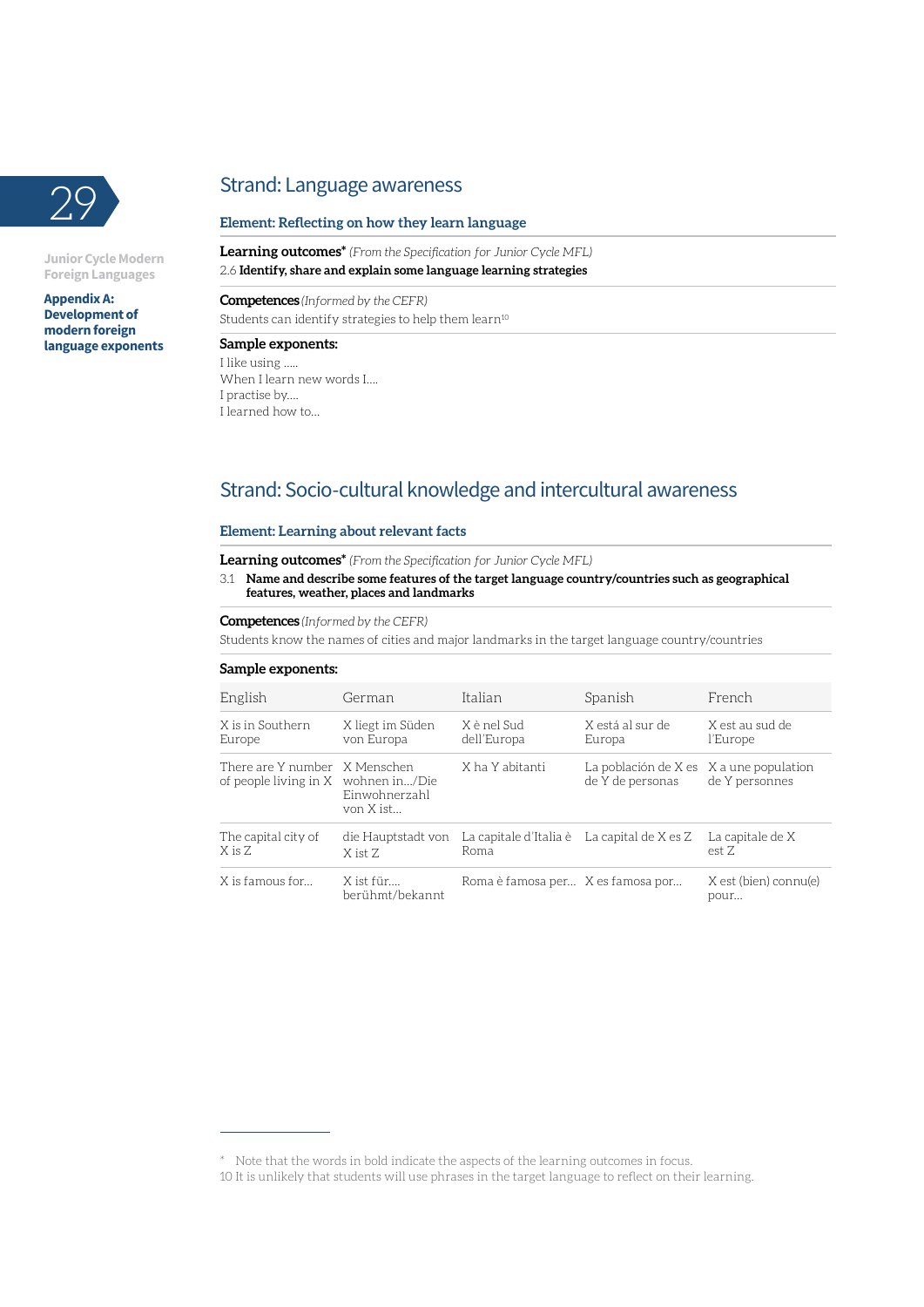

**Appendix A: Development of modern foreign language exponents** 

## Sample theme: Going on a school exchange $11$

#### **Activities or tasks:**

Sample activities or tasks: Complete a mock online enquiry form for an exchange; role-play a Skype call in target language (TL); conversation with family about how the exchange is going; research and use information about the exchange destination; role-play interactions with host family; role-play school and classroom interactions in TL country; write a blog about the exchange; write an email to host family in TL country; prepare a presentation on cultural differences between home country and TL country…

#### Strand: Communicative competence

#### **Element: Listening**

**Learning outcomes** *(From the Specification for Junior Cycle MFL)*

- 1.2 **Recognise frequently used words and phrases related to areas of immediate relevance** and experience, including the language of routine classroom interactions
- 1.3 **Identify specific information in texts related to familiar topics** such as **announcements, conversations,**  simple news items

#### **Competences** *(Informed by the CEFR)*

Students can understand the main point in announcements Students can understand (and give) simple instructions

#### **Sample exponents:**

| English                                  | German                                                                                                                    | Italian                                               | Spanish                                                            | French                                                            |
|------------------------------------------|---------------------------------------------------------------------------------------------------------------------------|-------------------------------------------------------|--------------------------------------------------------------------|-------------------------------------------------------------------|
| We will collect<br>you at the<br>station | Wir holen Sie/dich am<br>Bahnhof/ZOB ab.                                                                                  | Venjamo a<br>prenderti alla<br>stazione               | Te recogeremos en<br>la estación                                   | Nous viendrons te/<br>vous chercher à la<br>gare                  |
| Set the table<br>please                  | Decken Sie bitte den<br>Tisch/Kannst du bitte<br>den Tisch decken?                                                        | Vuoi apparecchiare<br>la tavola, per<br>favore?       | Pon la mesa, por<br>favor                                          | Mets / Mettez la<br>table s'il te / s'il vous<br>plait            |
| Sit down                                 | Setzen Sie sich/Setz<br>dich//Nehmen Sie bitte<br>Platz/Nimm bitte Platz                                                  | Siediti                                               | Siéntate                                                           | Assieds-toi/Asseyez-<br><b>VOUS</b>                               |
| Open the door                            | Machen Sie bitte die Tür Apri la porta<br>auf/ Mach bitte die Tür<br>auf//Öffnen Sie bitte die<br>Tür/Öffne bitte die Tür |                                                       | Abre la puerta                                                     | Ouvre(z) la porte                                                 |
| Mobile phones<br>are not allowed         | Handys Verboten!                                                                                                          | È vietato l'uso del<br>telefonino                     | Los móviles están<br>prohibidos                                    | Les portables sont<br>interdits                                   |
| school                                   | We will meet at Wir treffen uns um 8<br>8am outside the Uhr vor der Schule.                                               | Ci vediamo fuori<br>della scuola alle 8 di<br>mattina | Quedamos en la<br>puerta del colegio<br>a las ocho de la<br>mañana | On se retrouve / se<br>retrouvera devant<br>l'école à huit heures |
| The school will<br>be closed             | Die Schule wird<br>geschlossen sein                                                                                       | La scuola sarà<br>chiusa                              | El colegio estará<br>cerrado                                       | L'école sera fermée                                               |

<sup>11</sup> In this sample theme, the CEFR competences are mainly at A2 level.

<sup>\*</sup> Note that the words in bold indicate the aspects of the learning outcomes in focus.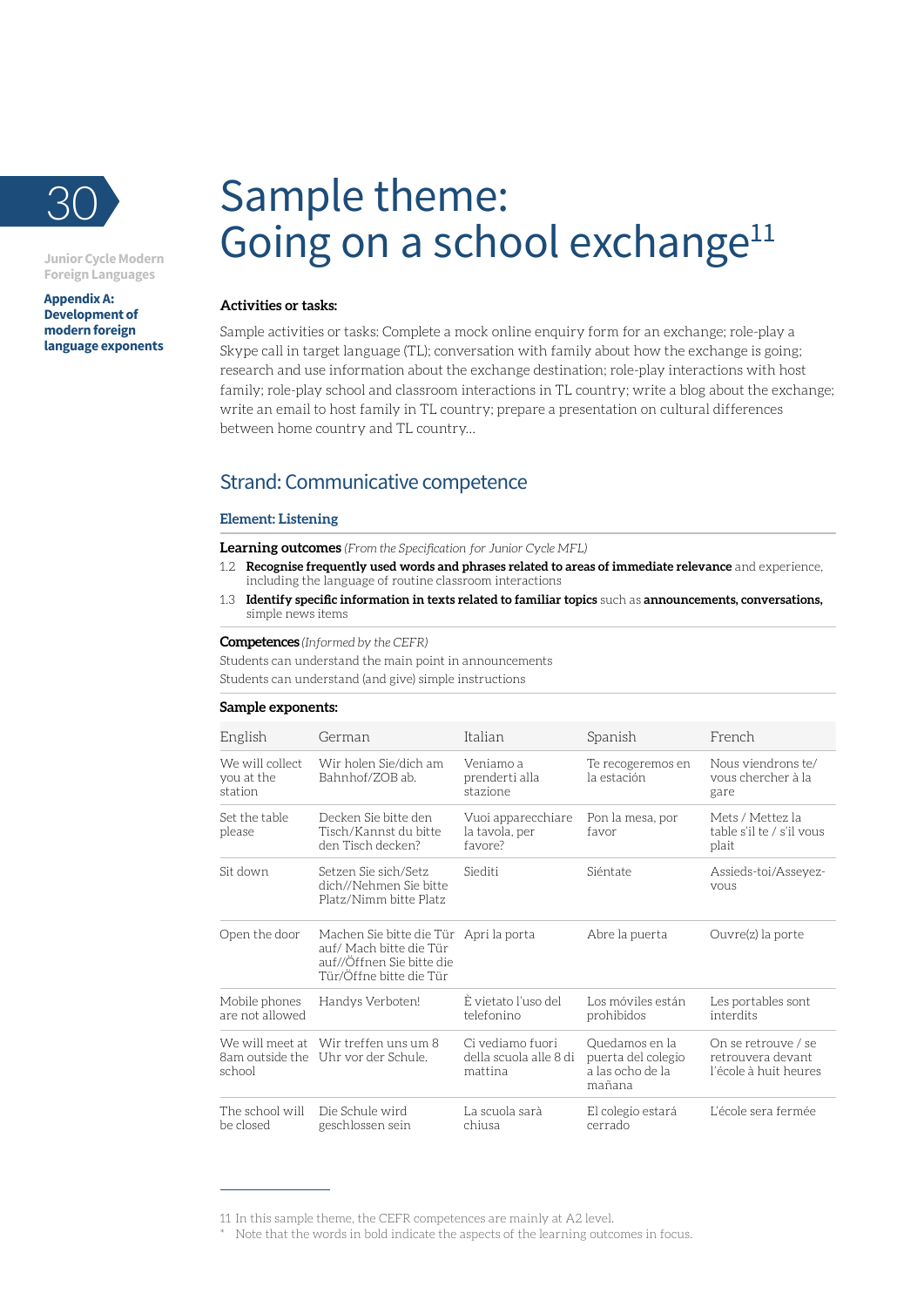

**Appendix A: Development of modern foreign language exponents** 

31 **Element: Reading Learning outcomes\*** *(From the Specification for Junior Cycle MFL)*

- 1.7 **Identify specific information** in a range of texts **dealing with familiar topics**
- 1.8 **Source and use authentic texts to explore topics of relevance through a range of media**

**Competences** *(Informed by the CEFR)*

Students can search for and find specific information in everyday material Students can understand regulations when expressed in simple language Students can isolate the information required from a brochure or website

| Sample exponents:           |                                                              |                                                  |                                                   |                                              |  |
|-----------------------------|--------------------------------------------------------------|--------------------------------------------------|---------------------------------------------------|----------------------------------------------|--|
| English                     | German                                                       | Italian                                          | Spanish                                           | French                                       |  |
| Host family                 | Die Gastfamilie                                              | La famiglia<br>ospitante                         | La familia de<br>acogida                          | La famille d'accueil                         |  |
| Profile                     | Das Profil                                                   | Il Profilo                                       | El perfil                                         | Le profil                                    |  |
| Deposit                     | Die Anzahlung/Das La cauzione<br>Pfand                       |                                                  | El depósito                                       | Les arrhes                                   |  |
| Rules                       | Regeln                                                       | Le regole                                        | Las reglas                                        | Le règlement<br>scolaire                     |  |
| Pocket money                | Das Taschengeld                                              | Il denaro per le<br>piccole spese/La<br>paghetta | La semanada, paga<br>para gastos                  | L'argent de poche                            |  |
| Daily, weekly,<br>monthly   | täglich,<br>wöchentlich.<br>monatlich                        | Giornaliero,<br>settimanale.<br>mensile          | A diario,<br>semanalmente.<br>mensualmente        | Quotidien(ne)<br>hebdomadaire<br>mensuel(le) |  |
| Emergency contact<br>number | Die Notrufnummer<br>ist/Im Notfall<br>melden Sie sich<br>bei | Il numero di<br>emergenza                        | Un número de<br>contacto en caso de<br>emergencia | Le numéro<br>d'urgence                       |  |
| If you need<br>assistance   | Wenn Sie Hilfe<br>brauchen                                   | Se hai bisogno di<br>assistenza                  | Si necesitas<br>asistencia                        | Si yous avez besoin<br>d'aide                |  |
| Travel documents            | Die Reisepapiere/<br>Die Reisedokumente viaggio              | I documenti di                                   | Los documentos de<br>viaje                        | Les documents de<br>voyage                   |  |
| Internet search             | Die Internetsuche                                            | La ricerca su<br>Internet                        | Búsqueda por<br>internet                          | Une recherche<br>internet                    |  |
| It is forbidden to          | ist verboten!                                                | È vietato                                        | Está prohibido                                    | Il est interdit de                           |  |
| Email address               | E-Mail-Adresse                                               | L' Indirizzo e-mail                              | Una dirección de<br>correo electrónico            | L'adresse e-mail                             |  |
| Timetable                   | Der Fahrplan (travel L'orario<br>timetable)                  |                                                  | El horario                                        | L'horaire                                    |  |

<sup>\*</sup> Note that the words in bold indicate the aspects of the learning outcomes in focus.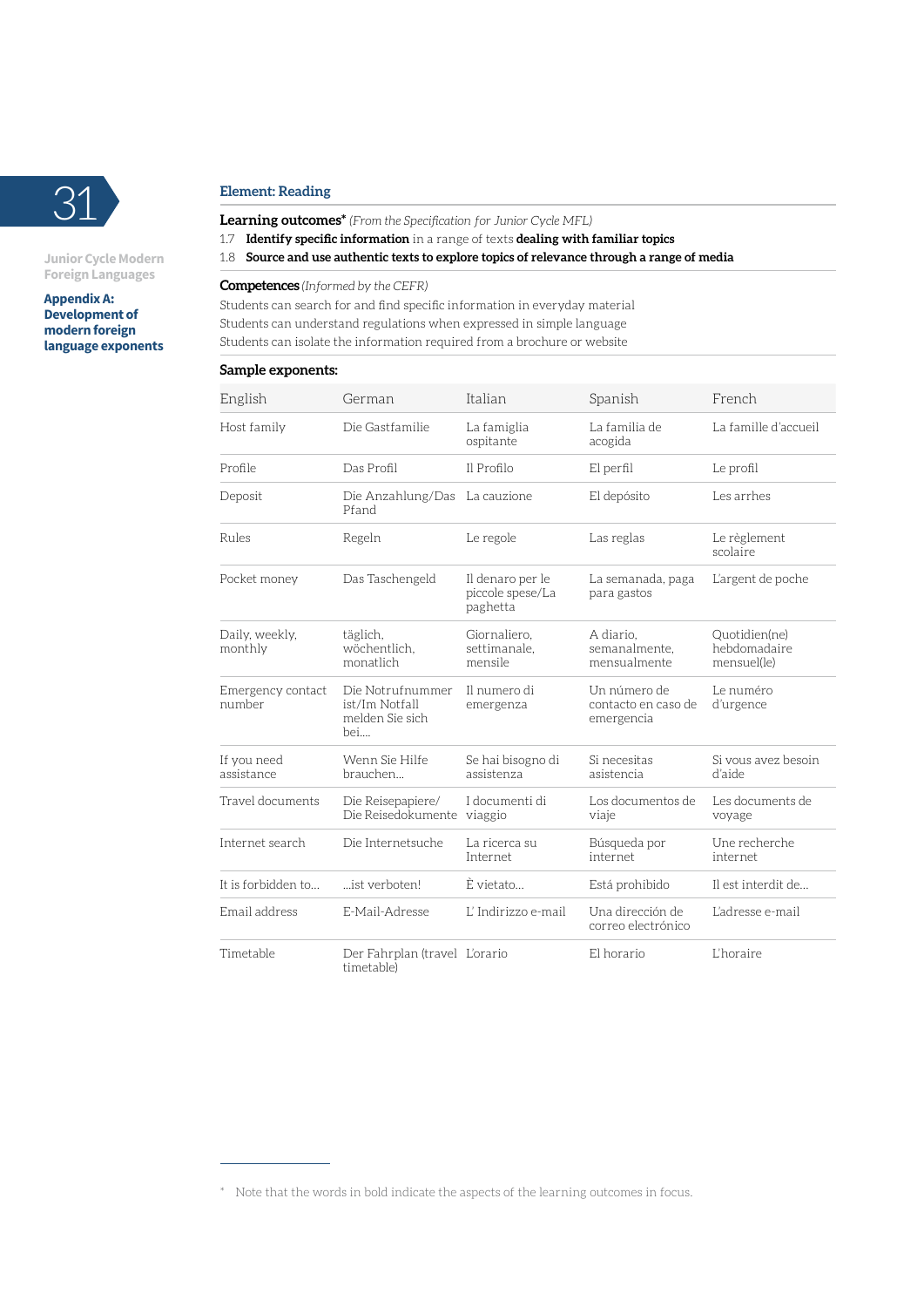

**Appendix A: Development of modern foreign language exponents** 

**32 Element: Spoken production**<br> **Learning outcomes\*** *(From the Specification for Junior Cycle MFL)* 1.10 **Convey simple descriptions**, presentations or announcements on **familiar topics**

> **Competences** *(Informed by the CEFR)* Students can give a simple presentation or description using simple phrases

| Sample exponents:                        |                                   |                                                  |                                                |                                                  |  |  |
|------------------------------------------|-----------------------------------|--------------------------------------------------|------------------------------------------------|--------------------------------------------------|--|--|
| English                                  | German                            | Italian                                          | Spanish                                        | French                                           |  |  |
| It is a big city/town                    | Es ist eine große<br>Stadt        | $\dot{E}$ una città grande /<br>un paese grande  | Es una ciudad<br>grande/es un pueblo<br>grande | C'est une grande<br>ville                        |  |  |
| The weather is<br>usually                | Das Wetter ist<br>normalerweise   | Di solito, il tempo<br>fa                        | Normalmente hace<br>buen tiempo, sol           | Normalement, il fait<br>beau                     |  |  |
| There are Y people<br>in the host family | Es gibt Y in der<br>Gastfamilie   | Ci sono Y persone<br>nella famiglia<br>ospitante | Hay Y personas en<br>la familia de acogida     | Il y a personnes<br>dans la famille<br>d'accueil |  |  |
| We will arrive in X<br>on (date)         | Wir kommen in X<br>am (+Datum) an | Arriveremo a X il<br>(data)                      | Llegaremos en X el<br>dia (fecha)              | Nous arriverons à X<br>le (date)                 |  |  |
| We will be there for<br>Y days           | Wir bleiben Y Tage<br>dort        | Saremo lì per Y<br>giorni                        | Nos quedaremos<br>Y días                       | Nous y passerons Y<br>jours                      |  |  |

<sup>\*</sup> Note that the words in bold indicate the aspects of the learning outcomes in focus.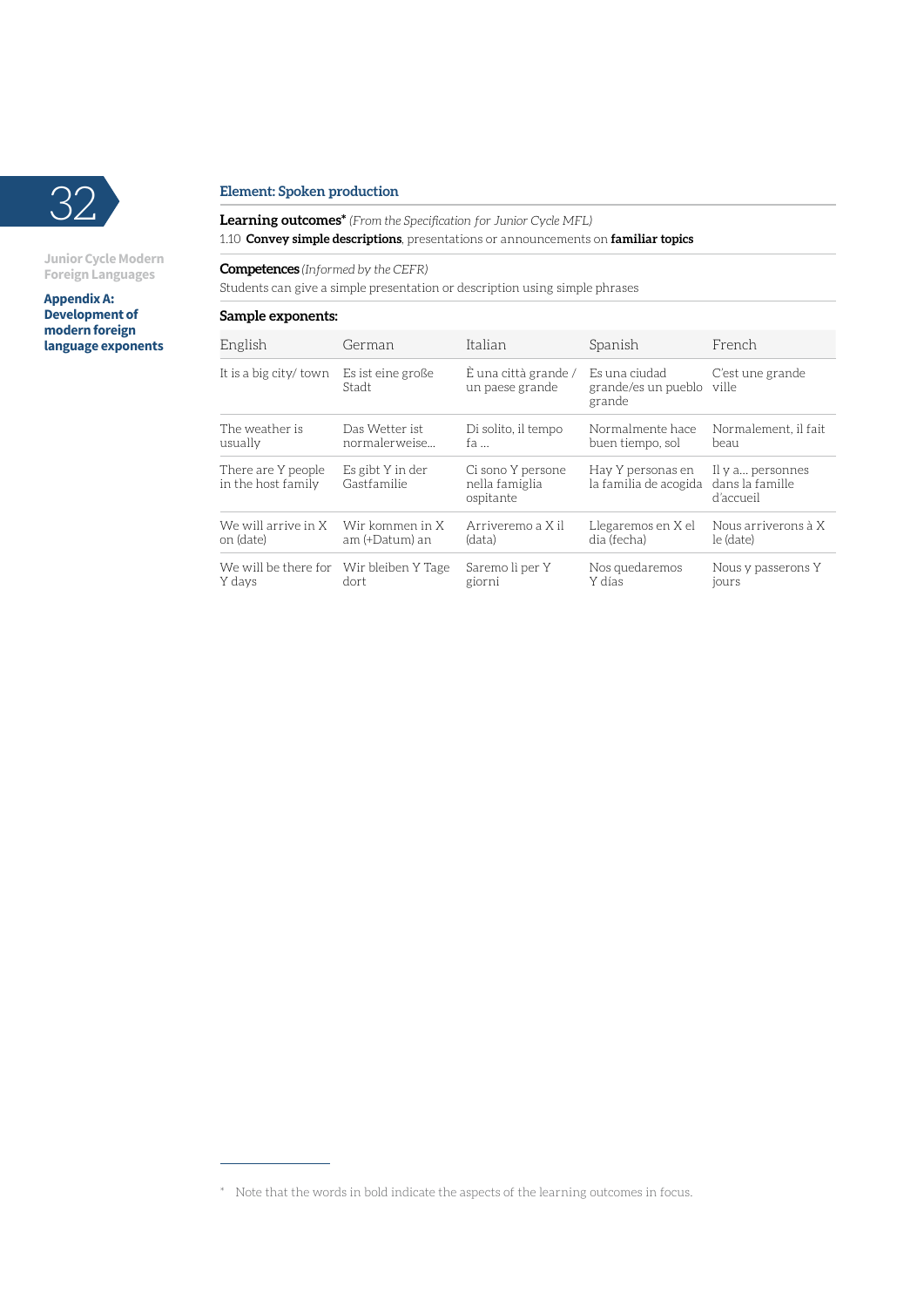

**Appendix A: Development of modern foreign language exponents** 

**Element: Spoken interaction**<br> **Learning outcomes\*** *(From the Specification for Junior Cycle MFL)* 

- 1.12 **Use simple polite forms in formal and informal situations** such as greetings, thanks, **introductions** and respond appropriately
- 1.15 **Take part in routine classroom interactions such as pair and group work,** asking questions, language games and activities, **asking for help and repetition where necessary**

#### **Competences** *(Informed by the CEFR)*

Students can engage in routine social interactions and ask for repetition or clarification to aid understanding Students can make and respond to suggestions

Students can agree and disagree with others

Students can manage simple and routine exchanges in the classroom

#### **Sample exponents:**

4

| English                           | German                                                                                                                                                    | Italian                                                 | Spanish                                    | French                                                                                                                          |
|-----------------------------------|-----------------------------------------------------------------------------------------------------------------------------------------------------------|---------------------------------------------------------|--------------------------------------------|---------------------------------------------------------------------------------------------------------------------------------|
| My name is                        | Ich heiße Mein Name ist Mi chiamo                                                                                                                         |                                                         | Me llamo                                   | Je m'appelle                                                                                                                    |
| I come from                       | Ich komme aus                                                                                                                                             | Vengo da /<br>Sono di                                   | Soy de                                     | Je viens de                                                                                                                     |
| student                           | I am an exchange Ich bin Austauschschüler/<br>Ich bin Austauschschülerin studentessa di un intercambio                                                    | scambio                                                 | Sono studente / Estoy hacienda             | Je suis étudiant(e) en échange<br>scolaire                                                                                      |
| a month                           | I will be here for Ich verbringe einen Monat Sarò qui per un Me quedaré un<br>hier                                                                        | mese                                                    | mes                                        | Je resterai/serai ici pour un<br>mois                                                                                           |
| Can you speak a<br>little slower? | Können Sie/Kannst du<br>ein bisschen langsamer<br>sprechen bitte?                                                                                         | Può parlare<br>un po' più<br>lentamente?                | ¿Puedes hablar<br>un poco más<br>despacio? | Pourriez-vous parler plus<br>lentement?<br>Peux-tu parler plus<br>lentement?                                                    |
| I'm sorry I don't<br>understand   | Es tut mir Leid. ich<br>verstehe nicht.                                                                                                                   | Mi dispiace, ma Disculpa, no<br>non ho capito. entiendo |                                            | Désolé(e), je ne comprends<br>pas.                                                                                              |
| How do you say? Wie sagt man?     |                                                                                                                                                           | in italiano?                                            |                                            | Come si dice X ; Cómo se dice? Comment dit-on?                                                                                  |
| What does X<br>mean?              | Was bedeutet X?                                                                                                                                           | Cosa significa<br>X?                                    | ¿Qué significa<br>X?                       | Que signifie X?                                                                                                                 |
| you help me?                      | Excuse me could Entschuldigen Sie bitte,<br>können Sie mir helfen?                                                                                        | Scusi, mi può<br>aiutare per<br>favore?                 | Perdón,; podría<br>ayudarme por<br>favor?  | Excusez- moi, pourriez-vous<br>m'aider?                                                                                         |
| It is your turn                   | Du bist dran                                                                                                                                              | Tocca a te.                                             | Te toca                                    | C'est ton tour / votre tour / à<br>toi / à vous maintenant                                                                      |
|                                   | Can I ask you? Darf ich bitte fragen                                                                                                                      | Posso chiederti ¿Puedo<br>/chiederLe?  preguntar?       |                                            | Puis-je te/ vous demander?                                                                                                      |
| May I go first?                   | Darf ich zuerst (+verb)                                                                                                                                   | Posso andare<br>prima?                                  | Puedo pasar،<br>primero?                   | Est-ce que moi je peux<br>commencer?                                                                                            |
|                                   | I agree/ disagree Ich stimme zu/ich bin auch Sono d'accordo/ Estoy de<br>der Meinung<br>Ich bin damit nicht<br>einverstanden/Ich bin<br>nicht der Meinung | Non sono<br>d'accordo                                   | acuerdo/No<br>estoy de acuerdo             | Je (ne) suis (pas) d'accord                                                                                                     |
| In my opinion                     | Meiner Meinung nach                                                                                                                                       | Secondo me                                              | En mi opinión                              | A mon avis                                                                                                                      |
| there?                            | How will you get Wie kommt man am<br>besten dahin?                                                                                                        | Come ci<br>arriverai?                                   | allí?                                      | ¿Cómo vas hasta  Comment est-ce que tu y<br>arriveras / vous y arriverez<br>Comment vas-tu y arriver /<br>allez-vous y arriver? |
| What time is<br>lunch at?         | Um wie viel Uhr ist das<br>Mittagessen?                                                                                                                   | A che ora è il<br>pranzo?                               | ¿A qué hora se<br>come?                    | À quelle heure est le<br>déjeuner?                                                                                              |

<sup>\*</sup> Note that the words in bold indicate the aspects of the learning outcomes in focus.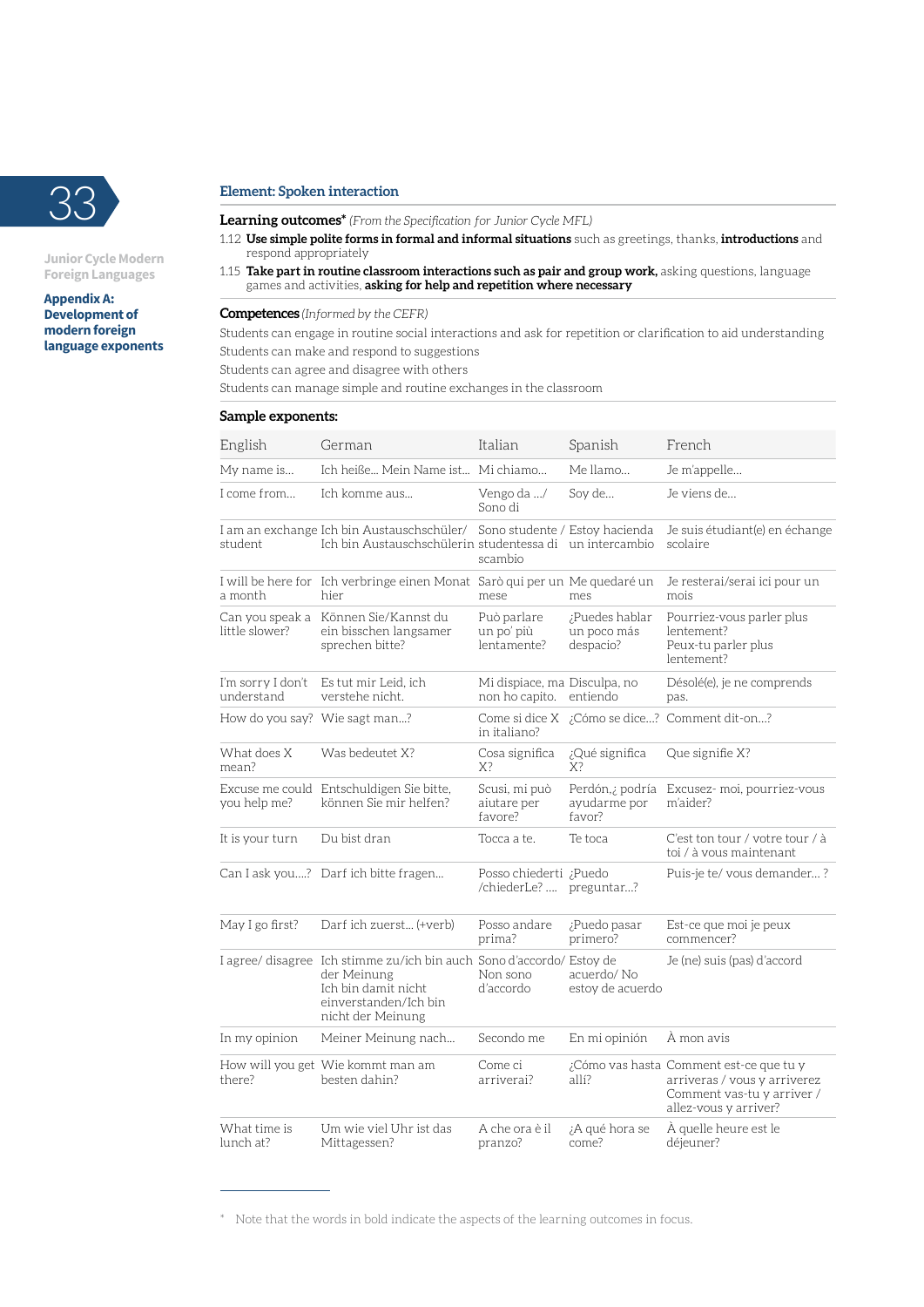

**Appendix A: Development of modern foreign language exponents** 

**Sample exponents:**

34 **Element: Writing Learning outcomes\*** *(From the Specification for Junior Cycle MFL)*

1.20 **Write short descriptions of past, present and future events, activities and personal experiences** as well as imaginative texts

1.22 **Produce** and edit **texts and interact with others in writing using appropriate digital technologies**

**Competences** *(Informed by the CEFR)*

Students can write short simple blog entries

Students can send short simple emails and text messages to convey important information

Students can write short simple emails expressing thanks

Students can use the past and future tenses

Students can describe events in the past

| English                                                       | German                                                             | Italian                                                                                                | Spanish                                                        | French                                            |
|---------------------------------------------------------------|--------------------------------------------------------------------|--------------------------------------------------------------------------------------------------------|----------------------------------------------------------------|---------------------------------------------------|
| Blog entry                                                    | Blog-Eintrag                                                       | Il post sul blog                                                                                       | Una entrada de blog                                            | Le billet d'un blog                               |
| Click here                                                    | Hier klicken                                                       | Clicca qui                                                                                             | Haz clic aquí                                                  | Cliquez ici                                       |
| Update                                                        | Das Update (n)<br>aktualisieren (v)                                | Aggiornare                                                                                             | Actualización                                                  | Mettre à jour (v)<br>La mise à jour (n)           |
| I will go                                                     | Ich werde gehen                                                    | Andrò                                                                                                  | Tré                                                            | Je vais aller/J'irai                              |
| I went                                                        | Ich bin gegangen                                                   | Sono andato/a                                                                                          | Fui                                                            | Je suis allé(e)                                   |
| See you later                                                 | bis später                                                         | Ci vediamo dopo / A Hasta luego<br>presto                                                              |                                                                | À bientôt!<br>à plus tard                         |
| There is a meeting<br>after school                            | Es gibt nach<br>der Schule eine<br>Besprechung                     | C'è un incontro<br>dopo scuola                                                                         | Hay una reunión<br>después del colegio                         | Il y a une réunion<br>après l'école               |
| I will be late home<br>this evening                           | ich komme heute<br>Abend etwas später<br>nach Hause                | Sarò tardi a casa<br>stasera                                                                           | Llegaré tarde a casa<br>esta noche                             | Je rentrerai tard<br>ce soir                      |
| I will get the last<br>train                                  | Ich fahre mit dem<br>letzten Zug                                   | Prenderò l'ultimo<br>treno                                                                             | Cogeré el último<br>tren                                       | Je prendrai le<br>dernier train                   |
| I missed the bus                                              | ich habe den Bus<br>verpasst                                       | Ho perso l'autobus                                                                                     | Perdí el autobús                                               | J'ai raté le bus                                  |
| Thank you                                                     | Herzlichen Dank                                                    | Grazie                                                                                                 | Gracias                                                        | Merci<br>Je te/vous remercie                      |
| I really enjoyed my<br>stay                                   | Der Austausch<br>hat mir viel Spaß<br>gemacht/sehr gut<br>gefallen | Mi è piaciuto molto<br>il mio soggiorno                                                                | Disfruté mucho de<br>mi estancia                               | J'ai beaucoup aimé<br>mon séjour.                 |
| I really improved<br>my(TL)                                   | Ich habe meine<br>Deutschkenntnisse<br>viel verbessert             | Ho migliorato molto<br>il mio italiano                                                                 | Mejoré mucho mi<br>español                                     | J'ai beaucoup<br>amélioré mon<br>français         |
| I would like to go<br>on/I like going on<br>this trip because | Ich möchte/ich<br>mache diese Reise/<br>Fahrt gern weil            | Mi piacerebbe<br>andare in questo<br>viaggio perché/<br>Mi piace andare<br>in questo viaggio<br>perché | Me gustaría hacer<br>este viaje / Me gusta<br>ir en este viaje | J'aimerais/J'aime<br>faire ce voyage<br>parce que |

<sup>\*</sup> Note that the words in bold indicate the aspects of the learning outcomes in focus.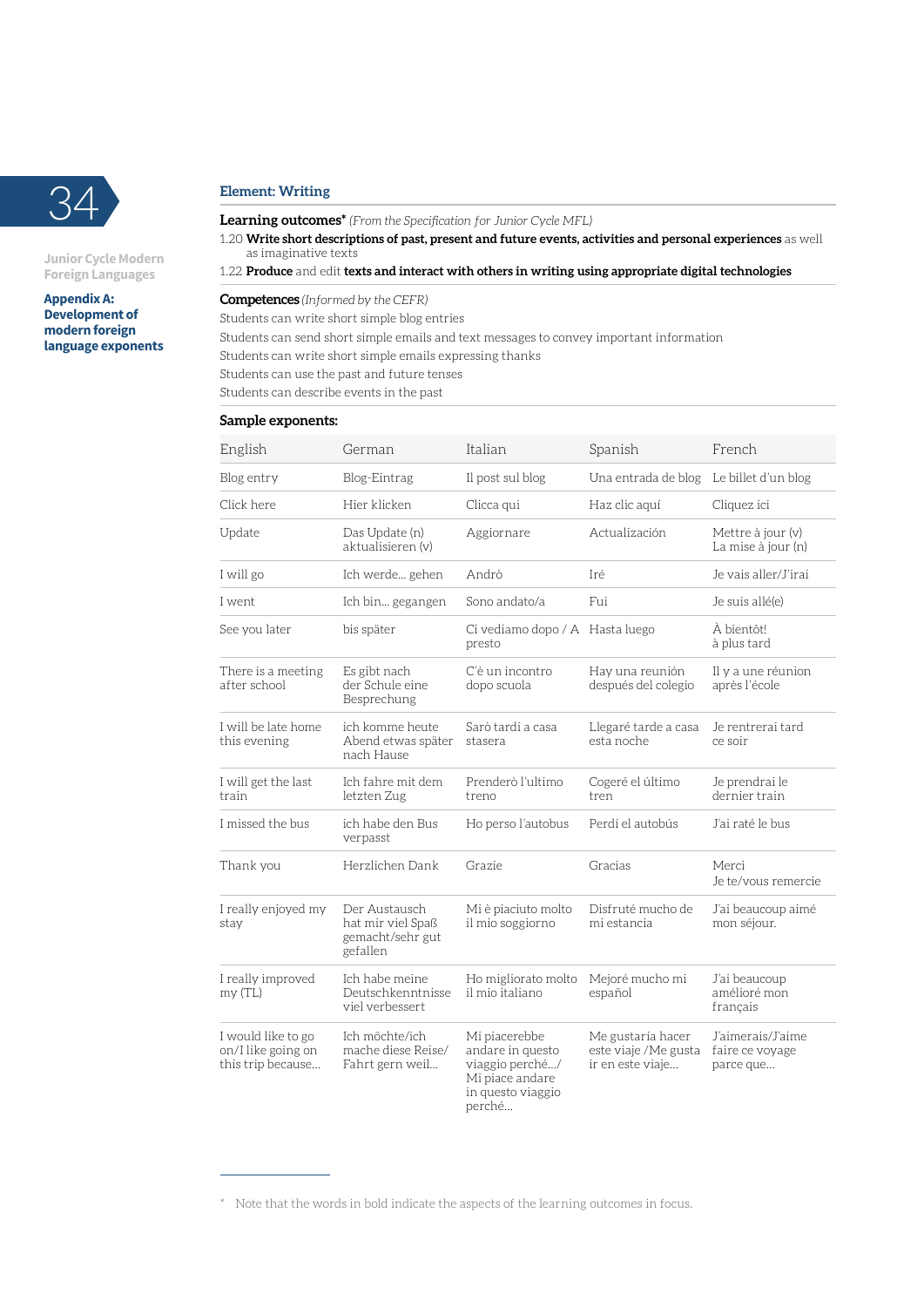

**Appendix A: Development of modern foreign language exponents** 

#### Strand: Language awareness

#### **Element: Comparing the target language with other languages they know**

**Learning outcomes\*** *(From the Specification for Junior Cycle MFL)*

2.5 **Compare grammar and vocabulary of the target language with that of other languages they know, making connections and distinctions as appropriate**

#### **Competences** *(Informed by the CEFR)*

Students can identify similarities and differences in language structure

#### **Sample exponents:**

Nouns are either masculine or feminine or plural In German nouns are either masculine, feminine or neutral

I noticed that... The word for X sounds like the same word in language Y

#### **Element: Reflecting on how they learn language**

**Learning outcomes\*** *(From the Specification for Junior Cycle MFL)*

2.7 **Monitor and assess their own learning**, using feedback they receive to **reflect on** what they need to improve and **set goals for improvement**

#### **Competences** *(Informed by the CEFR)* Students can set and monitor individual learning goals

#### **Sample exponents:**

My goal is …. At the end of the exchange I hope that I ….. I find this difficult because … I enjoyed working on this because…

<sup>\*</sup> Note that the words in bold indicate the aspects of the learning outcomes in focus.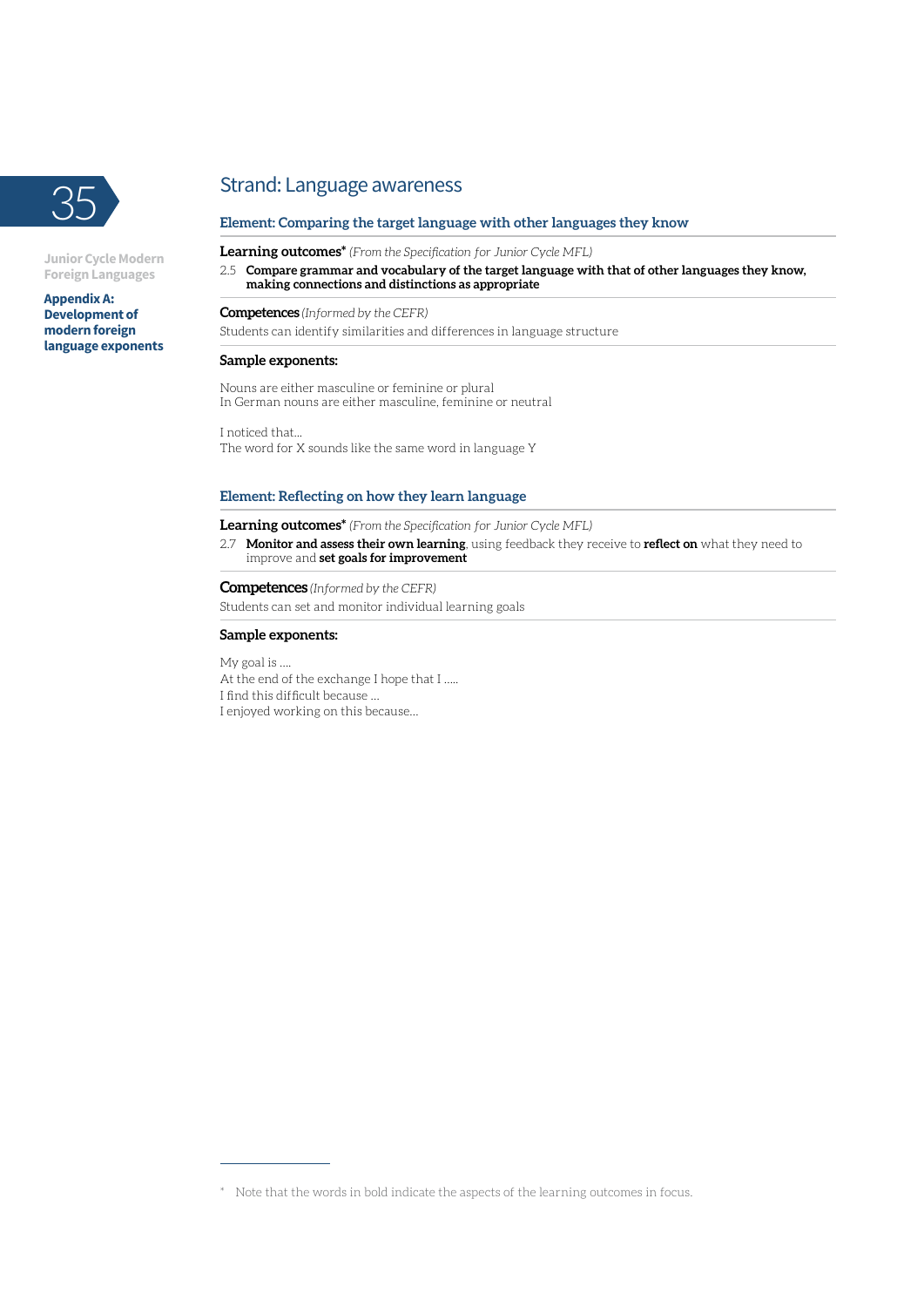

**Appendix A: Development of modern foreign language exponents** 

## 36 Strand: Socio-cultural knowledge and intercultural awareness

#### **Element: Learning about relevant facts**

**Learning outcomes\*** *(From the Specification for Junior Cycle MFL)*

3.2 **Discover and use facts and figures related to the target country/countries such as statistical data, festivals, inventions, famous people**

#### **Competences** *(Informed by the CEFR)*

Students can research and use basic facts about the country/countries of the TL

#### **Sample exponents:**

| English                                      | German                                                                           | Italian                                      | Spanish                                                                  | French                                                         |
|----------------------------------------------|----------------------------------------------------------------------------------|----------------------------------------------|--------------------------------------------------------------------------|----------------------------------------------------------------|
| <sup>12</sup> The population of<br>X is      | <sup>12</sup> Die Einwohnerzahl von<br>X ist                                     | $^{12}$ .a<br>popolazione di<br>Xè           | $12X$ tiene Y<br>habitantes                                              | $12$ La population de<br>X est                                 |
| Y & Z are famous<br>people from<br>country X | Y & Z sind berühmte<br>Menschen/<br>Persönlichkeiten aus X                       | Y e Z sono<br>persone<br>famose di X         | Y & Z son personas<br>famosas de X                                       | Y & Z sont des<br>francophones<br>célèbres                     |
| The most popular<br>(TL) singer/band is      | Der bekannteste<br>Sänger Deutschlands<br>ist/Die bekannteste<br>Musikgruppe ist | Il cantante /<br>il gruppo più<br>popolare è | El grupo más<br>popular en (TL) es/<br>El -La cantante más<br>popular es | Le chanteur/<br>groupe francophone<br>le plus populaire<br>est |
| Festival                                     | Das Fest/Das Festival                                                            | Il festival                                  | Festival                                                                 | Un festival                                                    |
| To celebrate                                 | Feiern                                                                           | Festeggiare                                  | Celebrar                                                                 | Célébrer/fêter                                                 |
|                                              |                                                                                  |                                              |                                                                          |                                                                |

#### **Element: Comparing their culture with that of the country/countries related to the target language**

**Learning outcomes\*** *(From the Specification for Junior Cycle MFL)*

#### 3.9 **Appreciate how cultural differences influence social relations, such as in greetings and eating together**

#### **Competences** *(Informed by the CEFR)*

Students can appreciate cultural and social differences

#### **Sample exponents:**

1

| English                                                  | German                                                      | Italian                                        | Spanish                                      | French                                                  |
|----------------------------------------------------------|-------------------------------------------------------------|------------------------------------------------|----------------------------------------------|---------------------------------------------------------|
| In X country people<br>greet each other by <sup>12</sup> | $12$ In X grüßt man sich                                    | <sup>12</sup> In Italia, la<br>gente si saluta | $12$ En X la gente se<br>saluda              | $12$ En /au/aux (dans<br>le pays) X, on se<br>salue:    |
| Kissing                                                  | mit einem Kuss                                              | Baciandosi                                     | Besándose                                    | En faisant la bise                                      |
| Shaking hands                                            | indem man sich die Hand<br>schüttelt                        | Stringendosi la<br>mano                        | Dándose la mano                              | En se serrant la<br>main                                |
| The school day in X<br>is                                | Der Schultag in X ist                                       | Il giorno di<br>scuola è                       | Un día de colegio<br>en X es                 | La journée<br>scolaire en X est                         |
| In X country the main<br>meal is at Y time               | in X isst man das<br>Hauptessen/die<br>Hauptmahlzeit um Uhr | In Italia, il pasto En X la comida<br>ore X    | principale è alle principal se come<br>a las | En / au / aux X.<br>on prend le repas<br>principal à Yh |

<sup>12</sup> This could be in the target language and based on information from engaging with learning outcome 3.2 from the socio-cultural strand.

<sup>\*</sup> Note that the words in bold indicate the aspects of the learning outcomes in focus.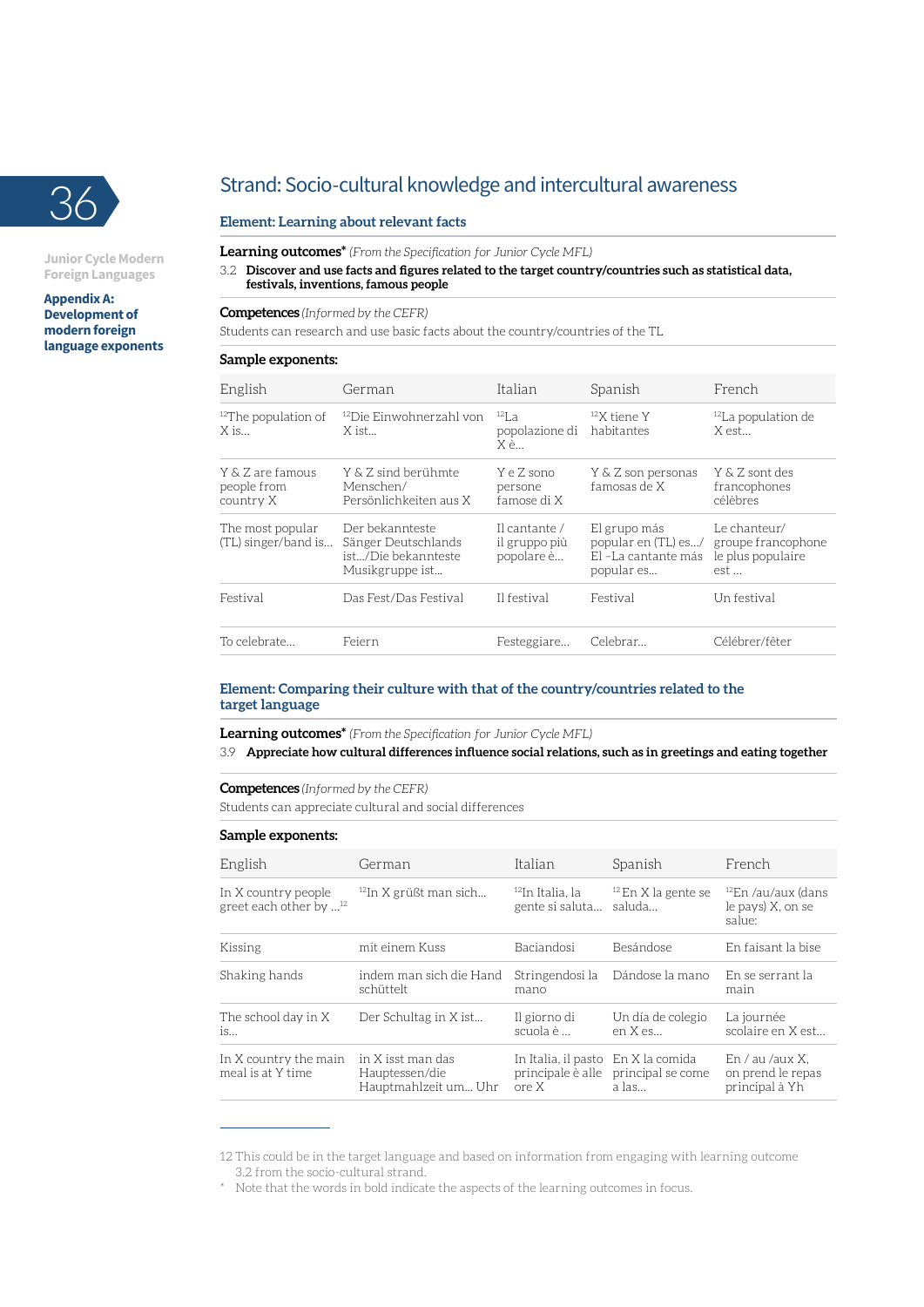

**Appendix B: The CEFR Common Reference Levels – global scale**

# **Appendix B:** The CEFR Common Reference Levels – global scale

### Proficient user

- **C2** Can understand with ease virtually everything heard or read. Can summarise information from different spoken and written sources, reconstructing arguments and accounts in a coherent presentation. Can express him/herself spontaneously, very fluently and precisely, differentiating finer shades of meaning even in more complex situations.
- **C1** Can understand a wide range of demanding, longer texts, and recognise implicit meaning. Can express him/herself fluently and spontaneously without much obvious searching for expressions. Can use language flexibly and effectively for social, academic and professional purposes. Can produce clear, well-structured, detailed text on complex subjects, showing controlled use of organisational patterns, connectors and cohesive devices.

#### Independent user

- **B2** Can understand the main ideas of complex text on both concrete and abstract topics, including technical discussions in his/her field of specialisation. Can interact with a degree of fluency and spontaneity that makes regular interaction with native speakers quite possible without strain for either party. Can produce clear, detailed text on a wide range of subjects and explain a viewpoint on a topical issue giving the advantages and disadvantages of various options.
- **B1** Can understand the main points of clear standard input on familiar matters regularly encountered in work, school, leisure, etc. Can deal with most situations likely to arise whilst travelling in an area where the language is spoken. Can produce simple connected text on topics which are familiar or of personal interest. Can describe experiences and events, dreams, hopes & ambitions and briefly give reasons and explanations for opinions and plans.

#### Basic user

- **A2** Can understand sentences and frequently used expressions related to areas of most immediate relevance (e.g. very basic personal and family information, shopping, local geography, employment). Can communicate in simple and routine tasks requiring a simple and direct exchange of information on familiar and routine matters. Can describe in simple terms aspects of his/her background, immediate environment and matters in areas of immediate need.
- **A1** Can understand and use familiar everyday expressions and very basic phrases aimed at the satisfaction of needs of a concrete type. Can introduce him/herself and others and can ask and answer questions about personal details such as where he/she lives, people he/she knows and things he/she has. Can interact in a simple way provided the other person talks slowly and clearly and is prepared to help.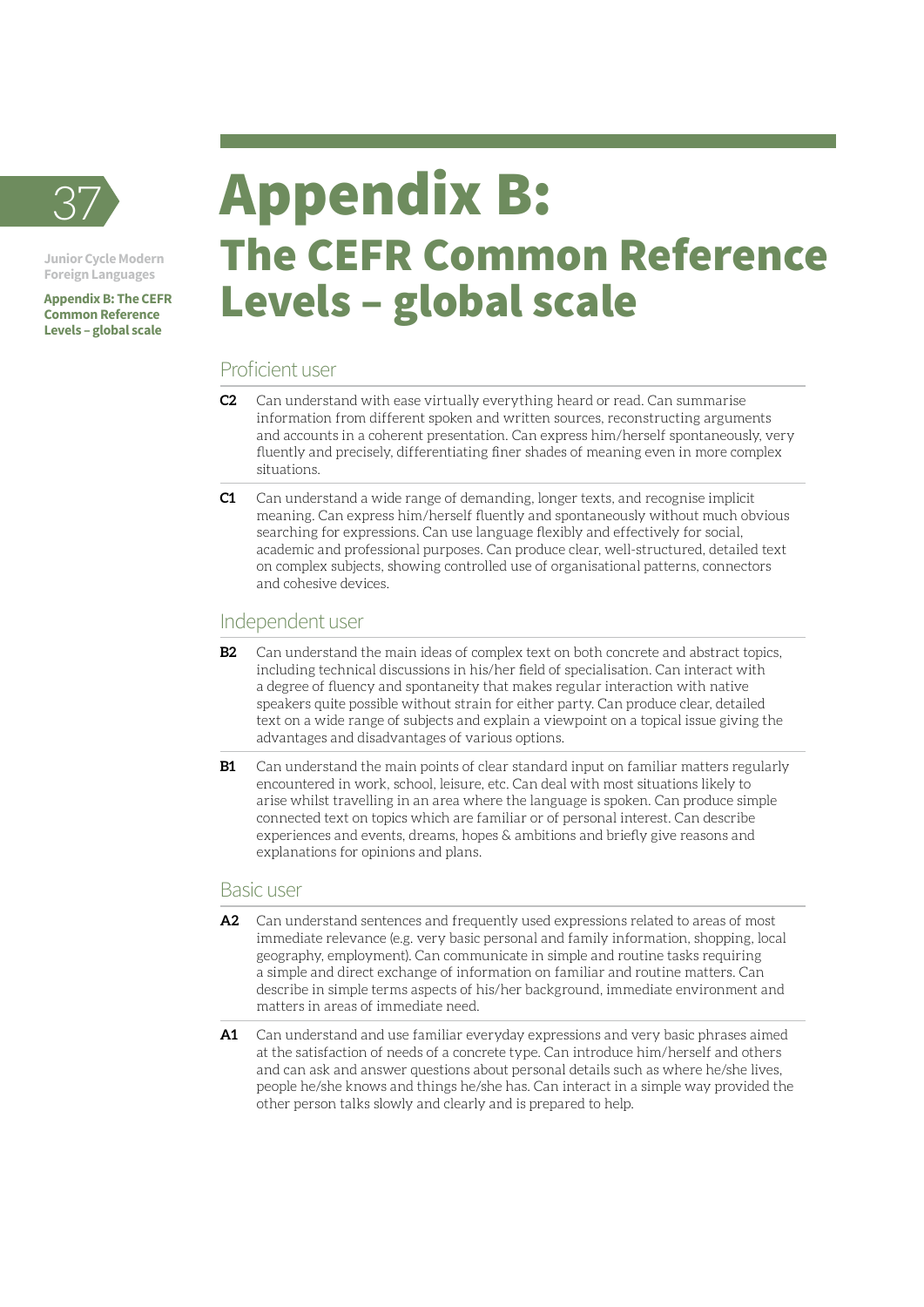

**Appendix C: The Common Reference Levels–selfassessment grid**

# **Appendix C:** The Common Reference Levels–self–assessment grid

## Understanding

#### **Listening**

- A1 I can recognise familiar words and very basic phrases concerning myself, my family and immediate concrete surroundings when people speak slowly and clearly.
- A2 I can understand phrases and the highest frequency vocabulary related to areas of most immediate personal relevance (e.g. very basic personal and family information, shopping, local area, employment). I can catch the main point in short, clear, simple messages and announcements.
- B1 I can understand the main points of clear standard speech on familiar matters regularly encountered in work, school, leisure, etc. I can understand the main point of many radio or TV programmes on current affairs or topics of personal or professional interest when the delivery is relatively slow and clear.
- B2 I can understand extended speech and lectures and follow even complex lines of argument provided the topic is reasonably familiar. I can understand most TV news and current affairs programmes. I can understand the majority of films in standard dialect.
- C1 I can understand extended speech even when it is not clearly structured and when relationships are only implied and not signalled explicitly. I can understand television programmes and films without too much effort.
- C2 I have no difficulty in understanding any kind of spoken language, whether live or broadcast, even when delivered at fast native speed, provided I have some time to get familiar with the accent.

#### **Reading**

- A1 I can understand familiar names, words and very simple sentences, for example on notices and posters or in catalogues.
- A2 I can read very short, simple texts. I can find specific, predictable information in simple everyday material such as advertisements, prospectuses, menus and timetables and I can understand short simple personal letters.
- B1 I can understand texts that consist mainly of high frequency everyday or job-related language. I can understand the description of events, feelings and wishes in personal letters.
- B2 I can read articles and reports concerned with contemporary problems in which the writers adopt particular attitudes or viewpoints. I can understand contemporary literary prose.
- C1 I can understand long and complex factual and literary texts, appreciating distinctions of style. I can understand specialised articles and longer technical instructions, even when they do not relate to my field.
- C2 I can read with ease virtually all forms of the written language, including abstract, structurally or linguistically complex texts such as manuals, specialised articles and literary works.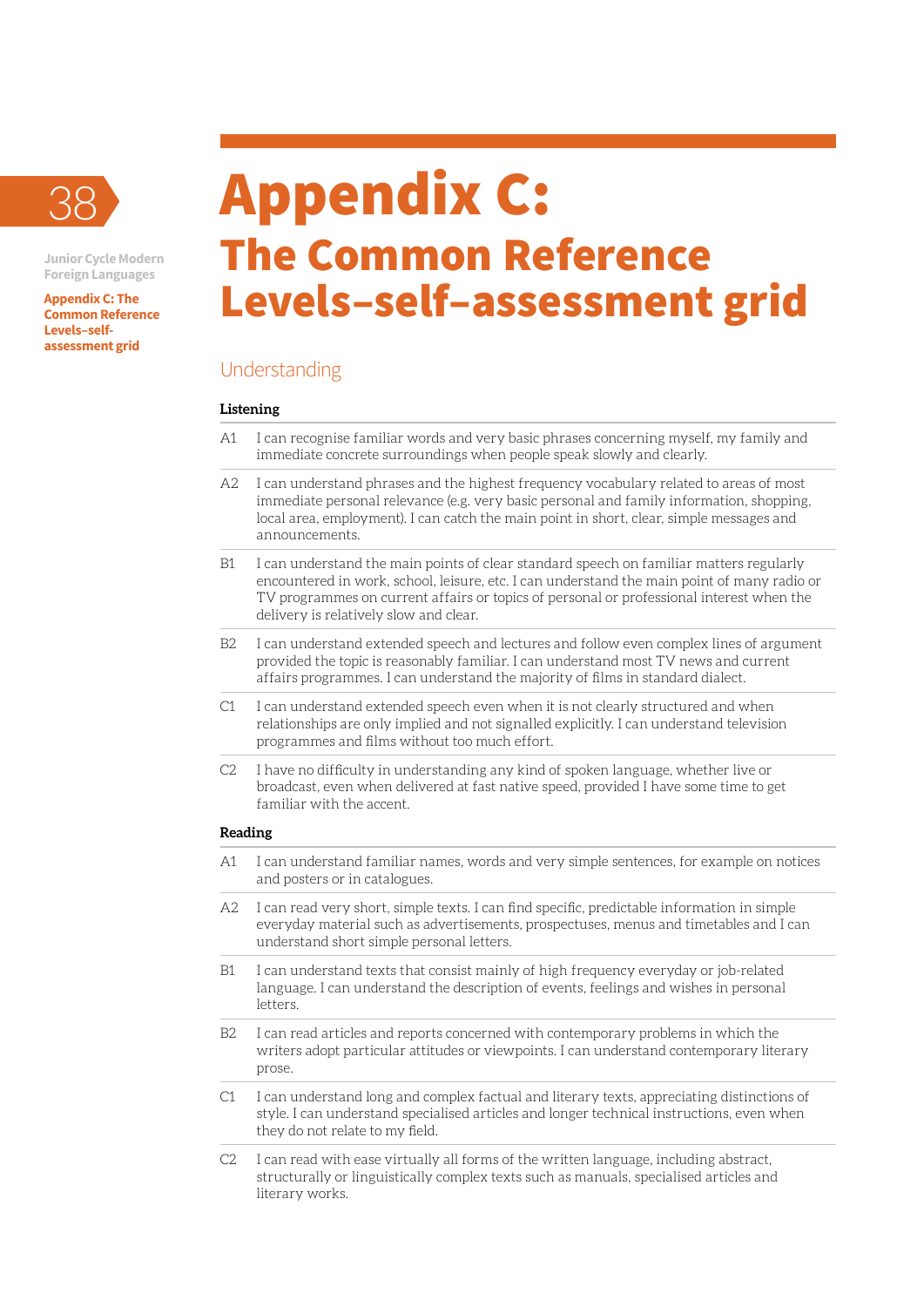

**Appendix C: The Common Reference Levels–selfassessment grid**

### Speaking

#### **Spoken interaction**

- A1 I can interact in a simple way provided the other person is prepared to repeat or rephrase things at a slower rate of speech and help me formulate what I'm trying to say. I can ask and answer simple questions in areas of immediate need or on very familiar topics.
- A2 I can communicate in simple and routine tasks requiring a simple and direct exchange of information on familiar topics and activities. I can handle very short social exchanges, even though I can't usually understand enough to keep the conversation going myself.
- B1 I can deal with most situations likely to arise whilst travelling in an area where the language is spoken. I can enter unprepared into conversation on topics that are familiar, of personal interest or pertinent to everyday life (e.g. family, hobbies, work, travel and current events).
- B2 I can interact with a degree of fluency and spontaneity that makes regular interaction with native speakers quite possible. I can take an active part in discussion in familiar contexts, accounting for and sustaining my views.
- C1 I can express myself fluently and spontaneously without much obvious searching for expressions. I can use language flexibly and effectively for social and professional purposes. I can formulate ideas and opinions with precision and relate my contribution skilfully to those of other speakers.
- C2 I can take part effortlessly in any conversation or discussion and have a good familiarity with idiomatic expressions and colloquialisms. I can express myself fluently and convey finer shades of meaning precisely. If I do have a problem I can backtrack and restructure around the difficulty so smoothly that other people are hardly aware of it.

#### **Spoken production**

- A1 I can use simple phrases and sentences to describe where I live and people I know.
- A2 I can use a series of phrases and sentences to describe in simple terms my family and other people, living conditions, my educational background and my present or most recent job.
- B1 I can connect phrases in a simple way in order to describe experiences and events, my dreams, hopes and ambitions. I can briefly give reasons and explanations for opinions and plans. I can narrate a story or relate the plot of a book or film and describe my reactions.
- B2 I can present clear, detailed descriptions on a wide range of subjects related to my field of interest. I can explain a viewpoint on a topical issue giving the advantages and disadvantages of various options.
- C1 I can present clear, detailed descriptions of complex subjects integrating sub-themes, developing particular points and rounding off with an appropriate conclusion.
- C2 I can present a clear, smoothly-flowing description or argument in a style appropriate to the context and with an effective logical structure which helps the recipient to notice and remember significant points.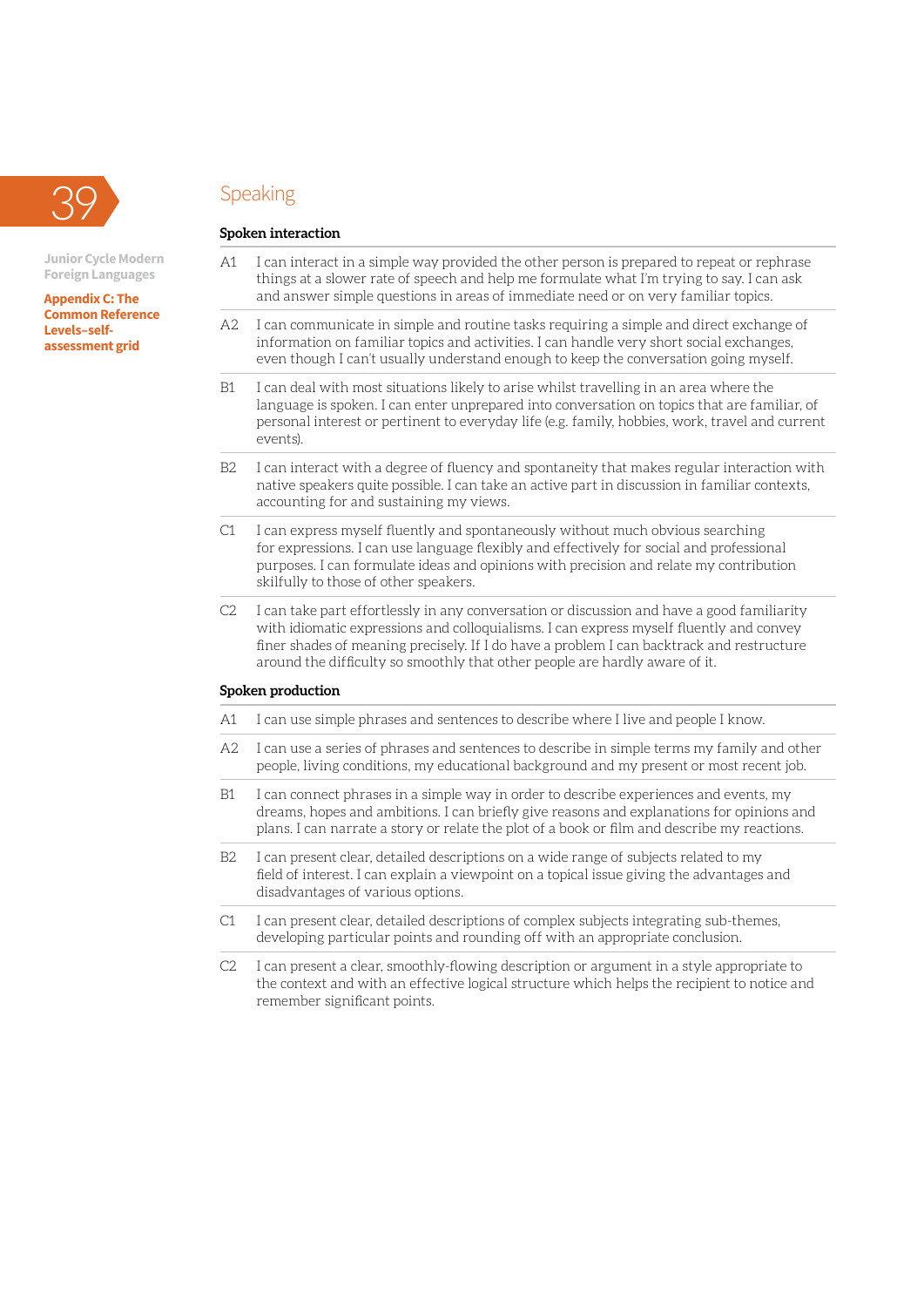

**Appendix C: The Common Reference Levels–selfassessment grid**

### Writing

#### **Writing**

- A1 I can write a short, simple postcard, for example sending holiday greetings. I can fill in forms with personal details, for example entering my name, nationality and address on a hotel registration form.
- A2 I can write short, simple notes and messages relating to matters in areas of immediate needs. I can write a very simple personal letter, for example thanking someone for something.
- B1 I can write simple connected text on topics which are familiar or of personal interest. I can write personal letters describing experiences and impressions.
- B2 I can write clear, detailed text on a wide range of subjects related to my interests. I can write an essay or report, passing on information or giving reasons in support of or against a particular point of view. I can write letters highlighting the personal significance of events and experiences
- C1 I can express myself in clear, well-structured text, expressing points of view at some length. I can write about complex subjects in a letter, an essay or a report, underlining what I consider to be the salient issues. I can select a style appropriate to the reader in mind.
- C2 I can write clear, smoothly-flowing text in an appropriate style. I can write complex letters, reports or articles which present a case with an effective logical structure which helps the recipient to notice and remember significant points. I can write summaries and reviews of professional or literary works.